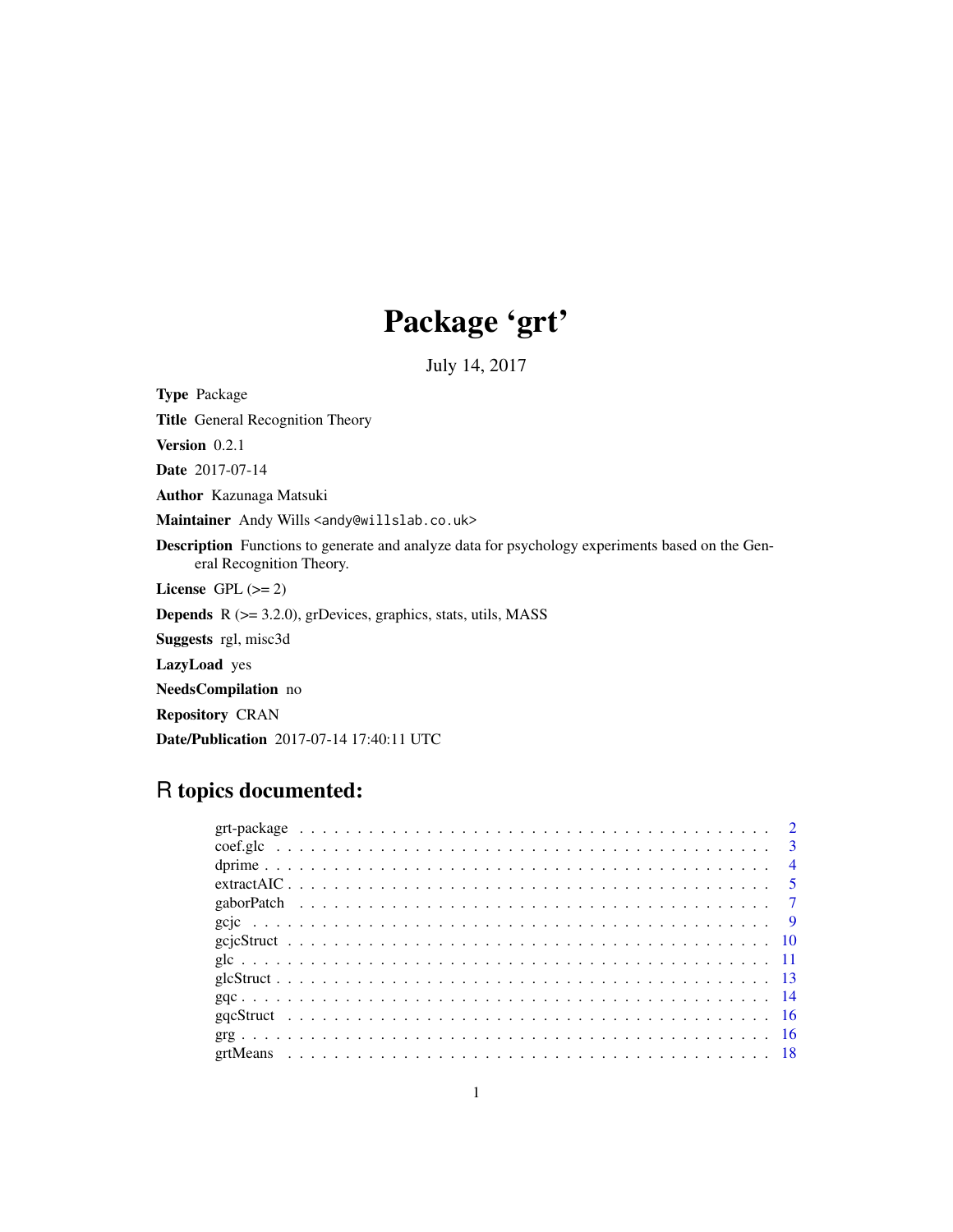<span id="page-1-0"></span>

| Index |                                                                                                                 | 45  |
|-------|-----------------------------------------------------------------------------------------------------------------|-----|
|       |                                                                                                                 | 43  |
|       |                                                                                                                 |     |
|       |                                                                                                                 | -42 |
|       |                                                                                                                 | 41  |
|       |                                                                                                                 | 40  |
|       |                                                                                                                 | 39  |
|       | $qdb.p.correct \dots \dots \dots \dots \dots \dots \dots \dots \dots \dots \dots \dots \dots \dots \dots \dots$ | 38  |
|       |                                                                                                                 |     |
|       |                                                                                                                 | -36 |
|       |                                                                                                                 |     |
|       |                                                                                                                 |     |
|       |                                                                                                                 |     |
|       |                                                                                                                 | -31 |
|       |                                                                                                                 |     |
|       |                                                                                                                 |     |
|       |                                                                                                                 |     |
|       |                                                                                                                 |     |
|       |                                                                                                                 |     |
|       |                                                                                                                 |     |
|       |                                                                                                                 |     |
|       |                                                                                                                 |     |
|       |                                                                                                                 |     |
|       |                                                                                                                 |     |
|       |                                                                                                                 |     |
|       |                                                                                                                 |     |

grt-package *General Recognition Theory*

## Description

Functions to generate and analyze data for psychology experiments based on the General Recognition Theory.

## Details

This package is written based mostly on the GRT Toolbox for MATLAB by Alfonso-Reese (2006), although many functions have been renamed and modified from the original in order to make them more general and "R-like."

The functions [grtrnorm](#page-18-1) and [grtMeans](#page-17-1) are used for design categorization experiments and generating stimuli. The functions [glc](#page-10-1), [gcjc](#page-8-1), [gqc](#page-13-1), and [grg](#page-15-1) are used for fitting the general linear classifier, the general conjunctive classifier, the general quadratic classifier, and the general random guessing model, respectively. The [glc](#page-10-1), [gcjc](#page-8-1), and [gqc](#page-13-1) have plot methods ([plot.glc](#page-30-1), [plot.gcjc](#page-29-1), [plot.gqc](#page-31-1), [plot3d.glc](#page-32-1), [plot3d.gqc](#page-33-1)).

For a complete list of functions, use library(help = "catlearn").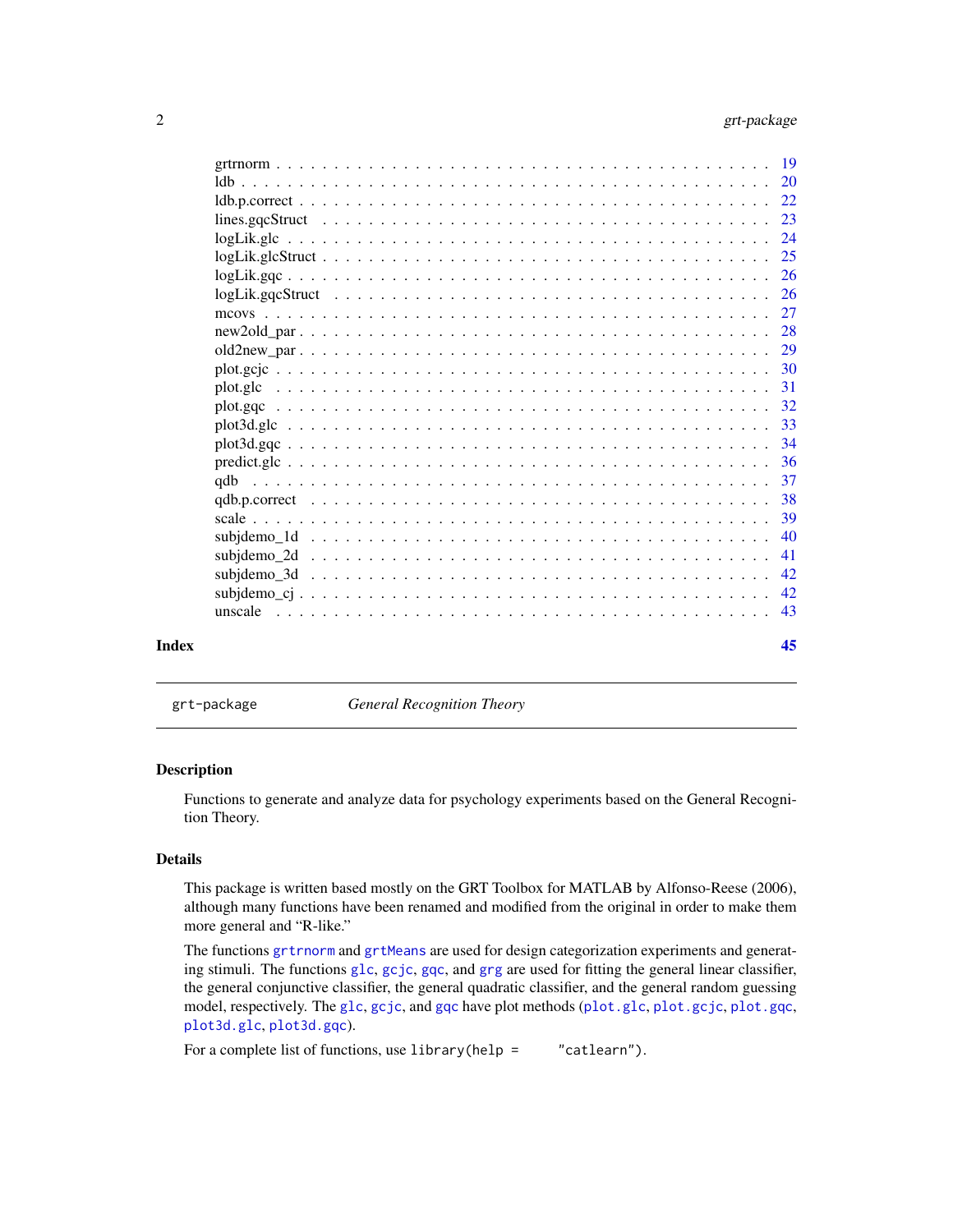#### <span id="page-2-0"></span>coef.glc 3

#### Author(s)

Kazunaga Matsuki

Maintainer: Andy Wills <andy@willslab.co.uk>

#### References

Alfonso-Reese, L. A. (2006) *General recognition theory of categorization: A MATLAB toolbox*. Behavior Research Methods, 38, 579-583.

Ashby, F. G., & Gott, R. E. (1988). *Decision rules in the perception and categorization of multidimensional stimuli*. Journal of Experimental Psychology: Learning, Memory, & Cognition, 14, 33-53.

Ashby, F. G. (1992) *Multidimensional models of perception and cognition*. Lawrence Erlbaum Associates.

<span id="page-2-2"></span>coef.glc *Extract 'glc' or 'gcjc' coefficients*

#### <span id="page-2-1"></span>Description

Extracts the coefficients from the model object glc, glcStruct, or gcjc.

#### Usage

```
## S3 method for class 'glc'
coef(object, ...)
## S3 method for class 'glcStruct'
coef(object, ...)
## S3 method for class 'gcjc'
coef(object, ...)
```
#### Arguments

| object  | object of class glc or glcStruct |
|---------|----------------------------------|
| $\cdot$ | further arguments                |

## Details

Both the object glc and glcStruct contain the parameters for the decision boundary in the form:

$$
a_1x_1 + a_2x_2 \dots a_nx_n + b = 0
$$

This function transforms and returns the coefficients of the function solved with respect the  $x_n$ . For the object gcjc, a list of two coefficients (Intercepts) are returned.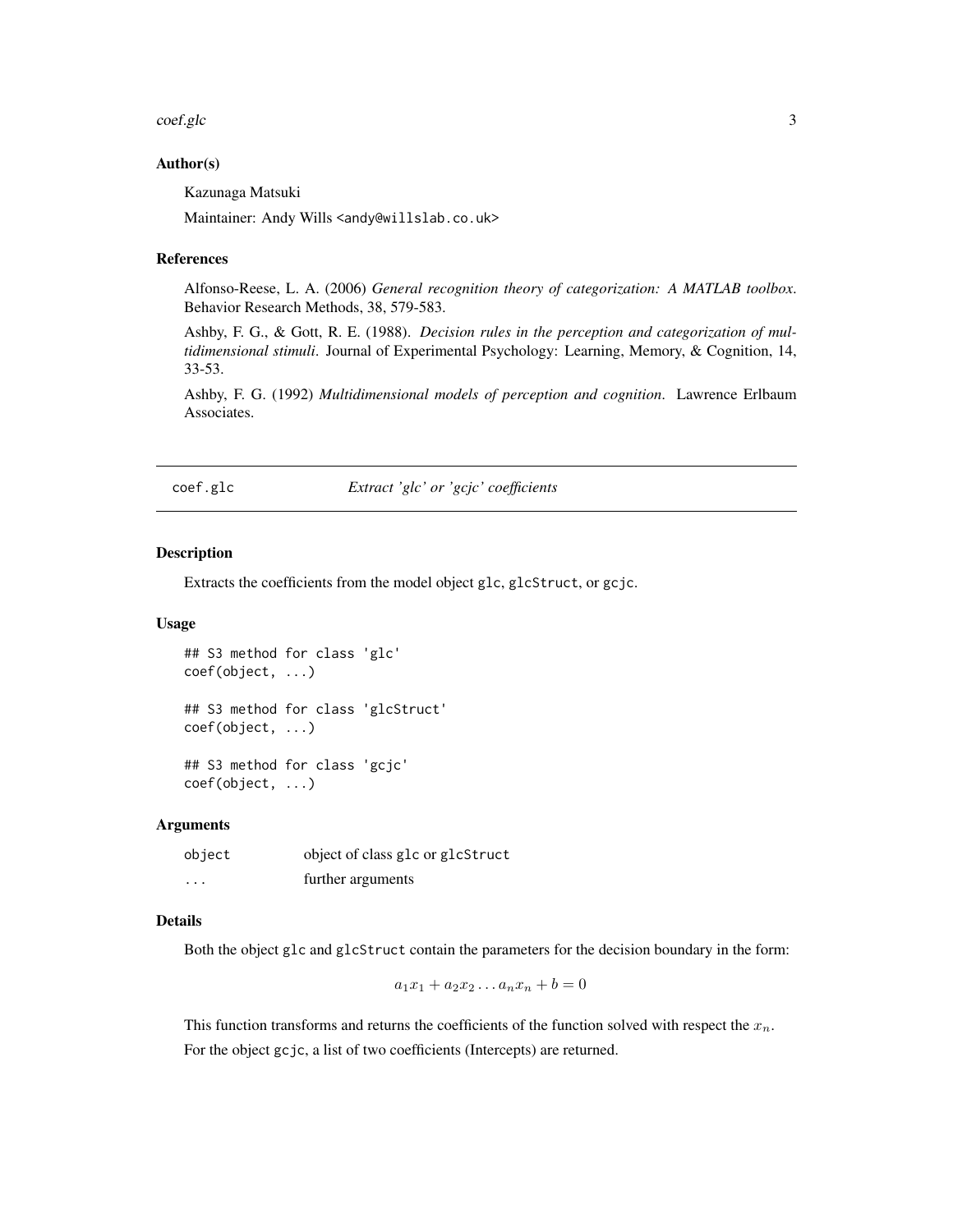4 decree de la contradicte de la contradicte de la contradicte de la contradicte de la contradicte de la contradicte de la contradicte de la contradicte de la contradicte de la contradicte de la contradicte de la contradic

## Examples

```
data(subjdemo_2d)
fit.2dl <- glc(response \sim x + y, data=subjdemo_2d,
    category=subjdemo_2d$category, zlimit=7)
plot(fit.2dl, fitdb=FALSE)
abline(coef(fit.2dl), col = "red")
abline(coef(fit.2dl$initpar))
fit.1dx <- update(fit.2dl, \cdot \sim \cdot -y)
abline(v=coef(fit.1dx), col="green")
fit.1dy \leq update(fit.2dl, . \sim . -x)
abline(h=coef(fit.1dy), col="blue")
```
## dprime *Calculate d' (d-prime)*

## Description

Obtain the standardized distance between the two probability distributions, known as d' or sensitivity index.

#### Usage

```
dprime(x,
   category,
   response,
   par = list(),zlimit = Inf,
    type = c("SampleIdeal", "Observer"))
```

```
dprimef(means, covs, noise=NULL)
```

| $\mathsf{x}$ | a data frame or matrix containing samples from two multivariate normal distri-<br>butions.                                                                                |
|--------------|---------------------------------------------------------------------------------------------------------------------------------------------------------------------------|
| category     | a vector or factor of labels of populations to which the samples belong                                                                                                   |
| response     | a vector or factor specifying the participant's classification responses for each<br>samples                                                                              |
| par          | object of class glcStruct or a named list containing a set of parameters that<br>specify a general linear decision bound. The list should contain noise, coeffs,<br>bias. |
| zlimit       | numeric. The z-scores (or discriminant scores) beyond the specified value will<br>be truncated and replaced with that value. Default to Inf                               |

<span id="page-3-0"></span>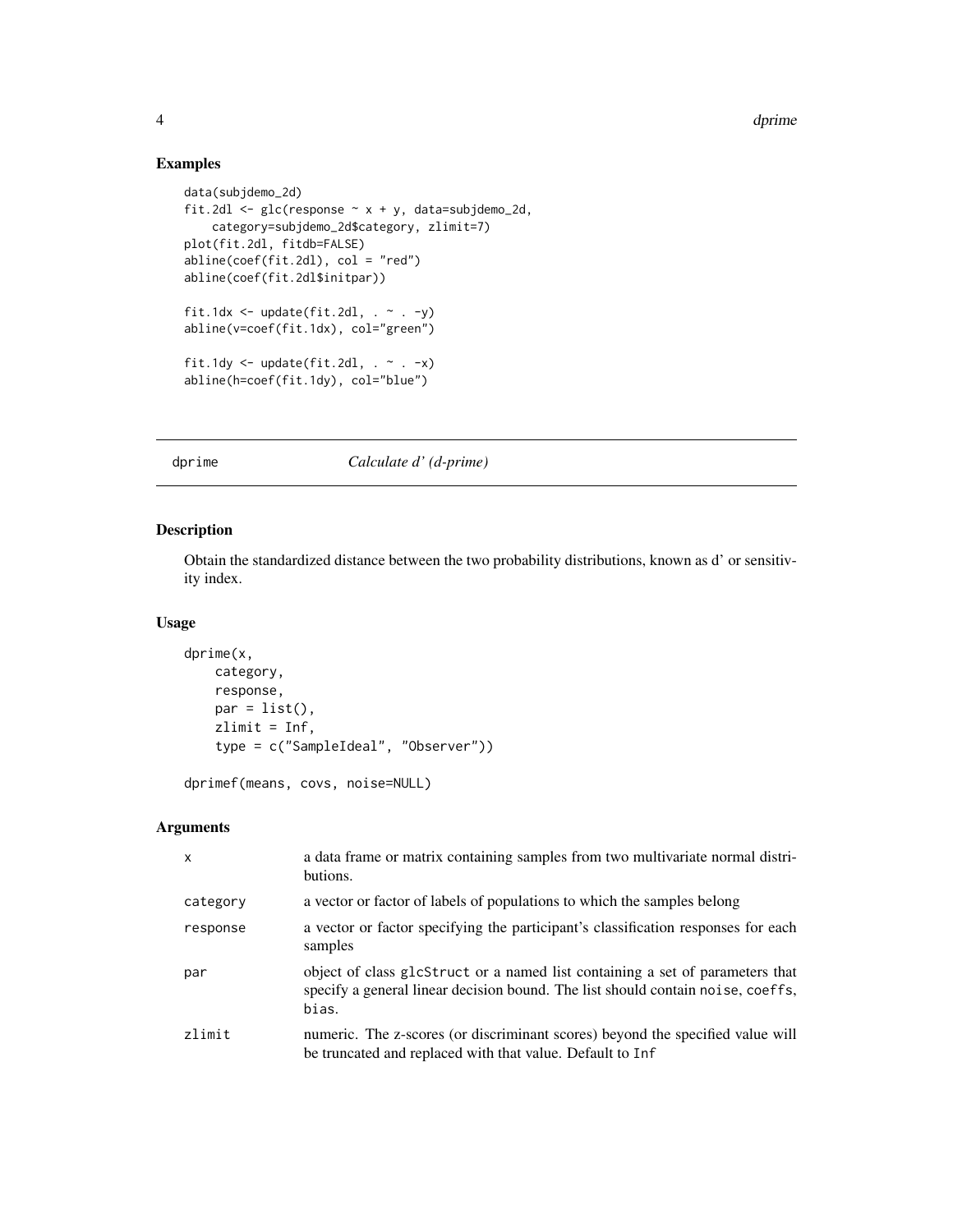#### <span id="page-4-0"></span>extractAIC 5

| type  | a character string specifying the type of d' to be returned. If SampleIdeal,<br>d' is calculated based on ideal (or true) category membership as specified in<br>category. If Observer, d' is calculated using the response vector as a group-<br>ing factor. |
|-------|---------------------------------------------------------------------------------------------------------------------------------------------------------------------------------------------------------------------------------------------------------------|
| means | a list of numeric vectors containing the means of two distributions                                                                                                                                                                                           |
| covs  | a matrix or a list of matrices containing the variance-covariance matrix of the<br>two distributions                                                                                                                                                          |
| noise | numeric, perceptual and criterial noise expressed as standard deviation. Default<br>to NULL                                                                                                                                                                   |

## Details

The function dprime estimates d' from sample data sets, whereas the function dprimef calculates it from population parameters.

In dprime, if any parts of the argument par are missing, the function will estimate an optimal linear decision bound from supplied x and category. The argument response is not used if type is SampleIdeal.

#### Author(s)

Author of the original Matlab routines: Leola Alfonso-Reese

Author of R adaptation: Kazunaga Matsuki

#### References

Alfonso-Reese, L. A. (2006) *General recognition theory of categorization: A MATLAB toolbox*. Behavior Research Methods, 38, 579-583.

#### Examples

```
data(subjdemo_2d)
d2 <- subjdemo_2d
db <- glcStruct(noise=10, coeffs=c(0.514,-0.857),bias=-0.000154)
dprime(d2[,2:3], d2$category, d2$response, par = db, zlimit=7, type='SampleIdeal')
mc \leq mcovs(category \sim x + y, data=d2)
dprimef(mc$means, mc$covs)
```
extractAIC *extractAIC method for class 'glc', 'gqc', 'gcjc', and 'grg'*

## <span id="page-4-1"></span>Description

Extract Akaike's An Information Criteria from a General Linear, Quadratic, or Conjunctive Classifier, or a General Random Guessing model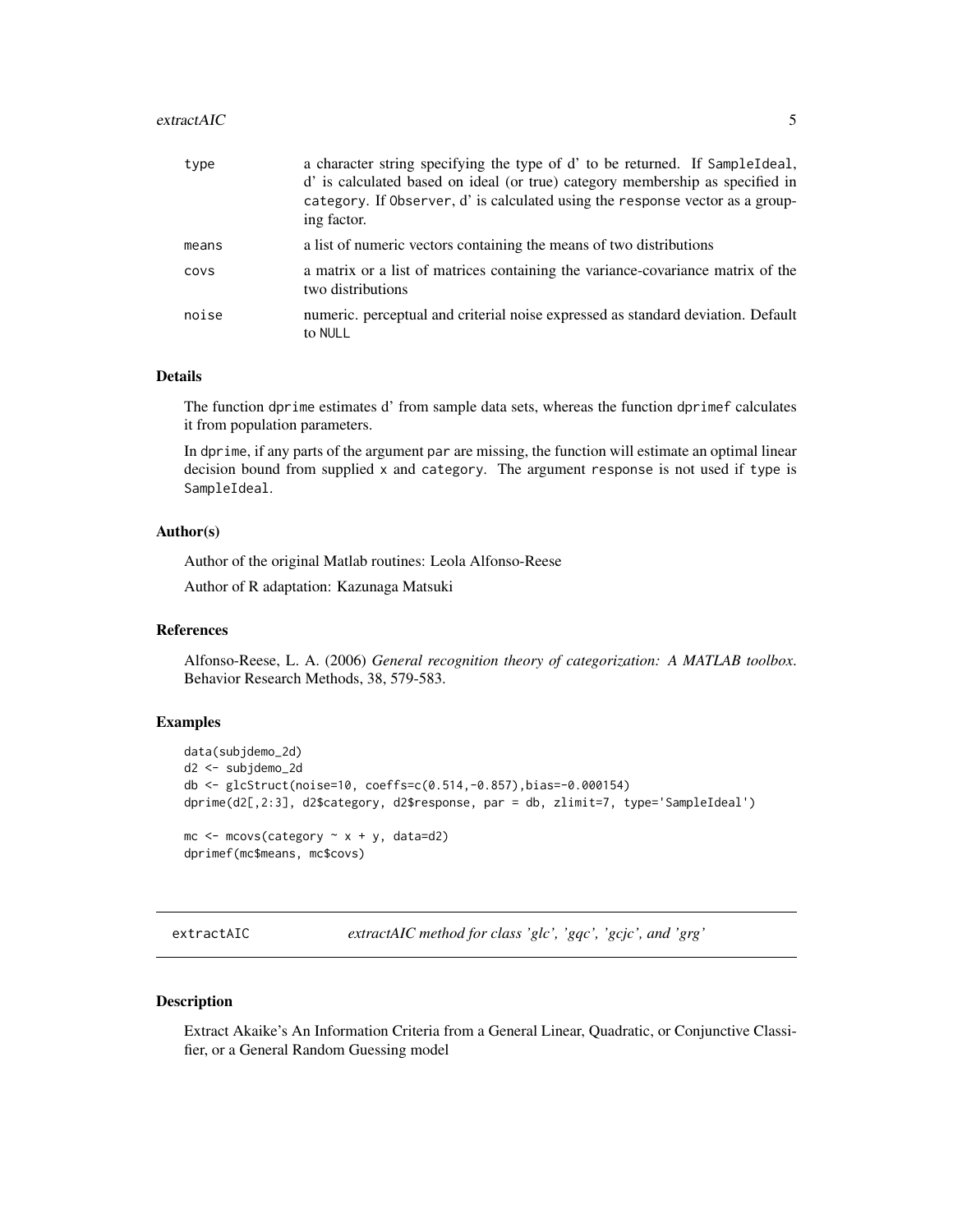#### Usage

```
## S3 method for class 'glc'
extractAIC(fit, scale, k = 2, ...)## S3 method for class 'gqc'
extractAIC(fit, scale, k = 2, ...)## S3 method for class 'gcjc'
extractAIC(fit, scale, k = 2, ...)## S3 method for class 'grg'
extractAIC(fit, scale, k = 2, ...)
```
## Arguments

| scale<br>unused argument<br>k.<br>Default to 2.<br>further arguments (currently not used).<br>$\ddotsc$ | fit | object of class glc, gqc, gcjc, or grg                                      |
|---------------------------------------------------------------------------------------------------------|-----|-----------------------------------------------------------------------------|
|                                                                                                         |     |                                                                             |
|                                                                                                         |     | numeric specifying the penalty per parameter to be used in calculating AIC. |
|                                                                                                         |     |                                                                             |

## Details

As with the default method, the criterion used is

 $AIC = -2 \log L + k \times df$ ,

where  $L$  is the likelihood and  $df$  is the degrees of freedom (i.e., the number of free parameters) of fit.

#### Value

A numeric vector of length 2 including:

| df  | the degrees of freedom for the fitted model fit. |
|-----|--------------------------------------------------|
| AIC | the Akaike's Information Criterion for fit.      |

```
data(subjdemo_2d)
#fit a 2d suboptimal model
fit.2dl \leq glc(response \sim x + y, data=subjdemo_2d,
   category=subjdemo_2d$category, zlimit=7)
extractAIC(fit.2dl)
```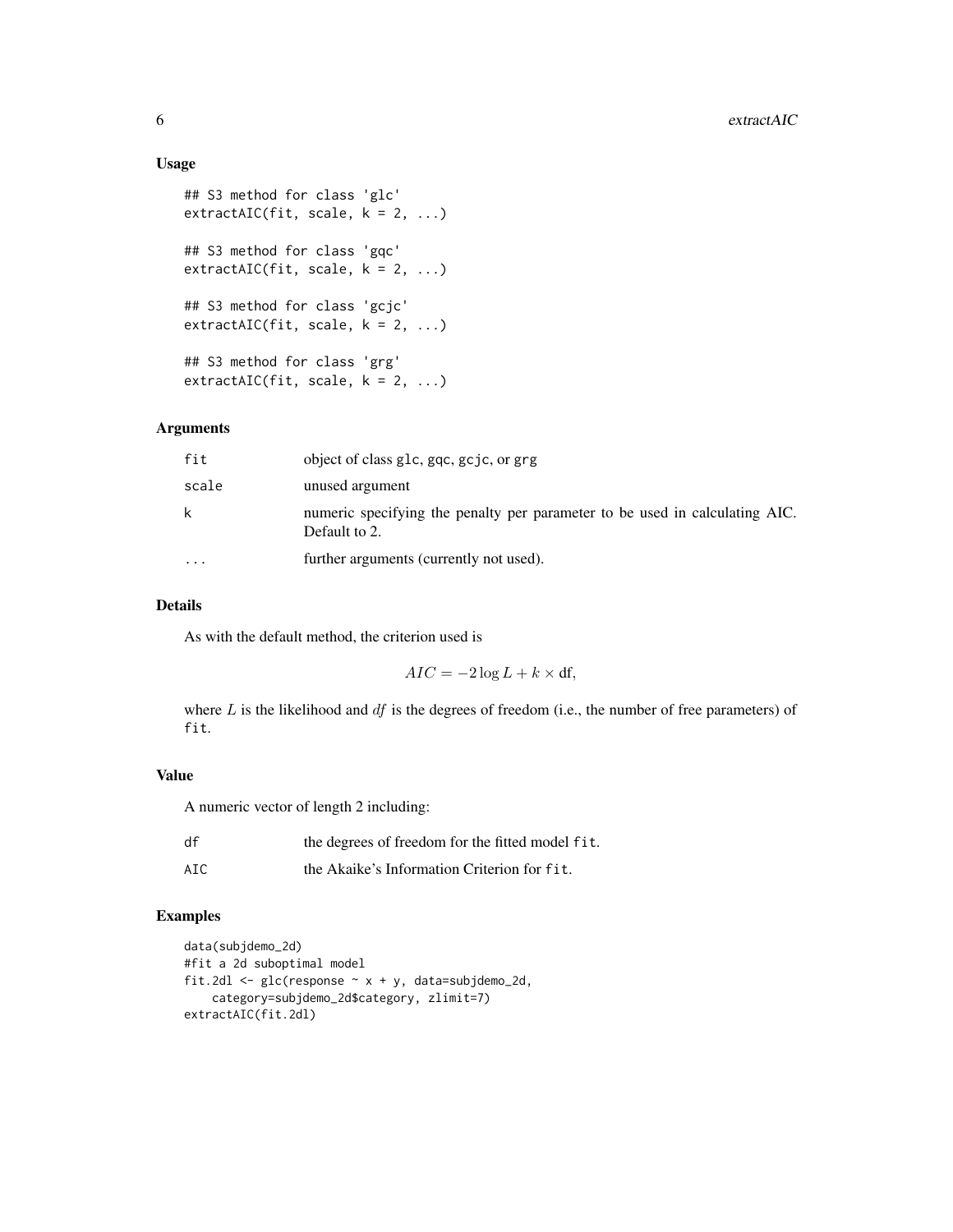<span id="page-6-0"></span>

## Description

Draw a gray-scale Gabor Patch

## Usage

```
gaborPatch(sf,
    theta = 0,
    rad = (theta * pi)/180,
    pc = 1,
    sigma = 1/6,
    psi = \theta,
    grating = c("cosine", "sine"),npoints = 100,trim = \theta,
    trim.col = .5,
    ...)
```
## Arguments

| sf        | number of cycles per image.                                                                                                                                                            |
|-----------|----------------------------------------------------------------------------------------------------------------------------------------------------------------------------------------|
| theta     | orientation in degree. See 'Details'                                                                                                                                                   |
| rad       | orientation in radian                                                                                                                                                                  |
| рc        | a fraction $(0 to 1)$ specifying the peak contrast of the Gabor                                                                                                                        |
| sigma     | the standard deviation of the Gaussian mask. Either a single numeric or a nu-<br>meric vector of length 2.                                                                             |
| psi       | phase offset in radian                                                                                                                                                                 |
| grating   | type of grating to be used. Default to 'cosine'.                                                                                                                                       |
| npoints   | number of points per line used to draw the patch.                                                                                                                                      |
| trim      | Gaussian values smaller than the specified value should be trimmed.                                                                                                                    |
| trim.col  | gray level of the trimmed part of the image, between 0 ('black') and 1 ('white').<br>Default to .5 ('gray') Setting it to any other value or NA makes the trimmed part<br>transparent. |
| $\ddotsc$ | additional parameters for image may be passed as arguments to this function.                                                                                                           |

## Details

The arguments theta and rad is the same thing but in different units. If both are supplied, rad takes the precedence.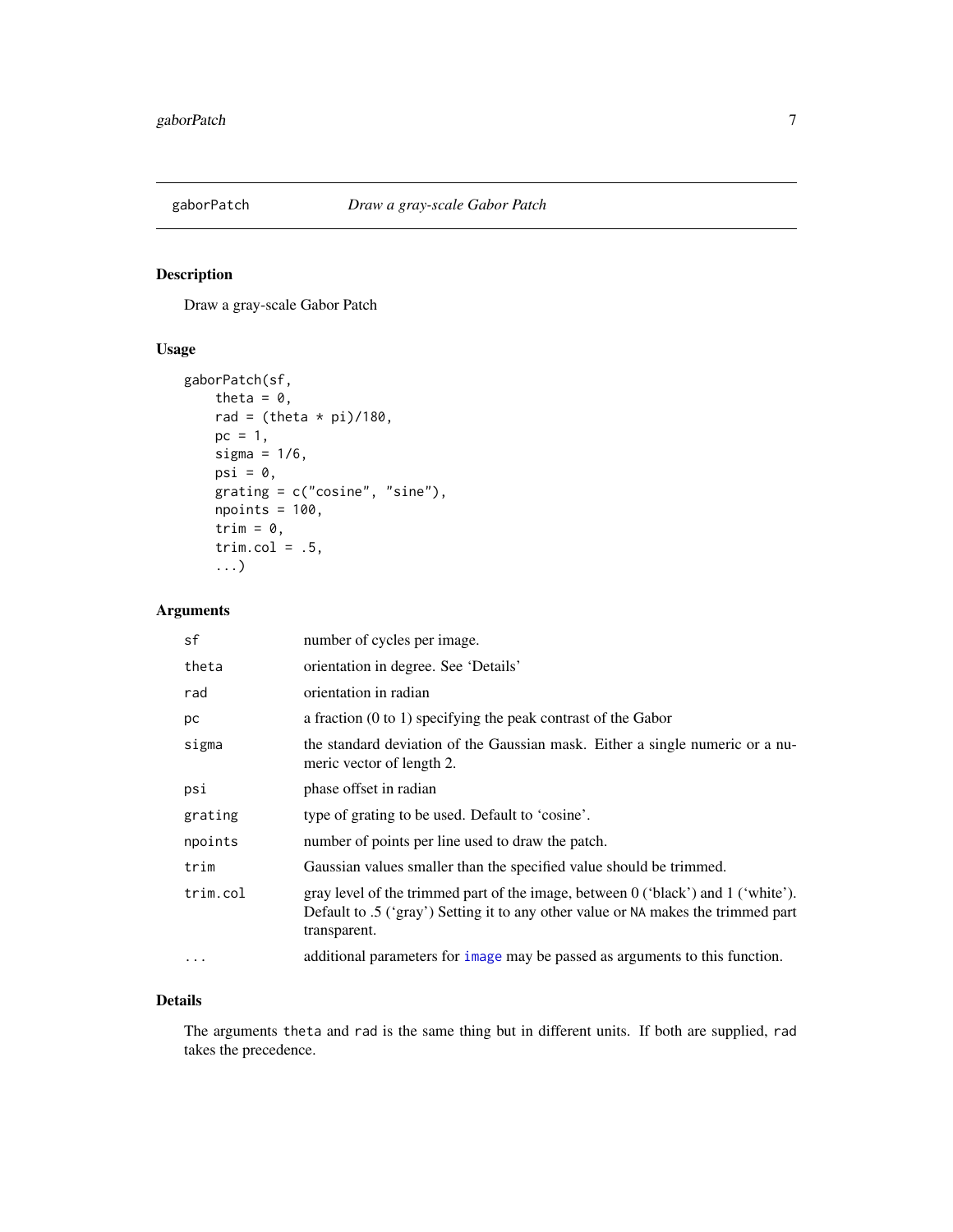#### Value

invisibly returns the matrix of the plotted values.

#### Note

This function is written just for fun; it is not optimized for speed or for performance.

## References

Fredericksen, R. E., Bex, P. J., & Verstraten, F. A. J. (1997). *How Big is a Gabor and Why Should We Care?* Journal of the Optical Society of America A. 14, 1–12.

Gabor Filter. (2010, June 5). In *Wikipedia, the free encyclopedia.* Retrieved July 7, 2010, from http://en.wikipedia.org/wiki/Gabor\_filter

```
# An imitation of Fredericksen et al.'s (1997) Fig 1.
# that demonstrate the relation between peak contrast
# and perceived size of the Gabor
op <- par(mfcol = c(3, 3), pty = "m", mai = c(0,0,0,0))
for(i in c(.85, .21, .06)){
   for(j in c(1/6, 1/7, 1/8)){
        gaborPatch(20, pc = i, sigma = j)}
}
par(op)
## Not run:
# a typical plot of the stimuli and category structure
# often seen in artificial category-learning literatures.
m <- list(c(268, 157), c(332, 93))
covs <- matrix(c(4538, 4351, 4351, 4538), ncol = 2)
II \le grtrnorm(n = 40, np = 2, means = m, covs = covs,
   clip.sd = 4, seed = 1234)
II$sf <- .25+(II$x1/50)
II$theta <- II$x2*(18/50)
plot(III[, 2:3], xlim = c(-100,600), ylim = c(-200,500),pch = 21, bg = c("white", "gray")[II$category])
abline(a = -175, b = 1)library(Hmisc)
idx <- c(20, 31, 35, 49, 62)
xpos <- c(0, 100, 300, 350, 550)
ypos <- c(50, 300, 420, -120, 50)
for(i in 1:5)
{
    j = i dx[i]segments(x0=II[j,"x1"], y0=II[j,"x2"], x1=xpos[i], y1=ypos[i])
    subplot(gaborPatch(sf=II[j,"sf"], theta=II[j,"theta"]), x=xpos[i], y=ypos[i])
```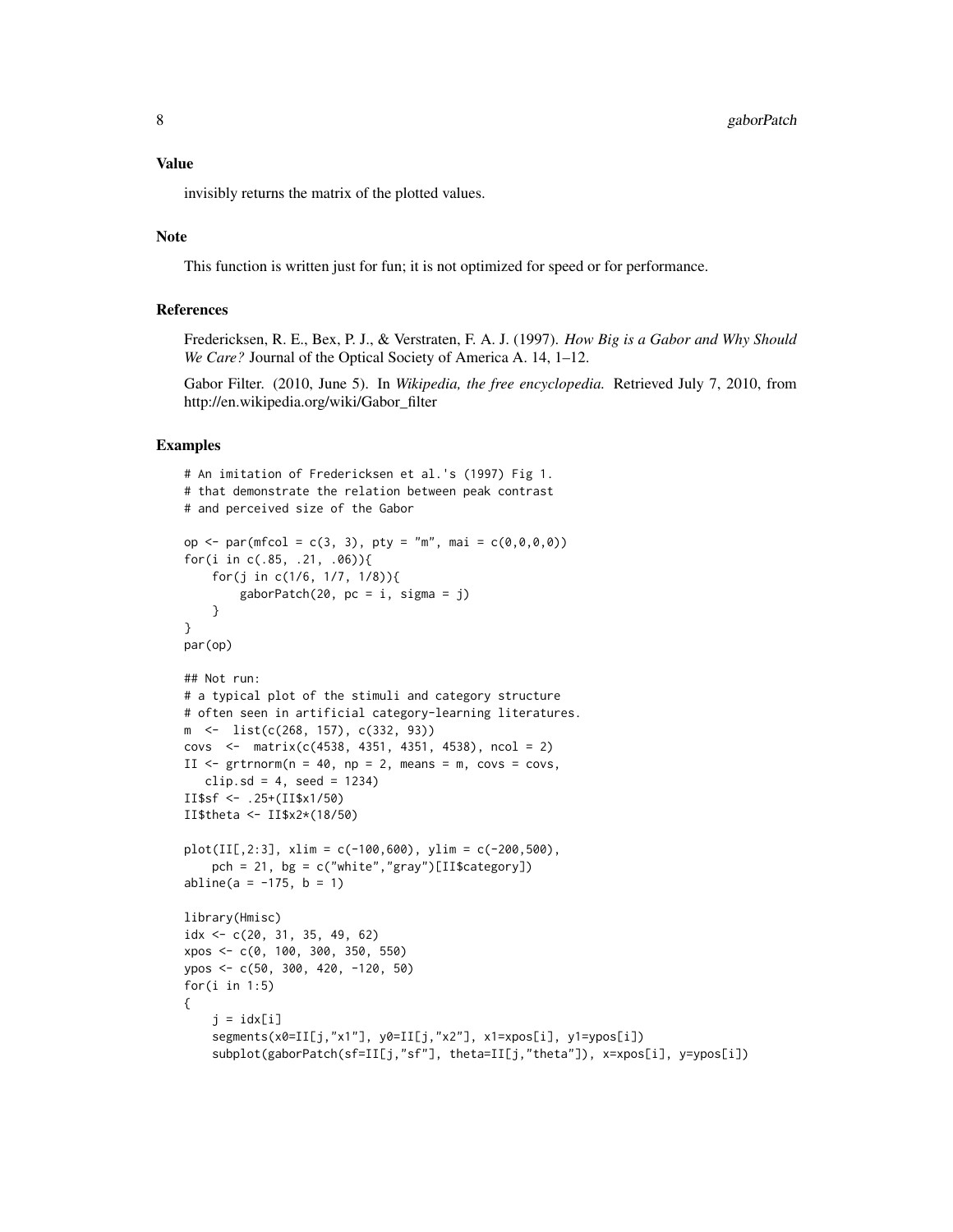```
gcjc 9 Secondary 1996 – 1997 – 1998 – 1999 – 1999 – 1999 – 1999 – 1999 – 1999 – 1999 – 1999 – 1999 – 1999 – 1
```

```
}
## End(Not run)
```
## <span id="page-8-1"></span>gcjc *General Conjunctive Classifier*

## Description

Fit a general conjunctive classifier.

## Usage

```
gcjc(formula, data, category, par, config = 1, zlimit = Inf,
    fixed = list(), equal.noise = TRUE, opt = c("nlminb", "optim"),lower=-Inf, upper=Inf, control=list())
```

| formula      | A formula of the form response $\sim x1 + x2 + $ , where the response<br>specifies the grouping factor (generally a participant's response) and the right<br>hand side specifies the relevant dimensions or features of the stimuli.                                           |
|--------------|--------------------------------------------------------------------------------------------------------------------------------------------------------------------------------------------------------------------------------------------------------------------------------|
| data         | A data frame from which variables specified in formula are taken.                                                                                                                                                                                                              |
| category     | (Optional.) A factor specifying the true category membership of the stimuli.                                                                                                                                                                                                   |
| par          | object of class gcjcStruct or a named list containing a set of initial parameters<br>- that is, noise and bias (intercepts).                                                                                                                                                   |
| config       | A numeric value specifying the location of the conjunctive category in relation<br>to the category bounds. The value 1 indicates the category is on the top right<br>(set as default), 2 indicates the top left, 3 indicates bottom left, and 4 indicates<br>the bottom right. |
| zlimit       | numeric. The z-scores (or discriminant scores) beyond the specified value will<br>be truncated. Default to Inf.                                                                                                                                                                |
| fixed        | A named list of logical vectors specifying whether each of noise and bias pa-<br>rameters should be fixed to the initial value. Default to list (noise=c(FALSE, TRUE), bias=FALSE).<br>A fatal error will be returned if set to all TRUE.                                      |
| equal.noise  | logical. If set to TRUE (default), two bounds will have the same noise parameter.                                                                                                                                                                                              |
| opt          | A character string specifying the optimizer to be used: either nlminb (the de-<br>fault) or optim. If "optim", "L-BFGS-B" method is used (see 'Details' of<br>$option)$ .                                                                                                      |
| lower, upper | Bounds on the parameters. see 'Details' for default values.                                                                                                                                                                                                                    |
| control      | A list of control parameters passed to the internal optimization function. See<br>'Details' of nlminb or optim.                                                                                                                                                                |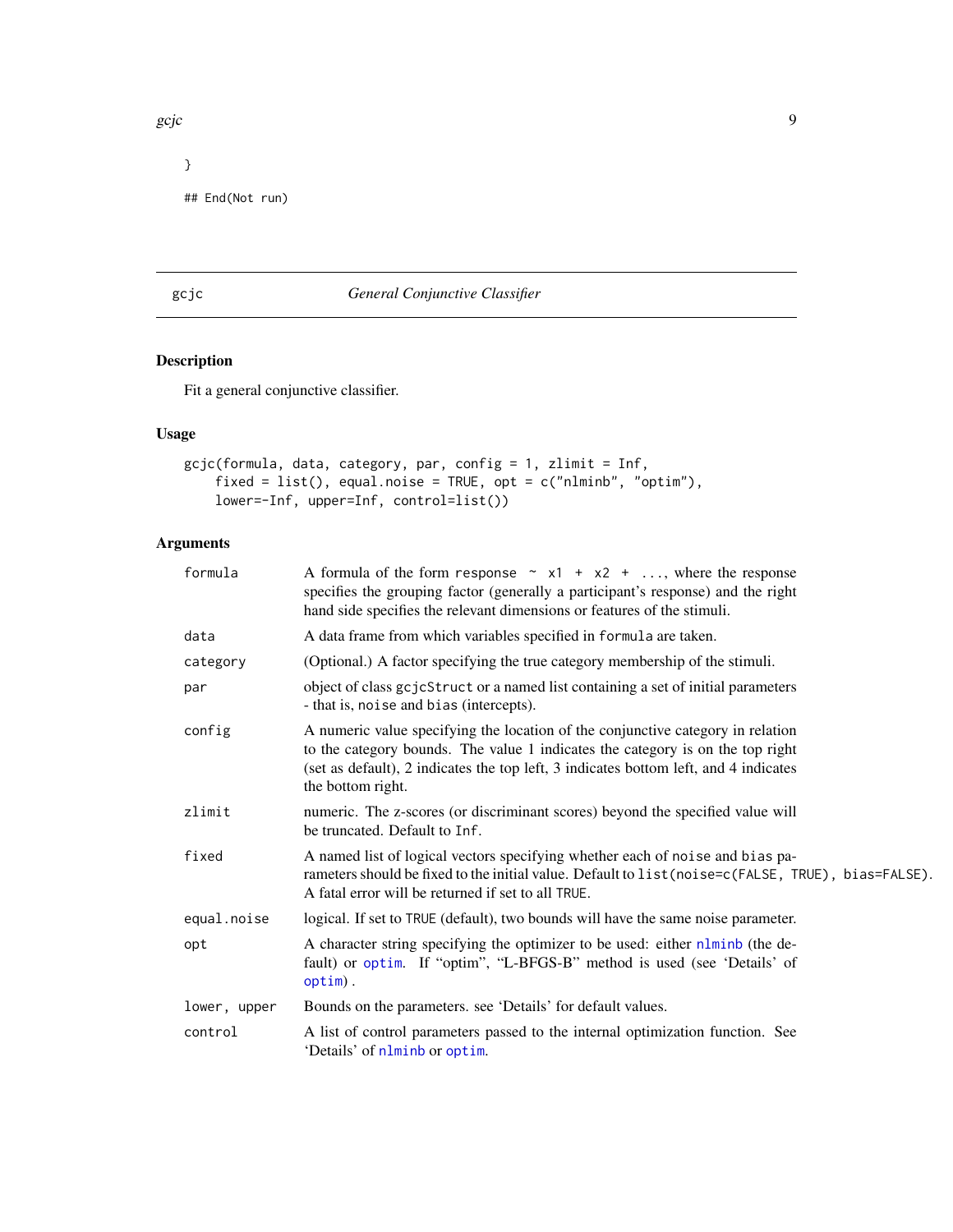## <span id="page-9-0"></span>Details

If par is not fully specified in the argument, the function attempts to calculate the initial parameter values based on means by category or by response.

The default lower and upper values are selected based on the range of the data input so that the decision bound is found within the range of the data and convergence can be reached.

#### Value

object of the class gcjc, i.e., a list containing the following components:

| terms    | the terms object used.                         |
|----------|------------------------------------------------|
| call     | the matched call.                              |
| model    | the design matrix used to fit the model.       |
| category | the category vector as specified in the input. |
| initpar  | the initial parameter used to fit the model.   |
| par      | the fitted parameter.                          |
| logLik   | the log-likelihood at convergence.             |

## References

Ashby, F. G. (1992) *Multidimensional models of perception and cognition*. Lawrence Erlbaum Associates.

## See Also

[glc](#page-10-1), [logLik.gcjc](#page-23-1), [coef.gcjc](#page-2-1), [plot.gcjc](#page-29-1)

## Examples

```
data(subjdemo_cj)
m.cj \leq gci(c(\text{response} \sim x1 + x2, \text{ data} = \text{subjdemo}_ci),config=2, category=subjdemo_cj$category, zlimit=7)
```

|  |  |  | gcjcStruct |
|--|--|--|------------|
|--|--|--|------------|

```
t General Conjunctive Classifier structure
```
## Description

A list of model parameters that specify a conjunctive decision bound, containing noise, coeffs, and bias.

#### Usage

```
gcjcStruct(noise, bias, config=c(1,2,3,4))
```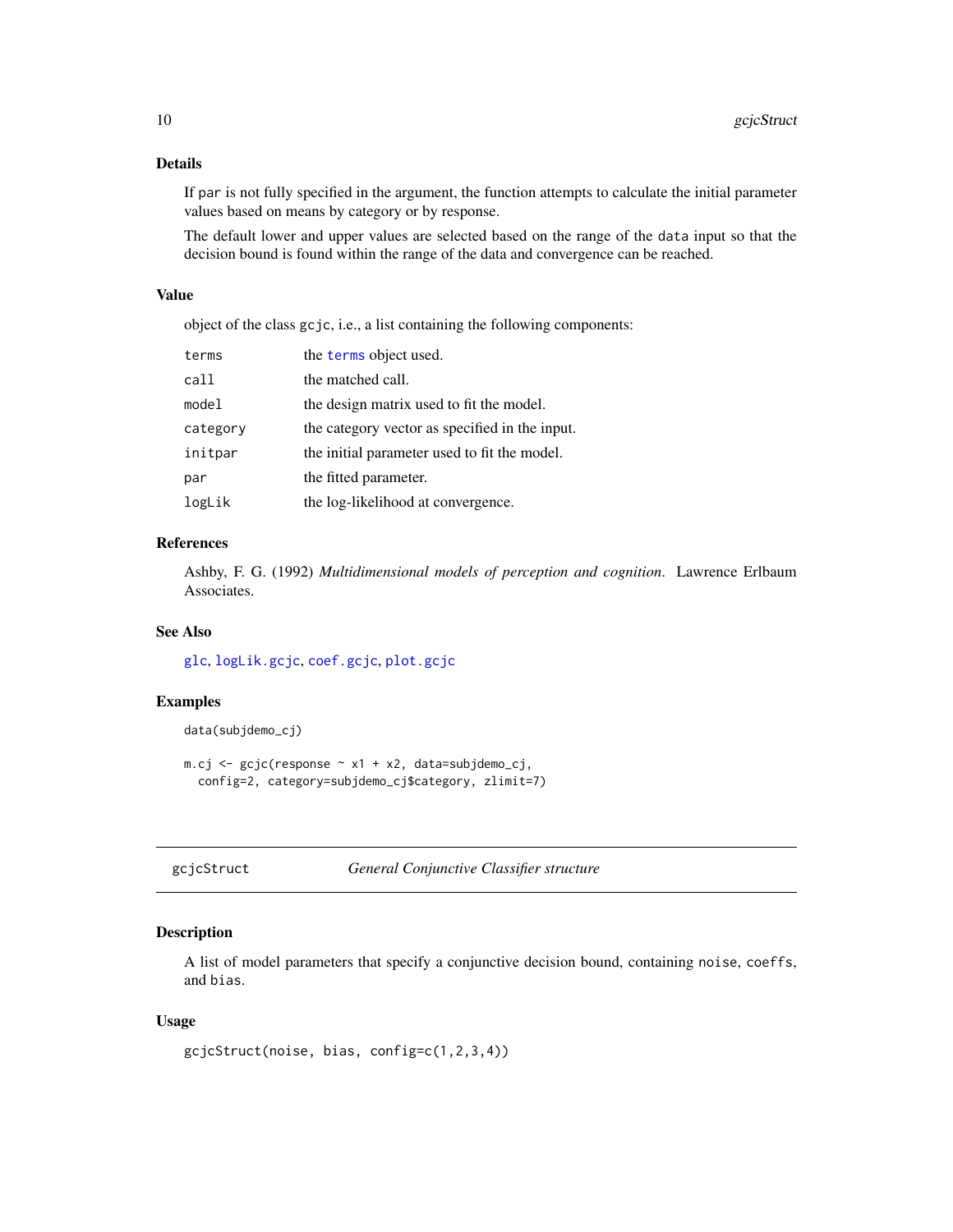## <span id="page-10-0"></span>Arguments

| noise  | a positive non-zero numeric.                                                                                                                                                                                                                                                   |
|--------|--------------------------------------------------------------------------------------------------------------------------------------------------------------------------------------------------------------------------------------------------------------------------------|
| bias   | numeric vector corresponding to the intercepts of the bounds                                                                                                                                                                                                                   |
| config | A numeric value specifying the location of the conjunctive category in relation<br>to the category bounds. The value 1 indicates the category is on the top right<br>(set as default), 2 indicates the top left, 3 indicates bottom left, and 4 indicates<br>the bottom right. |

## Value

object of class gcjcStruct, which is a list of a named list containing noise, coeffs, and bias.

#### See Also

[gcjc](#page-8-1), [coef.glcStruct](#page-2-1), [logLik.glcStruct](#page-24-1)

## Examples

params <- gcjcStruct(noise=10, bias=c(100, 200), config=1)

<span id="page-10-1"></span>

glc *General Linear Classifier*

## Description

Fit a general linear classifier (a.k.a. linear decison-bound model).

#### Usage

```
glc(formula, data, category, par = list(), zlimit = Inf,
   covstruct=c("unstructured", "scaledIdentity", "diagonal", "identity"),
    fixed = list(), opt = c("nlmin", "optim"),
    lower=-Inf, upper=Inf, control=list())
```

| formula  | A formula of the form response $\sim x1 + x2 + $ , where the response<br>specifies the grouping factor (generally a participant's response) and the right<br>hand side specifies the relevant dimensions or features of the stimuli. |
|----------|--------------------------------------------------------------------------------------------------------------------------------------------------------------------------------------------------------------------------------------|
| data     | A data frame from which variables specified in formula are taken.                                                                                                                                                                    |
| category | (Optional.) A factor specifying the true category membership of the stimuli.                                                                                                                                                         |
| par      | object of class glcStruct or named list containing a set of initial parameters<br>( <i>i.e.</i> , noise, coeffs, bias) used to fit the data.                                                                                         |
| zlimit   | numeric. The z-scores (or discriminant scores) beyond the specified value will<br>be truncated. Default to Inf.                                                                                                                      |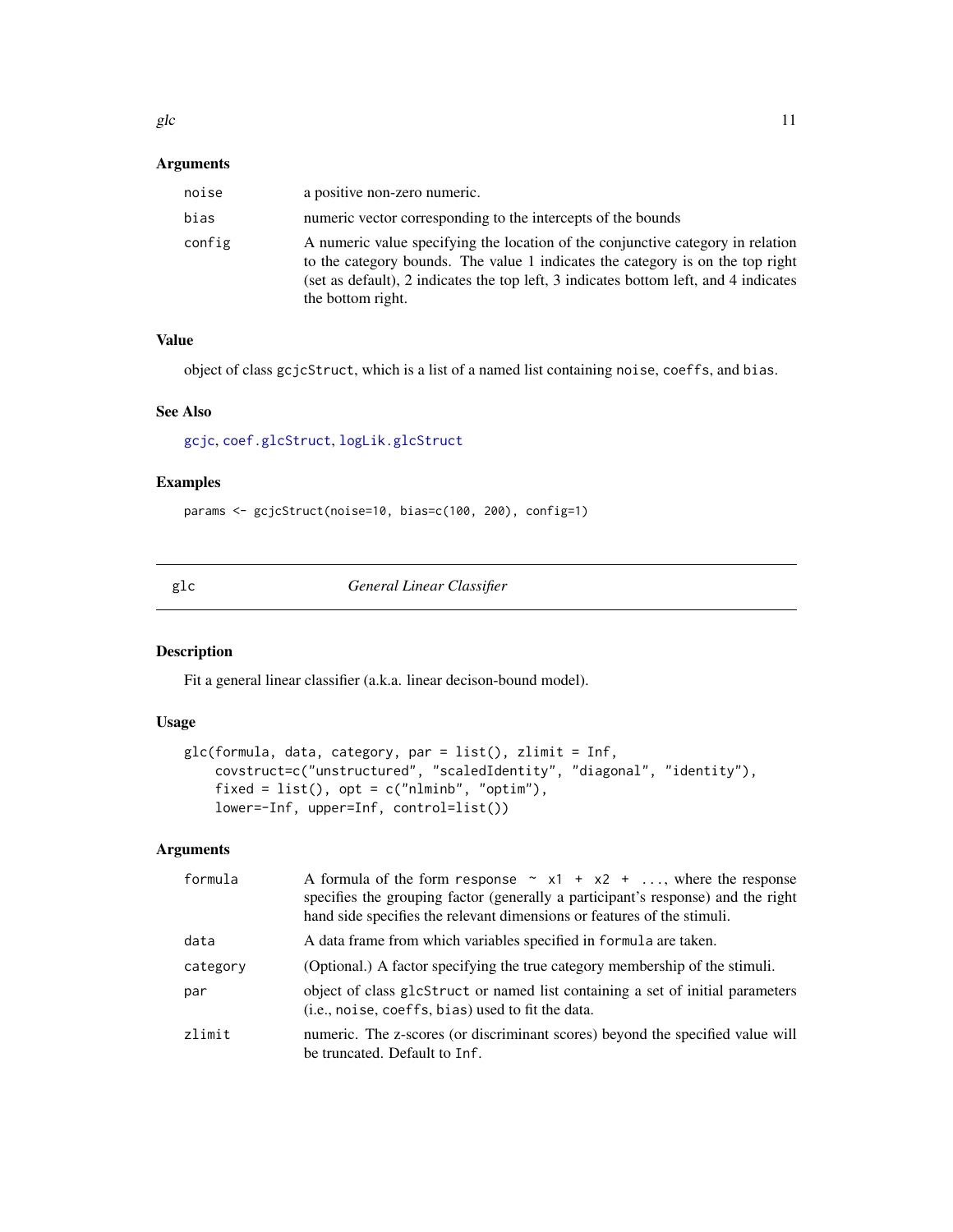<span id="page-11-0"></span>

| An optional character string. Only used when the initial parameters are not fully<br>specified. see 1db.                                                                                                                                     |
|----------------------------------------------------------------------------------------------------------------------------------------------------------------------------------------------------------------------------------------------|
| A named list of logical vectors specifying whether each of noise, coeffs, and<br>bias parameters should be fixed to the initial value. Default to list (noise=FALSE, coeffs=FALSE, bia<br>A fatal error will be returned if set to all TRUE. |
| A character string specifying the optimizer to be used: either nlminb (the de-<br>fault) or optim. If "optim", "L-BFGS-B" method is used (see 'Details' of<br>$option)$ .                                                                    |
| Bounds on the parameters, see 'Details' for default values.                                                                                                                                                                                  |
| A list of control parameters passed to the internal optimization function. See<br>'Details' of nlminb or optim.                                                                                                                              |
|                                                                                                                                                                                                                                              |

#### Details

If par is not fully specified in the argument, the function attempts to calculate the initial parameter values by internally calling the functions mcovs and ldb. If category is also not specified, the response specified in the formula is used as the grouping factor in mcovs.

The default lower and upper values vary depending on the dimension of the model (i.e., the number of variables in the right hand side of formula). In all cases, default lower and upper values for the noise parameter is .001 and 500 respectively. In cases when an one-dimensional model is fitted, lower and upper bounds for the bias parameters are selected based on the range of the data input so that the decision bound is found within the reasonable range of the data and convergence can be reached. In all other cases, coeffs and bias has no limits.

When an one-dimensional model is being fit, fixed\$coeffs always becomes TRUE.

#### Value

object of the class glc, i.e., a list containing the following components:

| terms    | the terms object used.                         |
|----------|------------------------------------------------|
| call     | the matched call.                              |
| model    | the design matrix used to fit the model.       |
| category | the category vector as specified in the input. |
| initpar  | the initial parameter used to fit the model.   |
| par      | the fitted parameter.                          |
| logLik   | the log-likelihood at convergence.             |

#### References

Alfonso-Reese, L. A. (2006) *General recognition theory of categorization: A MATLAB toolbox*. Behavior Research Methods, 38, 579-583.

Ashby, F. G., & Gott, R. E. (1988). *Decision rules in the perception and categorization of multidimensional stimuli*. Journal of Experimental Psychology: Learning, Memory, & Cognition, 14, 33-53.

Ashby, F. G. (1992) *Multidimensional models of perception and cognition*. Lawrence Erlbaum Associates.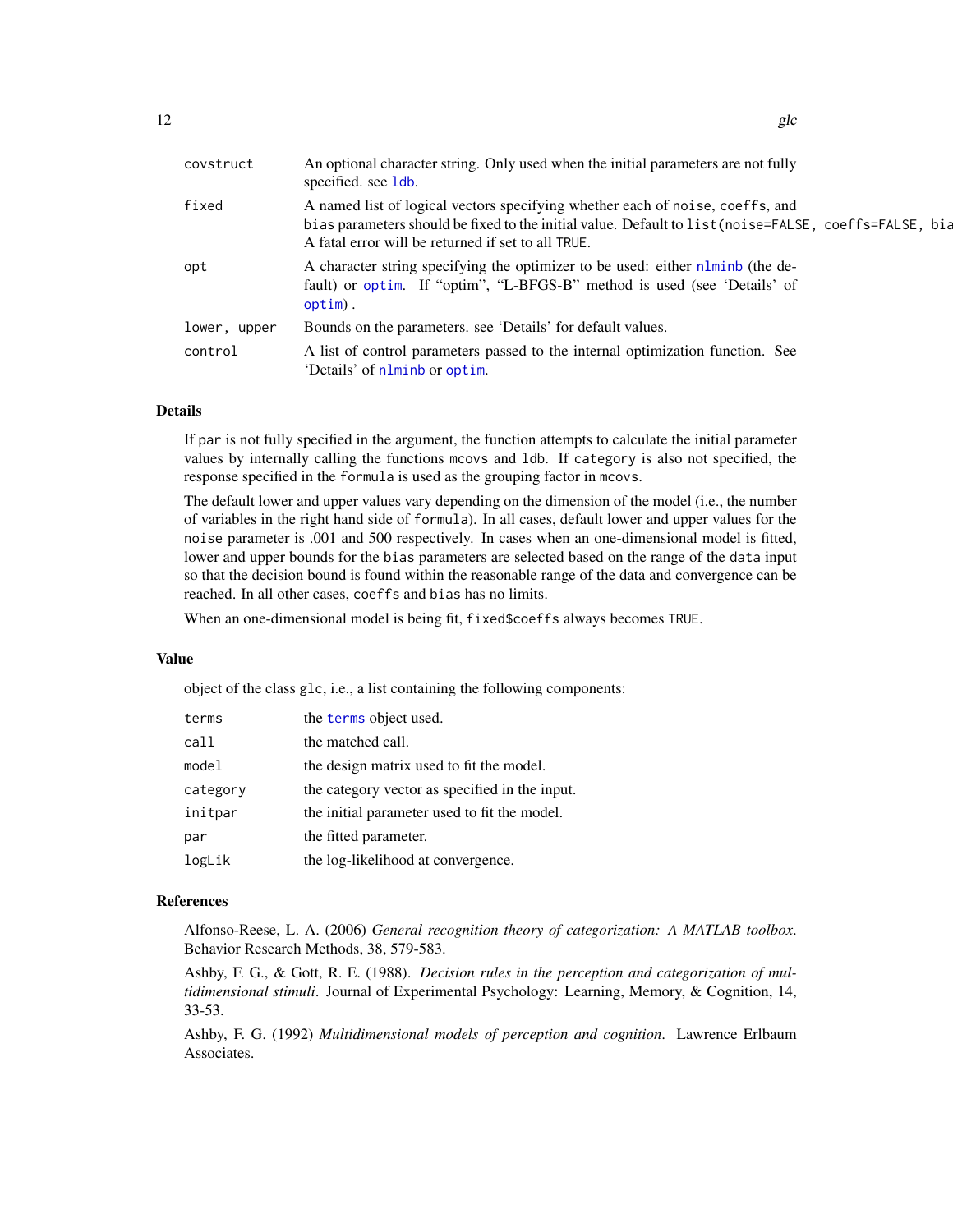#### <span id="page-12-0"></span>glcStruct 13

## See Also

[gqc](#page-13-1), [ldb](#page-19-1), [logLik.glc](#page-23-2), [coef.glc](#page-2-2), [predict.glc](#page-35-1), [scale.glc](#page-38-1), [plot.glc](#page-30-1), [plot3d.glc](#page-32-1)

#### Examples

```
data(subjdemo_2d)
d2 <- subjdemo_2d
#fit a 2d suboptimal model
fit.2dl \leq glc(response \sim x + y, data=d2, category=d2$category, zlimit=7)
#fit a 1d model (on the dimention 'y') on the same dataset
fit.1dy <- glc(response ~ y, data=d2, category=d2$category, zlimit=7)
#or using update()
#fit.1dy <- update(fit.2dl, . ~ . -x)
#fit a 2d optimal model
fit.2dlopt <- glc(response ~ x + y, data=d2, category=d2$category, zlimit=7,
    fixed=list(coeffs=TRUE, bias=TRUE))
#calculate AIC and compare
AIC(fit.2dl, fit.1dy, fit.2dlopt)
```
<span id="page-12-1"></span>

glcStruct *General Linear Classifier structure*

#### Description

A named list of model parameters that specify a linear decision bound, containing noise, coeffs, and bias.

#### Usage

```
glcStruct(noise, coeffs, bias)
```
#### Arguments

| noise  | a positive non-zero numeric.                                                                  |
|--------|-----------------------------------------------------------------------------------------------|
| coeffs | vector, the length of the coeffs should correspond to the number of the model's<br>dimension. |
| bias   | numeric.                                                                                      |

#### Value

object of class glcStruct, i.e., a named list containing noise, coeffs, and bias. Returned values are normalized, such that each value are divided by the euclidean norm of the coeffs vector, and the sum of coeffs^2 is 1.

#### See Also

[glc](#page-10-1), [coef.glcStruct](#page-2-1), [logLik.glcStruct](#page-24-1), [old2new\\_par](#page-28-1), [new2old\\_par](#page-27-1)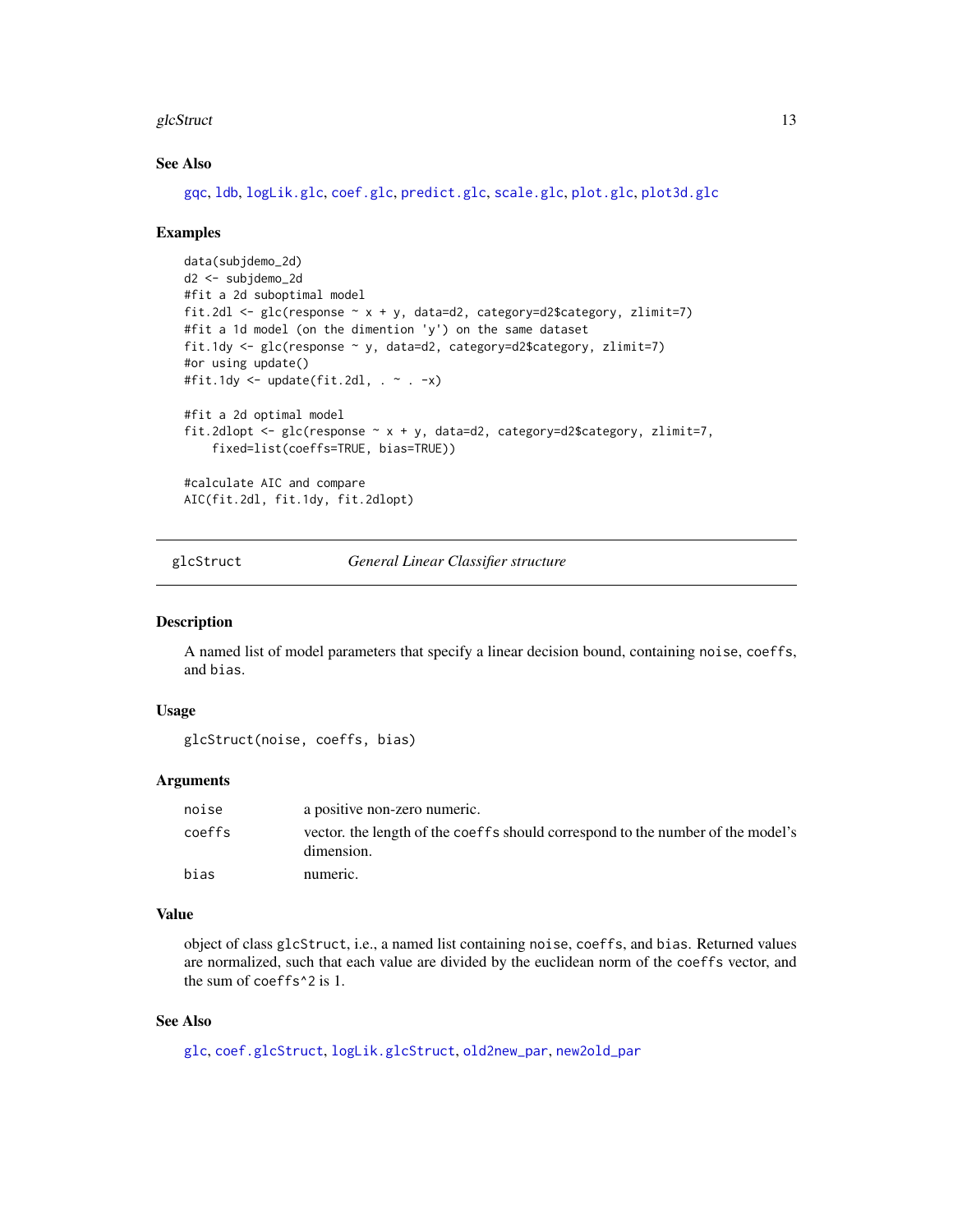## <span id="page-13-0"></span>Examples

params <- glcStruct(noise=10, coeffs=c(1, -1), bias=0)

## <span id="page-13-1"></span>gqc *General Quadratic Classifier*

## Description

Fit a general quadratic classifier (a.k.a. quadratic decison-bound model).

## Usage

```
gqc(formula,
    data,
    category,
   par = list(),
   zlimit = Inf,
    fixed = list(),
    opt = c("nlminb", "optim"),lower=-Inf,
   upper=Inf,
    control=list())
```

| formula      | A formula of the form response $\sim x1 + x2 + $ where the response<br>specifies the grouping factor (generally a participant's response) and the right<br>hand side specifies the feature values of the classified stimuli. |
|--------------|------------------------------------------------------------------------------------------------------------------------------------------------------------------------------------------------------------------------------|
| data         | A data frame from which variables specified in formula are taken.                                                                                                                                                            |
| category     | (Optional.) A factor specifying the true category membership of the stimuli.                                                                                                                                                 |
| par          | object of class gqcStruct or named list containing a set of initial parameters<br>used to fit the data.                                                                                                                      |
| zlimit       | numeric. The z-scores (or discriminant scores) beyond the specified value will<br>be truncated. Default to Inf                                                                                                               |
| fixed        | A named list of logical vectors specifying whether each of pnoise, cnoise,<br>coeffs, and bias parameters should be fixed to the initial value. Default to all<br>FALSE. A fatal error will result if set to all TRUE.       |
| opt          | A character string specifying the optimizer to be used: either nlminb (the de-<br>fault) or optim. If "optim", "L-BFGS-B" method is used (see 'Details' of<br>option)                                                        |
| lower, upper | Bounds on the parameters. Default values of lower and upper are $c(0.1, 0.1, rep(-Inf, length(unlist))$<br>and $c(5000, 5000, rep(Inf, length(unlist(par))-2)), respectively.$                                               |
| control      | A list of control parameters passed to the optimizer. See 'Details' of nlminb or<br>optim                                                                                                                                    |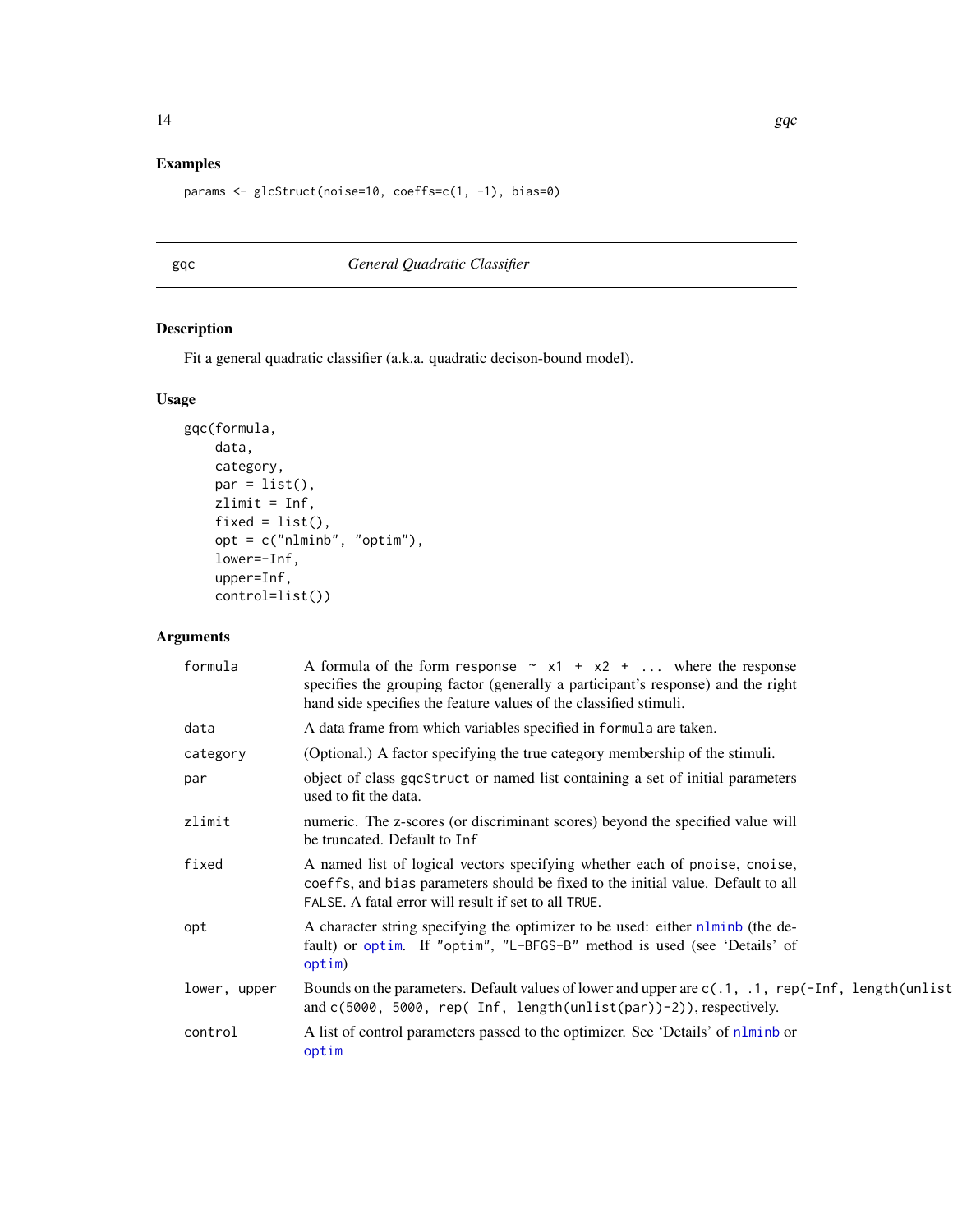#### Details

If par is not fully specified in the argument, the function attempts to calculate the initial parameter values by internally calling the functions mcovs and qdb. The response specified in the formula is used as the grouping factor in mcovs.

#### Value

object of class gqc, i.e., a list containing the following components:

| terms    | the terms object used.                         |
|----------|------------------------------------------------|
| call     | the matched call.                              |
| model    | the design matrix used to fit the model.       |
| category | the category vector as specified in the input. |
| initpar  | the initial parameter used to fit the model.   |
| par      | the fitted parameter.                          |
| logLik   | the log-likelihood at convergence.             |

#### References

Alfonso-Reese, L. A. (2006) *General recognition theory of categorization: A MATLAB toolbox*. Behavior Research Methods, 38, 579-583.

Ashby, F. G., & Gott, R. E. (1988). *Decision rules in the perception and categorization of multidimensional stimuli*. Journal of Experimental Psychology: Learning, Memory, & Cognition, 14, 33-53.

Ashby, F. G. (1992) *Multidimensional models of perception and cognition*. Lawrence Erlbaum Associates.

## See Also

[glc](#page-10-1), [qdb](#page-36-1), [logLik.gqc](#page-25-1), [logLik.gqcStruct](#page-25-2), [plot.gqc](#page-31-1), [plot3d.gqc](#page-33-1)

## Examples

```
data(subjdemo_2d)
fit.2dq <- gqc(response \sim x + y, data=subjdemo_2d,
    category=subjdemo_2d$category, zlimit=7)
```
<span id="page-14-0"></span>gqc  $\qquad \qquad$  15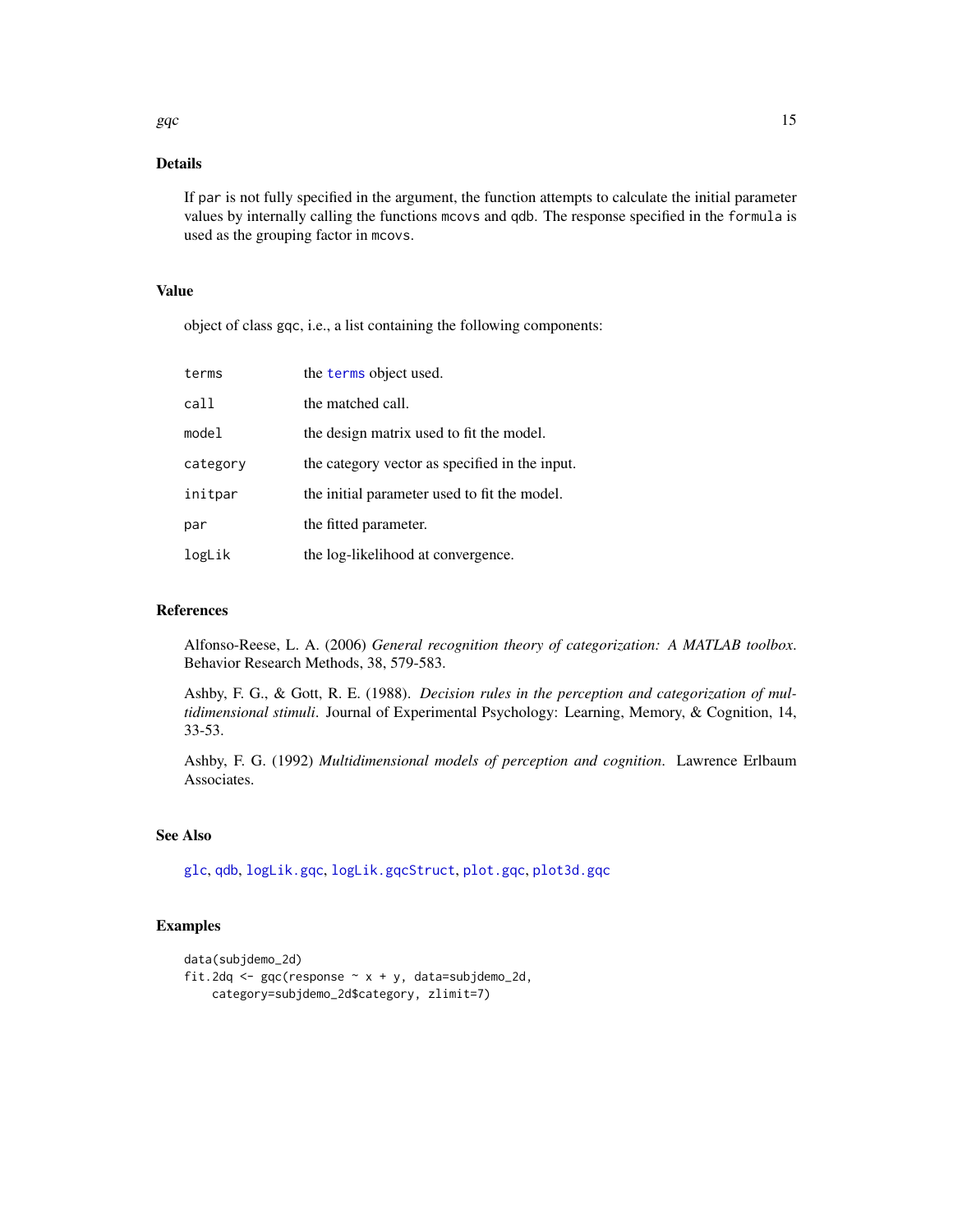<span id="page-15-2"></span><span id="page-15-0"></span>

## Description

A named list of model parameters that specify a quadratic decision bound, containing pnoise, cnoise, coeffs, and bias.

## Usage

gqcStruct(pnoise, cnoise, coeffs, bias)

## Arguments

| pnoise | a positive non-zero numeric.                                                                                                       |
|--------|------------------------------------------------------------------------------------------------------------------------------------|
| cnoise | a positive non-zero numeric.                                                                                                       |
| coeffs | a vector. The length (coeffs) should be equal to sum(1: $(\text{dim}+1)$ ) - 1 where<br>dim is the number of the model's dimension |
| bias   | numeric.                                                                                                                           |

## Value

object of class gqcStruct, i.e., a named list containing pnoise, cnoise, coeffs, and bias.

## See Also

[gqc](#page-13-1), [logLik.gqcStruct](#page-25-2)

## Examples

params <- gqcStruct(pnoise=10, cnoise=100, coeffs=c(1,2,3,4,5), bias=6)

<span id="page-15-1"></span>grg *General Random Guessing model*

## Description

General Random Guessing model

## Usage

 $grg(response, fixed = FALSE, k = 2)$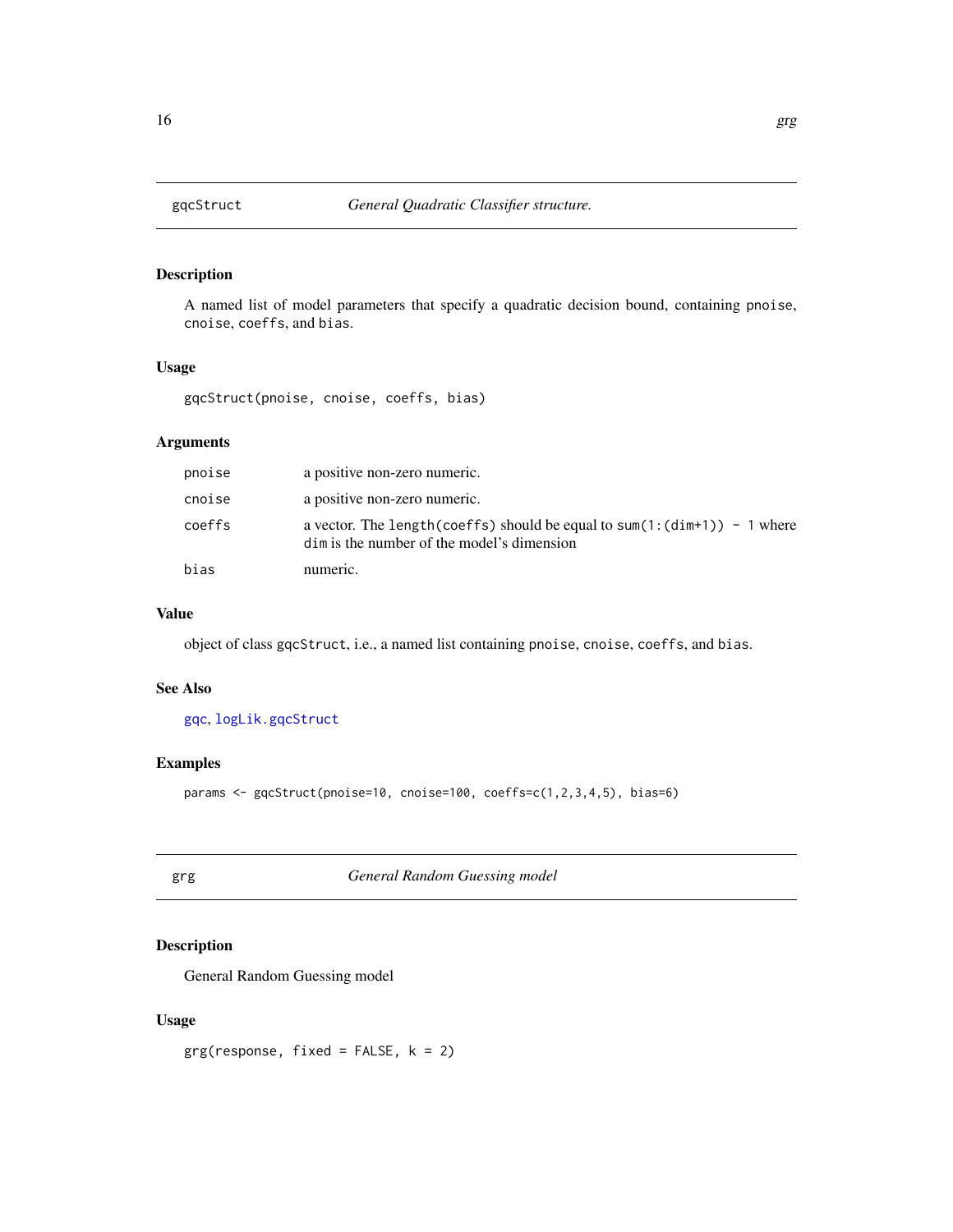## <span id="page-16-0"></span>Arguments

| response | A vector containing participant's classification responses.                                                                  |
|----------|------------------------------------------------------------------------------------------------------------------------------|
| fixed    | logical. If TRUE, Fixed Random Guessing model is fitted. If FALSE, General<br>Random Guessing model is fitted, see 'Details' |
| k        | numeric, the penalty per parameter to be used in calculating AIC. Default to 2.                                              |

#### Details

The function assumes that there are two categories (e.g, 'A' and 'B') to which each stimulus belongs.

Fixed Random Guessing model assumes that participant responded randomly without response bias; for each stimulus, probability of responding 'A' and 'B' is .5. There are no free parameters in this model (i.e.,  $df = 0$ ).

General Random Guessing model assumes that participants responded randomly but is biased toward one response. The model estimates the response bias  $(df = 1)$ .

## Value

object of class grg, which is a list object containing:

| par    | the fixed or estimated response bias                   |
|--------|--------------------------------------------------------|
| logLik | the log-likelihood of the model                        |
| AIC    | Akaike's An Information Criterion for the fitted model |

## References

Ashby, F. G., & Crossley, M. J. (2010). *Interactions between declarative and procedural-learning categorization systems*. Neurobiology of Learning and Memory, 94, 1-12.

#### See Also

[glc](#page-10-1), [gqc](#page-13-1), [extractAIC.grg](#page-4-1)

```
data(subjdemo_2d)
fit.grand <- grg(subjdemo_2d$response, fixed=FALSE)
fit.frand <- grg(subjdemo_2d$response, fixed=TRUE)
```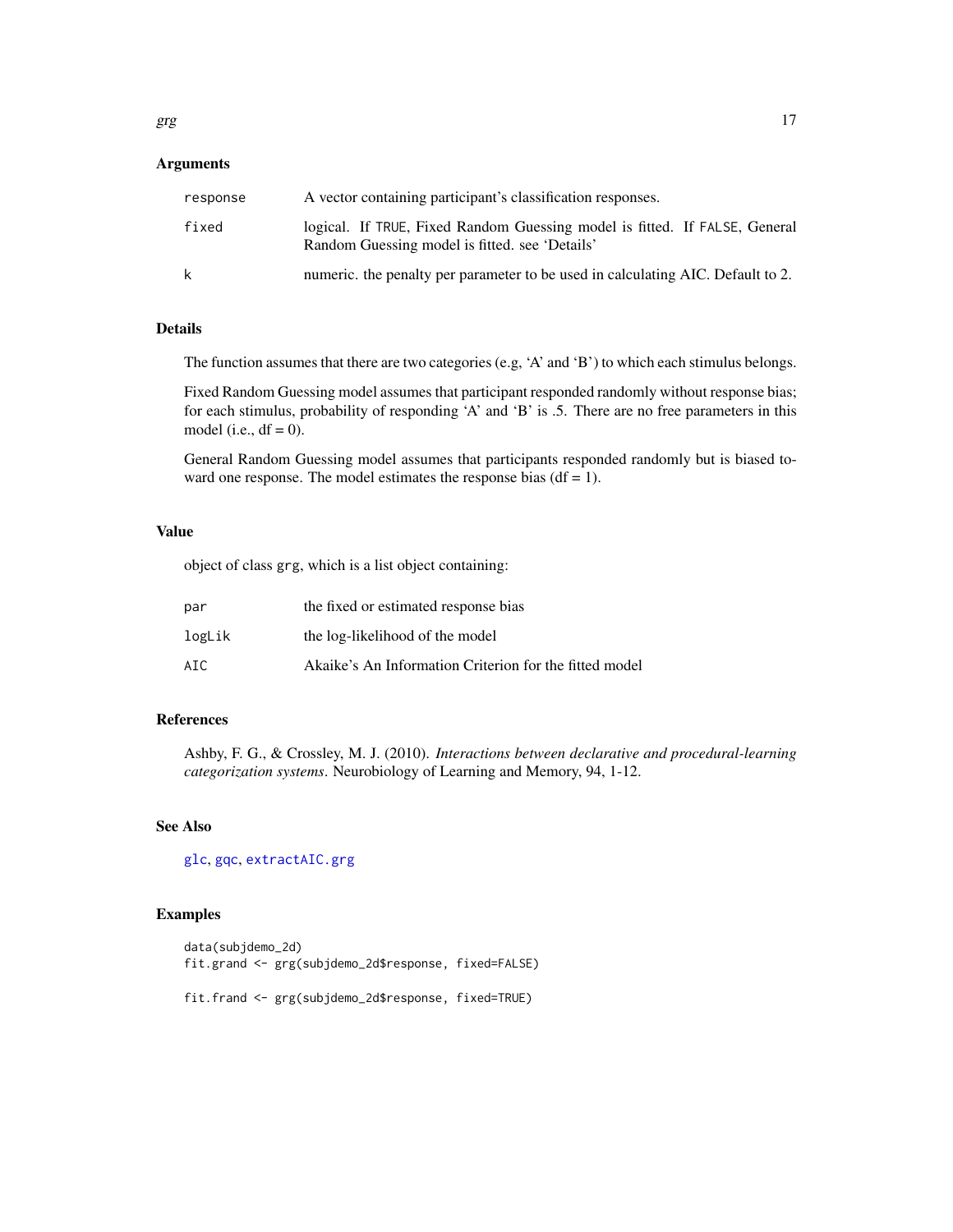<span id="page-17-1"></span><span id="page-17-0"></span>

## Description

Obtain means of two multivariate normal populations having the specified covariance structure and centroid, and with which classification based on the optimal decision boundary satisfies the supplied probability of correct classification.

## Usage

```
grtMeans(covs, centroid, optldb, p.correct, initd = 5, stepsize = 1)
```
## Arguments

| COVS      | a matrix or a list of matrices specifying the covariance matrices of the variables.<br>Each matrix should be positive-definite and symmetric.                                        |
|-----------|--------------------------------------------------------------------------------------------------------------------------------------------------------------------------------------|
| centroid  | a vector specifying the center of the two population means                                                                                                                           |
| optldb    | object of class glcStruct or a vector of coefficients for the optimal linear deci-<br>sion bound.                                                                                    |
| p.correct | a numeric value between 0 to 1 that specifies the optimal classification perfor-<br>mance in terms of probability of correct classification given the decision bound-<br>ary optbnd. |
| initd     | numeric. An initial distance between the means of two populations. Default is<br>5.                                                                                                  |
| stepsize  | a positive numeric specifying step size to be taken when searching for the means.<br>Default is 1.                                                                                   |

## Value

| means     | a list of two vectors specifying the means of two populations. |
|-----------|----------------------------------------------------------------|
| covs      | a matrix of (averaged) covariance.                             |
| p.correct | the obtained probability of correct classification.            |

#### Author(s)

Author of the original Matlab routine 'Design2dGRTexp': Leola Alfonso-Reese Author of R adaptation: Kazunaga Matsuki

## References

Alfonso-Reese, L. A. (2006) *General recognition theory of categorization: A MATLAB toolbox*. Behavior Research Methods, 38, 579-583.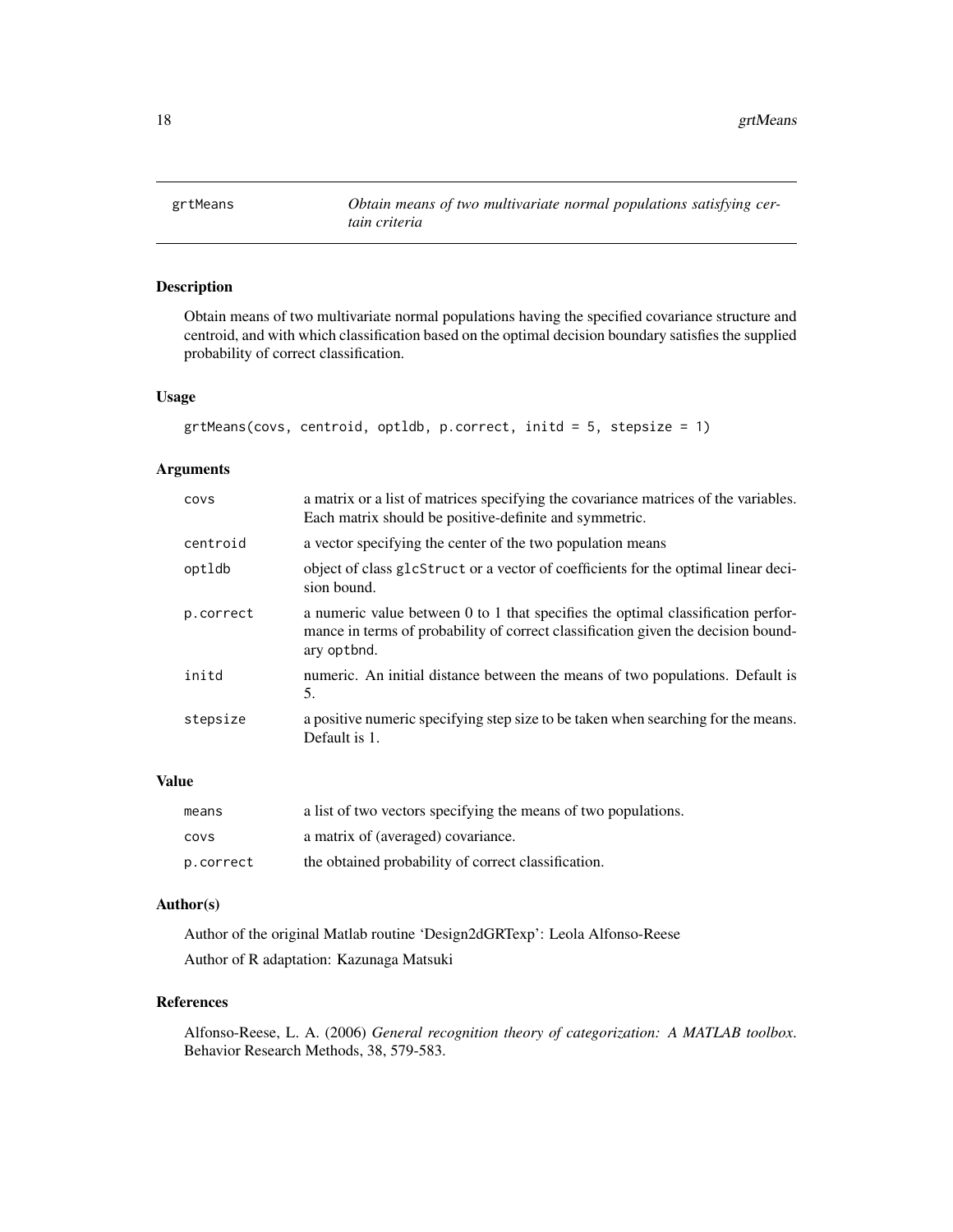#### <span id="page-18-0"></span>grtrnorm and the state of the state of the state of the state of the state of the state of the state of the state of the state of the state of the state of the state of the state of the state of the state of the state of t

## See Also

[ldb.p.correct](#page-21-1)

## Examples

```
foo <- grtMeans(diag(c(625,625)), centroid=c(200, 200*.6),
    optldb=c(.6,-1,0), p.correct=.85)
```
<span id="page-18-1"></span>grtrnorm *Sample from multiple multivariate normal distributions*

## Description

Generate one or more samples from the two or more specified multivariate normal distributions.

## Usage

```
grtrnorm(n,
        np = 2,
        means = list(rep(\theta, np), rep(\theta, np)),covs = diag(rep(1, np)),clip.add = Inf,tol = 1e-6,empirical = TRUE,
        seed = NULL,
        response.acc = NULL)
```

| n            | the number of samples per population required                                                                                                                                      |
|--------------|------------------------------------------------------------------------------------------------------------------------------------------------------------------------------------|
| np           | the number of populations to be sampled from                                                                                                                                       |
| means        | a list of vectors specifying the means of the variable for each populations                                                                                                        |
| <b>COVS</b>  | a matrix or a list of matrices specifying the covariance matrices of the variables.<br>Each matrix should be positive-definite and symmetric.                                      |
| clip.sd      | an integer specifying the cutoff value of standard score. The standard score of a<br>generated sample exceeding this value should be truncated. Default to Inf (no<br>truncation). |
| tol          | tolerance (relative to largest variance) for numerical lack of positive-definiteness<br>in covs.                                                                                   |
| empirical    | logical. If true, means and covs specify the empirical rather than population<br>means and covariance matrices.                                                                    |
| seed         | an integer internally supplied as seed argument to the function set. seed. If<br>NULL, . Random. seed is used.                                                                     |
| response.acc | an optional numeric value between 0 and 1, specifying the classification accu-<br>racy of a hypothetical observer. See 'Details'. Default to NULL.                                 |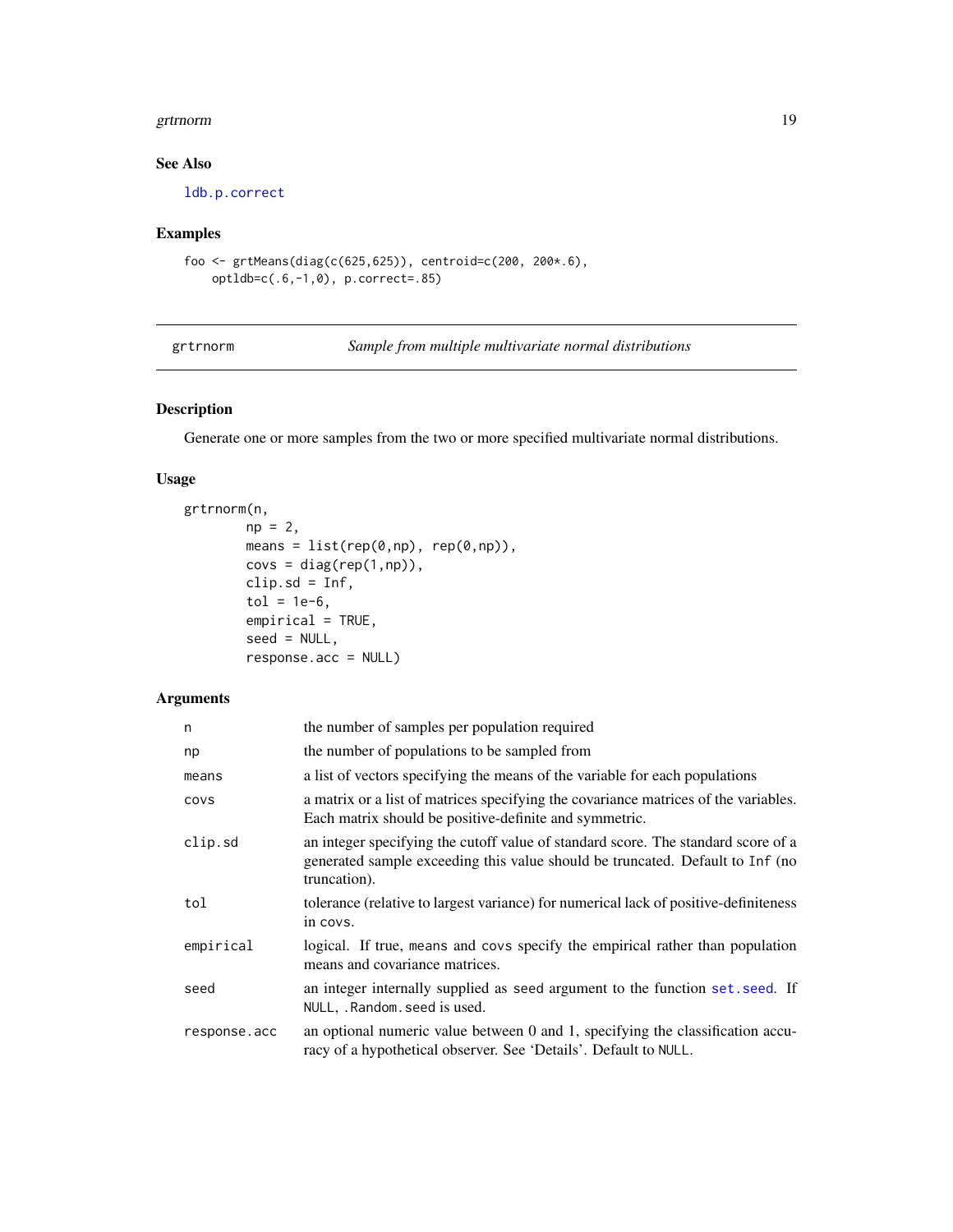## <span id="page-19-0"></span>Details

This function is essentially a wrapper to the mvrnorm function in MASS package.

If the optional response.acc argument is supplied, hypothetical random classification responses with specified accuracy will be generated.

#### Value

a data frame containing a column of numeric category labels and column(s) of sampled values for each variable, and optionally, a column of hypothetical responses.

#### Author(s)

Author of the original Matlab routines: Leola Alfonso-Reese

Author of R adaptation: Kazunaga Matsuki

## References

Alfonso-Reese, L. A. (2006) *General recognition theory of categorization: A MATLAB toolbox*. Behavior Research Methods, 38, 579-583.

## Examples

```
m <- list(c(268,157), c(332, 93))
covs <- matrix(c(4538, 4351, 4351, 4538), ncol=2)
II <- grtrnorm(n=80, np=2, means=m, covs=covs)
```

```
m <- list(c(283,98),c(317,98),c(283,152),c(317,152))
covs <- diag(75, ncol=2, nrow=2)
CJ \leq grtrnorm(n=c(8,16,16,40), np=4, means=m, covs=covs)CJ$category <- c(1,1,1,2)[CJ$category]
```
<span id="page-19-1"></span>

ldb *Linear Decision Bound*

#### Description

Find coefficients of the ideal linear decision boundary given the means and covariance of two categories.

## Usage

```
ldb(means, covs,
   covstruct = c("unstructured", "scaledIdentity", "diagonal", "identity"),
   noise = 10
```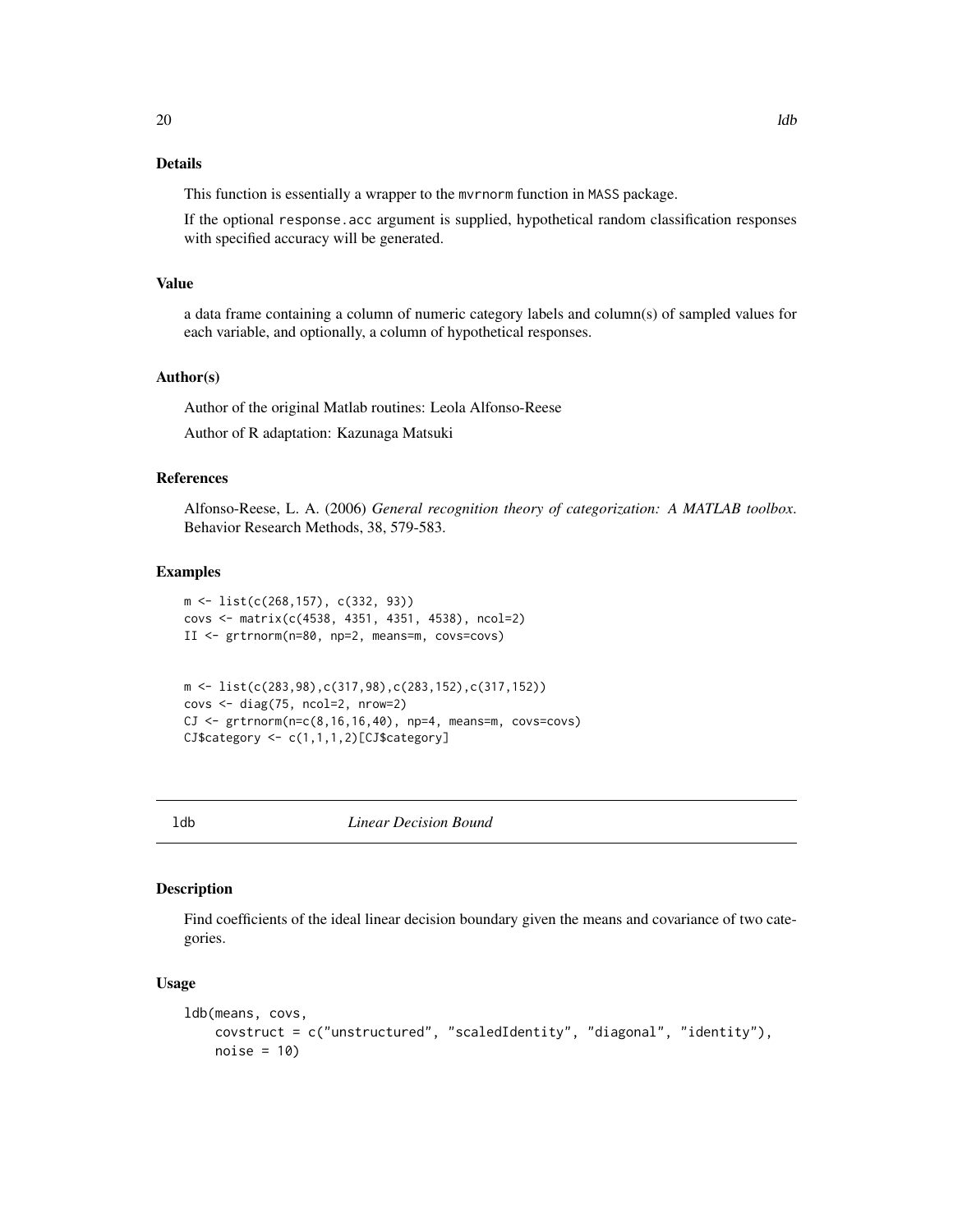## <span id="page-20-0"></span>Arguments

| means     | a list of vectors containing means of two distributions.                                                                                                                                                                                                                                                                                                                                                        |
|-----------|-----------------------------------------------------------------------------------------------------------------------------------------------------------------------------------------------------------------------------------------------------------------------------------------------------------------------------------------------------------------------------------------------------------------|
| COVS      | a matrix or a list of matrix containing the covariance matrix common to the two<br>distributions.                                                                                                                                                                                                                                                                                                               |
| covstruct | character. If "unstructured", the supplied covs is used as-is. If "scaledIdentity",<br>a diagonal covariance matrix with one common variance is used; when the sup-<br>plied covs has different values on its diagonal, the mean of the diagonal is used.<br>If "diagonal", a diagonal covariance matrix with varying diagonal is used. If<br>"identity", an identity matrix is used. Default to "unstructured" |
| noise     | numeric value. See Details. Default to 10.                                                                                                                                                                                                                                                                                                                                                                      |

## Details

The order of vectors in the list means matters as the sign of coeffs and bias in the output will be reversed.

The argument noise is only for convenience; the supplied value is simply bypassed to the output for the subsequent use, i.e., as object of class glcStruct.

## Value

The object of class [glcStruct](#page-12-1)

#### Author(s)

Author of the original Matlab routine 'lindecisbnd': Leola Alfonso-Reese

Author of R adaptation: Kazunaga Matsuki

## References

Alfonso-Reese, L. A. (2006) *General recognition theory of categorization: A MATLAB toolbox*. Behavior Research Methods, 38, 579-583.

## See Also

[mcovs](#page-26-1), [qdb](#page-36-1), [glcStruct](#page-12-1), [glc](#page-10-1)

```
m <- list(c(187, 142), c(213.4, 97.7))
covs <- diag(c(625, 625))
foo <- ldb(means=m, covs=covs)
```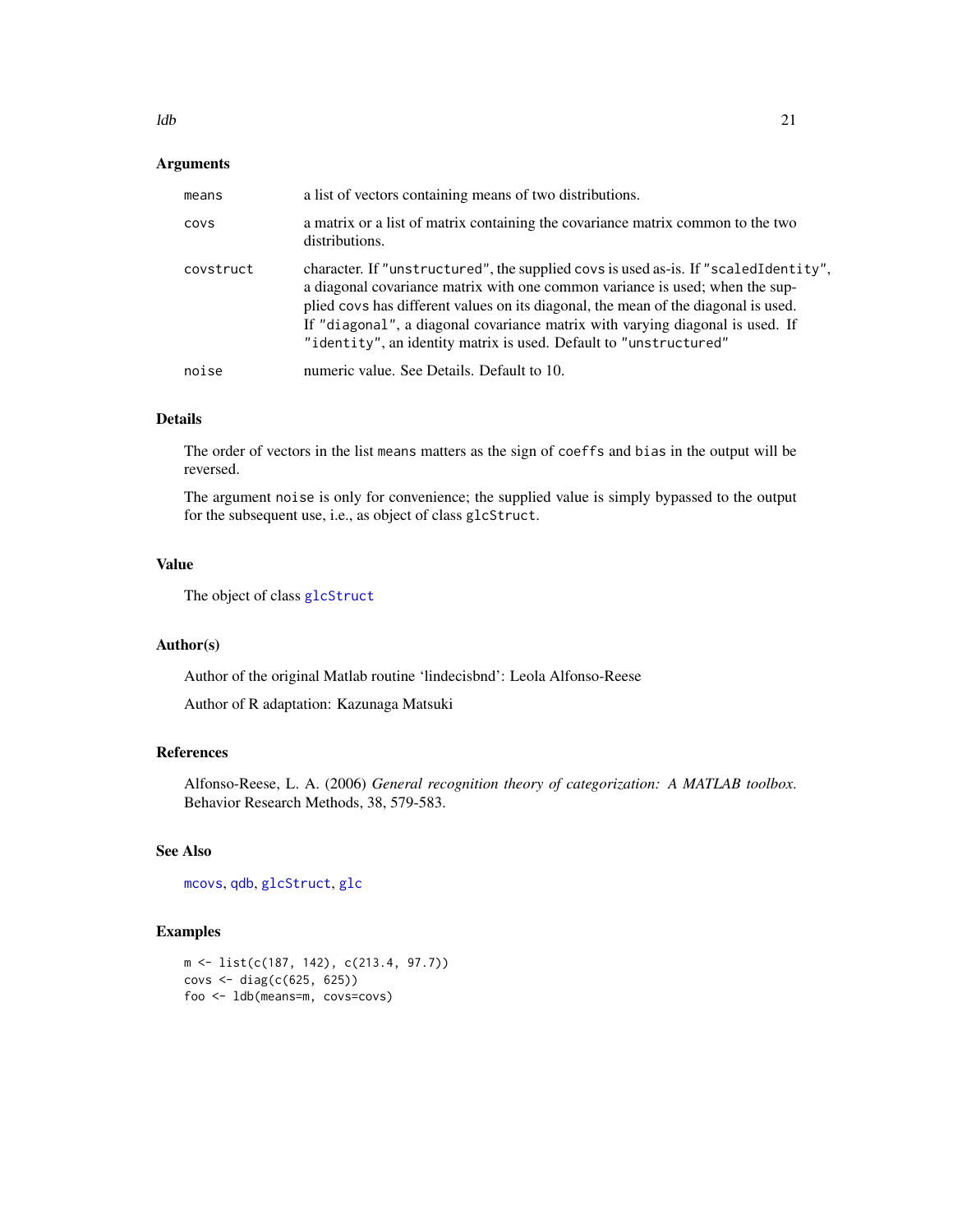<span id="page-21-1"></span><span id="page-21-0"></span>

## Description

Estimates the probability of correct classification under the condition in which the optimal linear decision boundary is used to categorize the samples from two multivariate normal populations with the specified parameters

#### Usage

ldb.p.correct(means, covs, noise = 0)

#### Arguments

| means | a list of vectors, each specifying the means of a multivariate normal population.                                                                                                                              |
|-------|----------------------------------------------------------------------------------------------------------------------------------------------------------------------------------------------------------------|
| covs  | a matrix or a list of matrices specifying the covariance matrix of the each multi-<br>variate normal population. If a list is given and length(covs) $> 2$ , an unweighted<br>average of the matrices is used. |
| noise | an optional numeric value specifying the noise associated with the decision<br>bound. Default to 0.                                                                                                            |

## Author(s)

Author of the original Matlab routine 'linprobcorr': Leola Alfonso-Reese

Author of R adaptation: Kazunaga Matsuki

## References

Alfonso-Reese, L. A. (2006) *General recognition theory of categorization: A MATLAB toolbox*. Behavior Research Methods, 38, 579-583.

```
foo <- grtMeans(diag(c(625,625)), centroid=c(200, 200*.6),
    optldb=c(.6,-1,0), p.correct=.85)
ldb.p.correct(foo$means, foo$covs)
```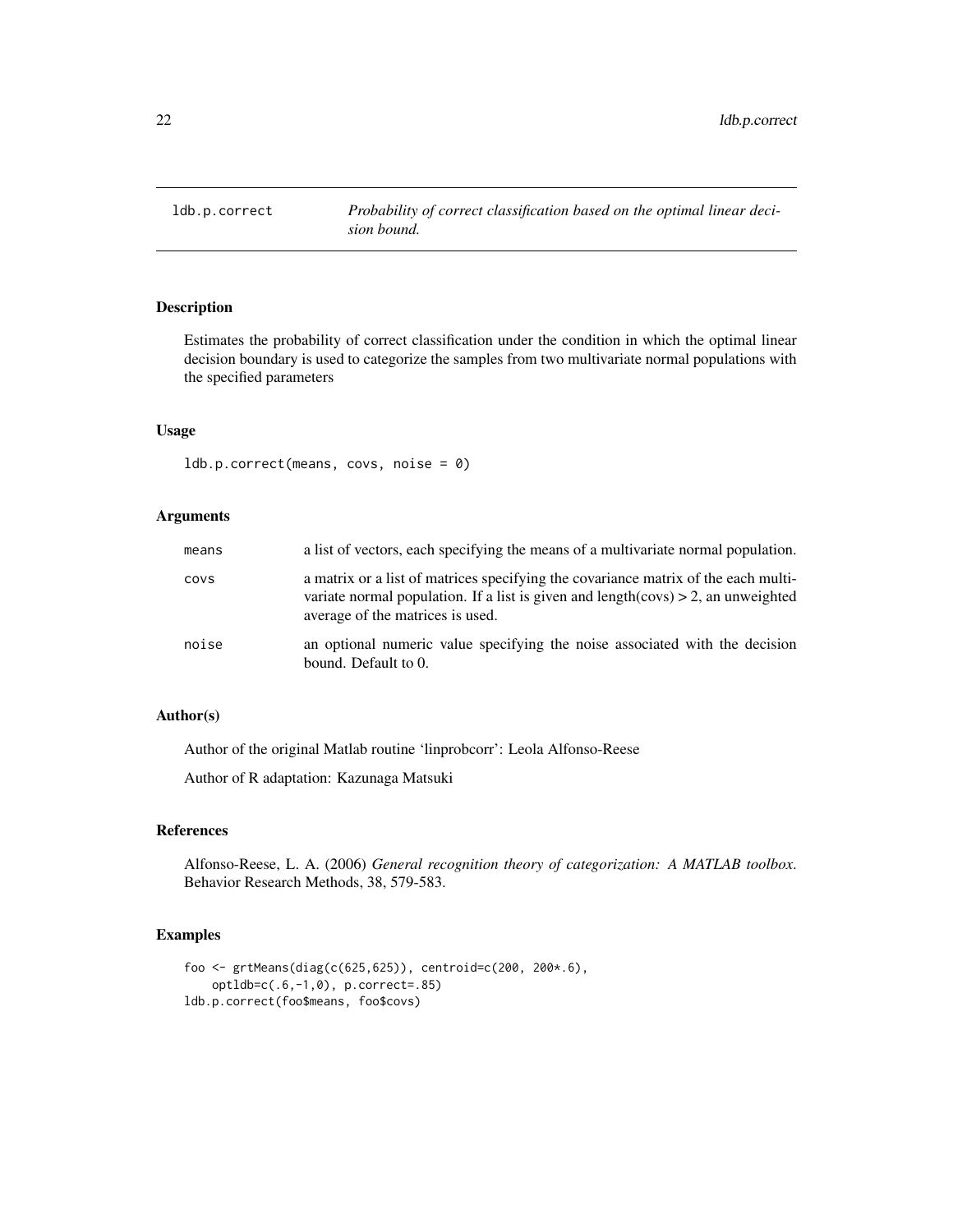<span id="page-22-1"></span><span id="page-22-0"></span>lines.gqcStruct *lines Method for class 'gqc'*

## Description

Add a quadratic decision boundary line through the current plot.

## Usage

```
## S3 method for class 'gqcStruct'
lines(x,
    xlim = c(0,1), ylim = c(0,1),npoints = 100, col = "black",
    ...)
```
## Arguments

| x       | object of class gqcStruct                                                                     |
|---------|-----------------------------------------------------------------------------------------------|
| xlim    | the x limits of the plot. Default to $c(0, 1)$                                                |
| vlim    | the y limits of the plot. Default to $c(0,1)$                                                 |
| npoints | numeric, number of points per dimension used to plot the decision bound. De-<br>fault is 100. |
| col     | the color to be used for the line                                                             |
| .       | further arguments.                                                                            |
|         |                                                                                               |

#### Value

an invisible list of x- and y-coordinates of the line:

| a vector of x-coordinates of the line |
|---------------------------------------|
| a vector of y-coordinates of the line |

## See Also

[plot.gqc](#page-31-1), [{plot3d.gqc}](#page-33-1)

```
data(subjdemo_2d)
fit.2dq <- gqc(response \sim x + y, data=subjdemo_2d,
    category=subjdemo_2d$category, zlimit=7)
plot(fit.2dq, fitdb=FALSE, initdb=FALSE)
lines(fit.2dq$par, xlim=c(0,400), ylim=c(0,400), col="red")
lines(fit.2dq$initpar, xlim=c(0,400), ylim=c(0,400), col="blue")
```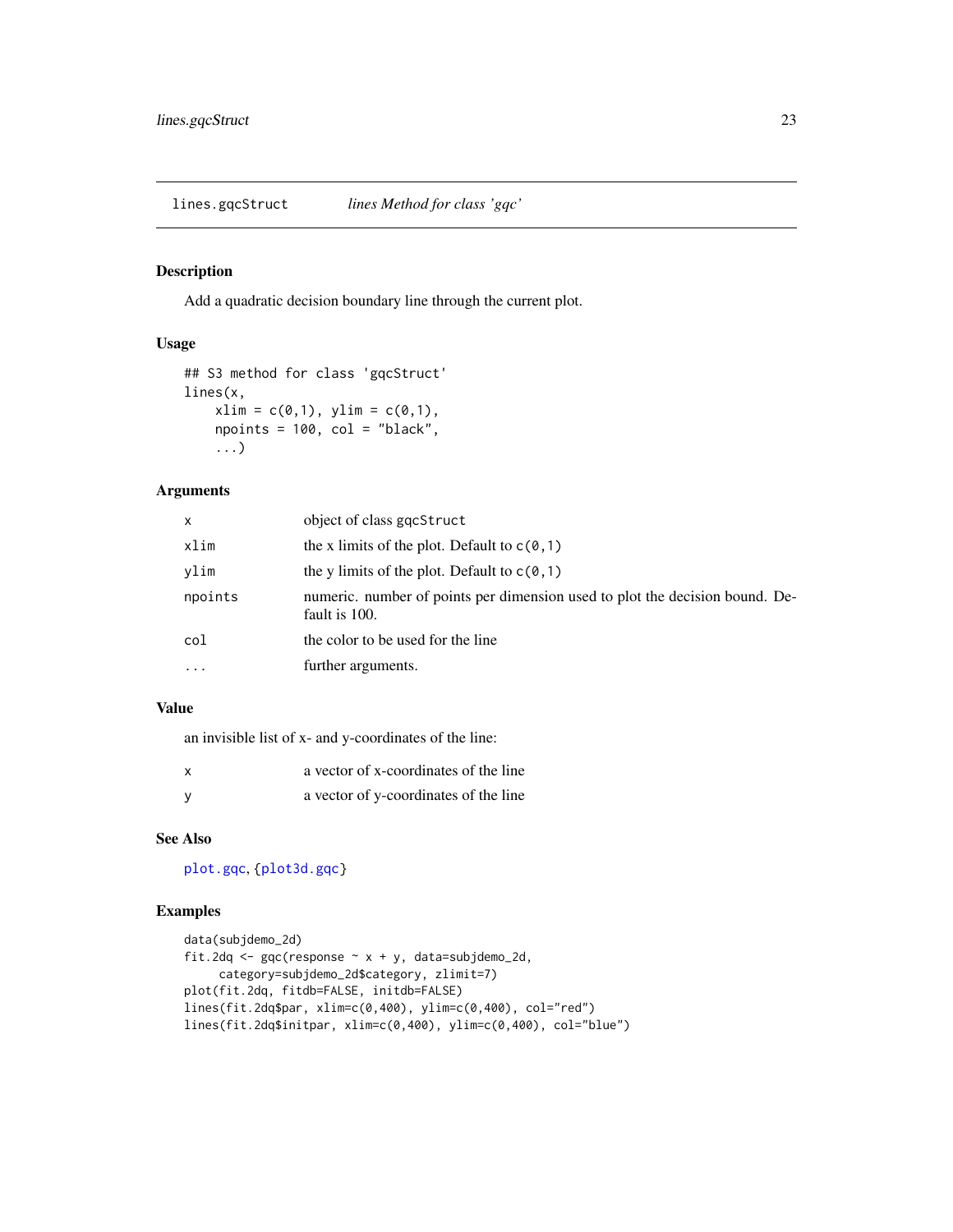<span id="page-23-2"></span><span id="page-23-0"></span>

## <span id="page-23-1"></span>Description

Extract the log-likelihood of the fitted general linear or conjunctive classifier model.

## Usage

```
## S3 method for class 'glc'
logLik(object, ...)
## S3 method for class 'gcjc'
logLik(object, ...)
```
#### Arguments

| object                  | object of class glc or gcjc          |
|-------------------------|--------------------------------------|
| $\cdot$ $\cdot$ $\cdot$ | further arguments (currently unused) |

#### Value

The log-likelihood for the general linear or conjunctive classifier represented by the estimated parameters in object

## Note

This function is intended for indirect internal use by functions such as AIC. To obtain the loglikelihood of the fitted model applied to new dataset, use [logLik.glcStruct](#page-24-1) or [logLik.gcjcStruct](#page-24-2)

#### See Also

[glc](#page-10-1), [logLik.glcStruct](#page-24-1), [gcjc](#page-8-1), [logLik.gcjcStruct](#page-24-2)

```
data(subjdemo_2d)
fit \leq glc(response \sim x + y, data=subjdemo_2d,
    category=subjdemo_2d$category, zlimit=7)
logLik(fit)
```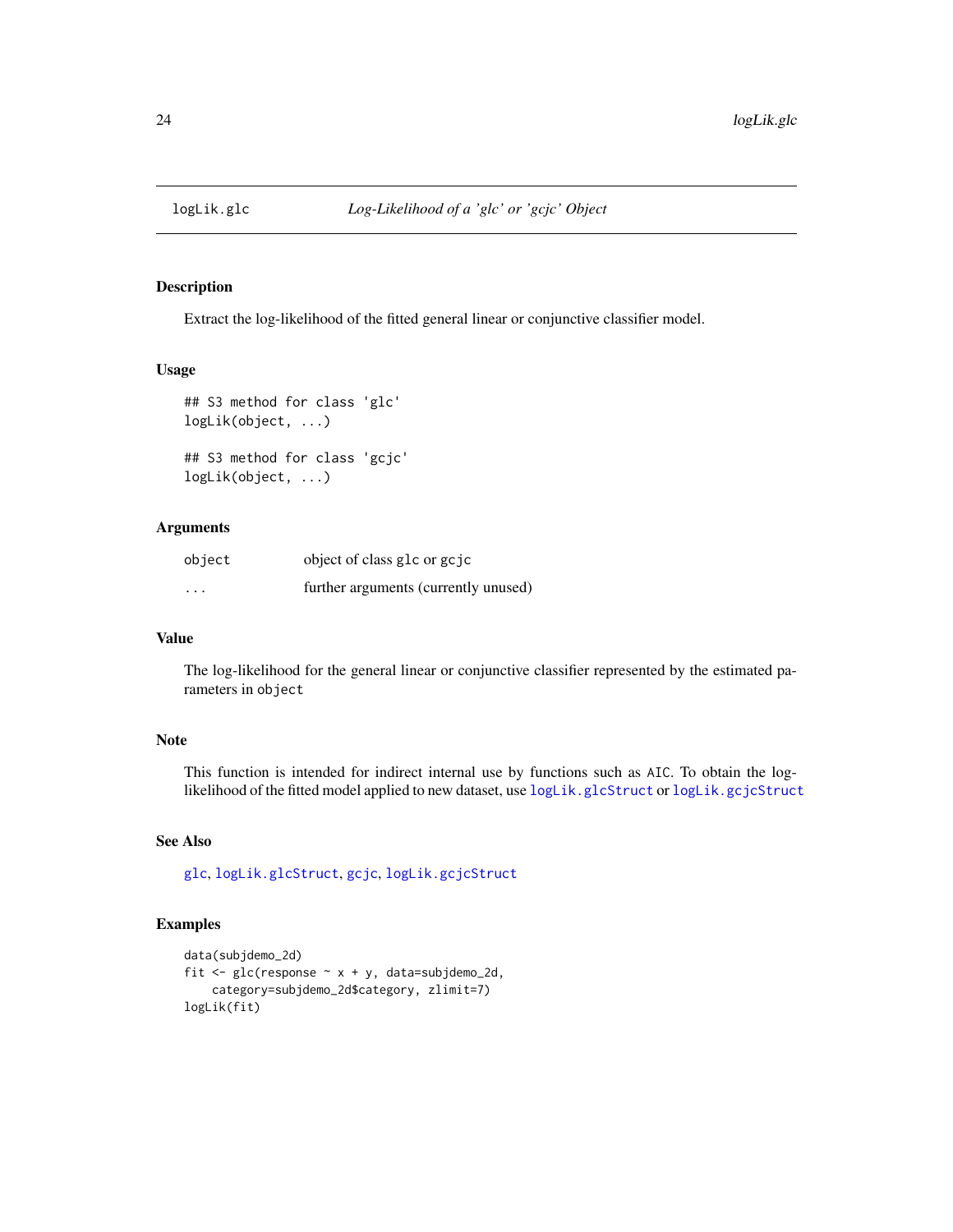<span id="page-24-1"></span><span id="page-24-0"></span>logLik.glcStruct *Log-Likelihood of a 'glcStruct' or 'gcjcStruct' Object*

## <span id="page-24-2"></span>Description

Calculate the log-likelihood of the general linear or conjunctive classifier model applied to a data set.

#### Usage

```
## S3 method for class 'glcStruct'
logLik(object, response, x, zlimit = Inf, ...)
## S3 method for class 'gcjcStruct'
logLik(object, response, x, zlimit = Inf, ...)
```
#### Arguments

| object   | object of class glcStruct or gcjcStruct containing the parameter values at<br>which the log-likelihood is to be evaluated.                  |
|----------|---------------------------------------------------------------------------------------------------------------------------------------------|
| response | a vector of classification responses used to calculate the log-likelihood of the<br>model.                                                  |
| X        | a matrix or data frame containing values for each stimulus dimensions.                                                                      |
| zlimit   | integer. Used to truncate the z-scores whose absolute values are greater than<br>zlimit when calculating the log-likelihood. Default to Inf |
| $\cdot$  | further arguments (currently unused)                                                                                                        |

### Value

The log-likelihood for the general linear or conjunctive classifier described by object fitted against the dataset given by response and x.

#### Note

The value of attributes, attr(, "df") (degrees of freedom) is calculated based on the assumption that all the parameters in object are free to vary.

#### See Also

[gqc](#page-13-1), [gqcStruct](#page-15-2), [logLik.glc](#page-23-2), [logLik.gcjc](#page-23-1)

```
m <- list(c(187, 142), c(213, 98))
covs <- diag(625, ncol=2, nrow=2)
db <- ldb(means=m, covs=covs, noise=10)
data(subjdemo_2d)
logLik(db, subjdemo_2d$response, x=subjdemo_2d[2:3], zlimit=7)
```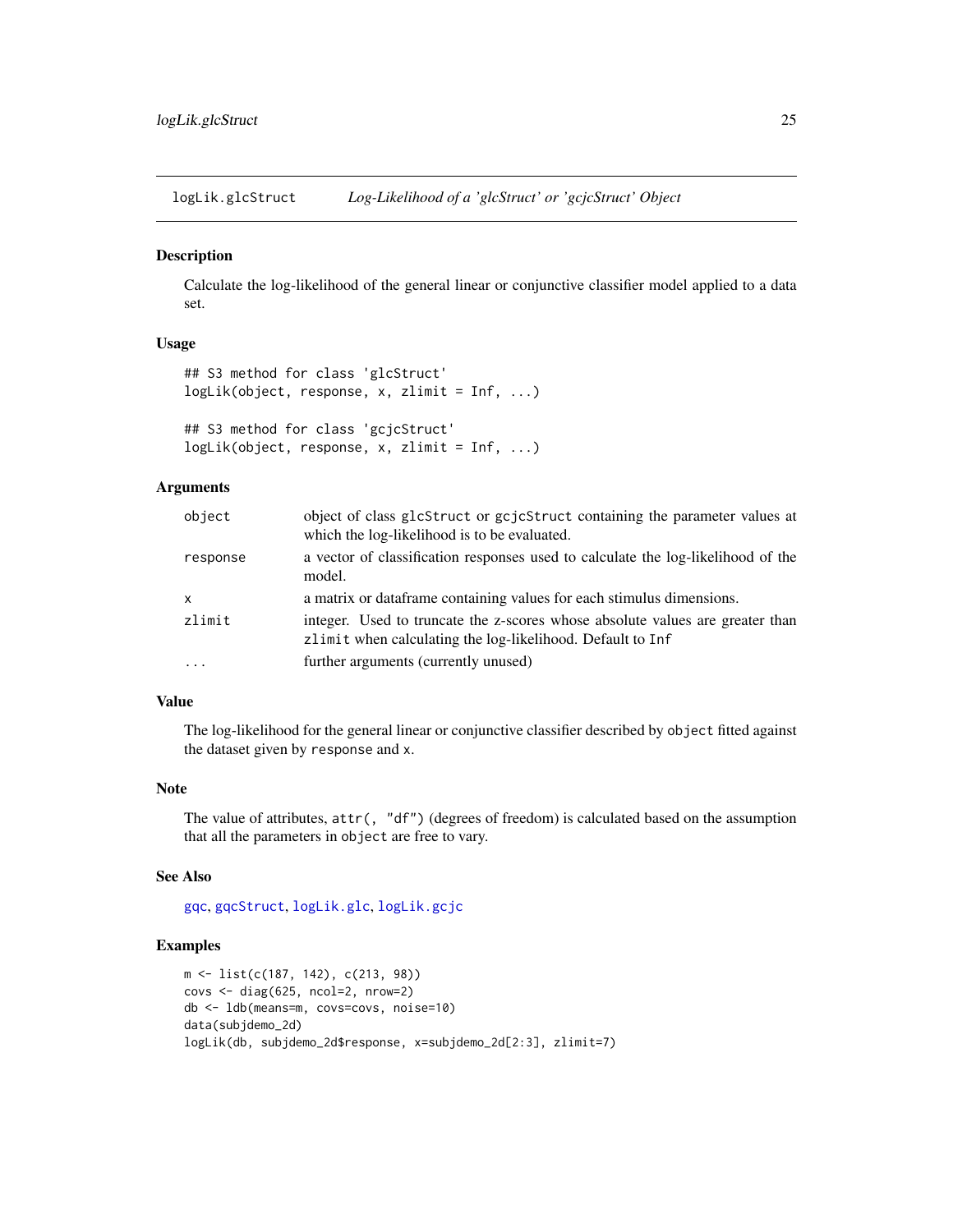<span id="page-25-1"></span><span id="page-25-0"></span>

#### Description

Extract the log-likelihood of the fitted general quadratic classifier model.

## Usage

```
## S3 method for class 'gqc'
logLik(object, ...)
```
## Arguments

| object   | object of class gqc                  |
|----------|--------------------------------------|
| $\cdots$ | further arguments (currently unused) |

## Value

The log-likelihood for the general quadratic classifier represented by the estimated parameters in object

#### Note

This function is intended for indirect internal use by functions such as AIC. To obtain the loglikelihood of the fitted model applied to new dataset, use [logLik.gqcStruct](#page-25-2)

#### See Also

[gqc](#page-13-1), [logLik.gqcStruct](#page-25-2)

<span id="page-25-2"></span>logLik.gqcStruct *Log-Likelihood of a 'gqcStruct' Object*

## Description

Calculate the log-likelihood of the general quadratic classifier model applied to a data set.

## Usage

```
## S3 method for class 'gqcStruct'
logLik(object, response, x, zlimit = Inf, ...)
```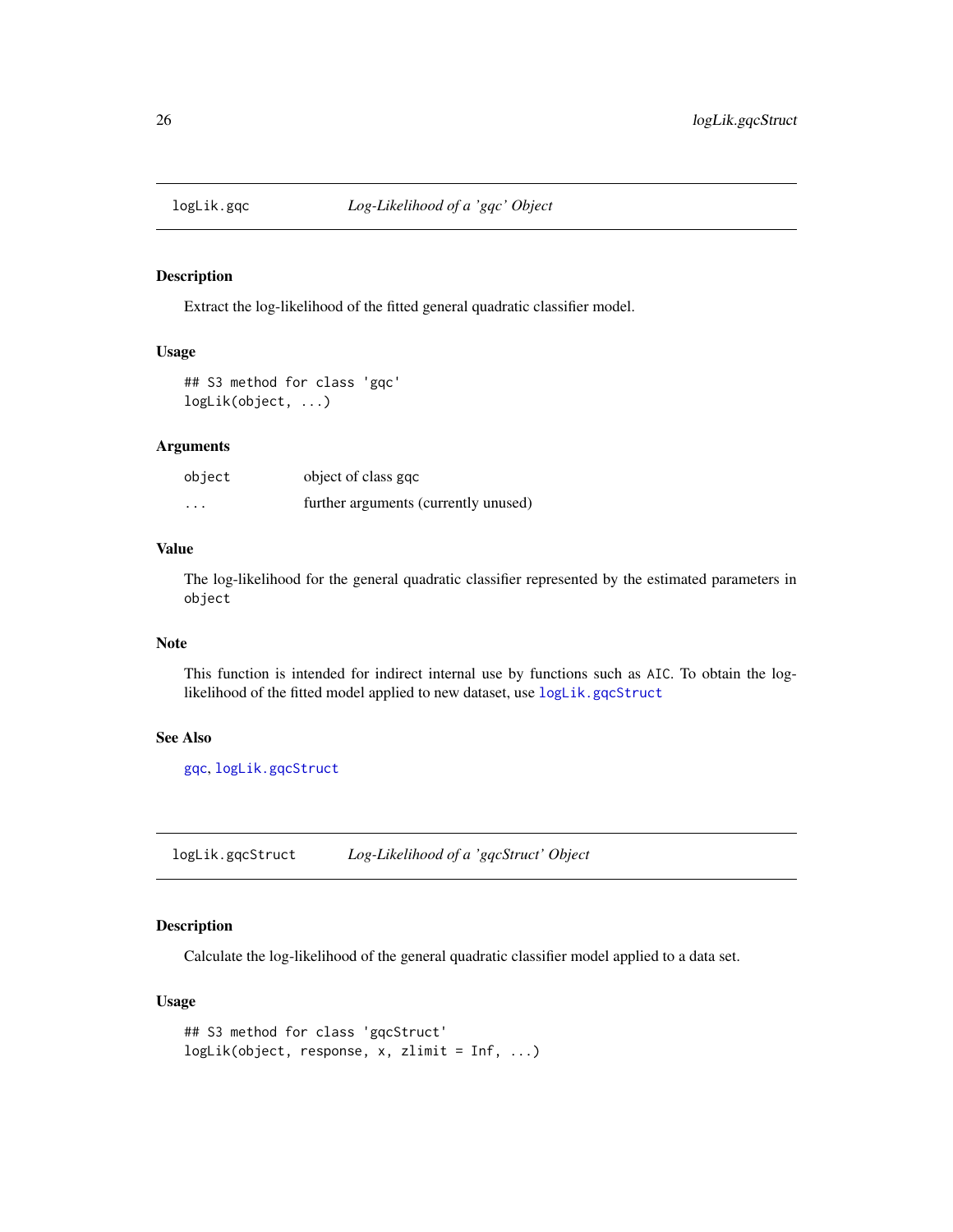#### <span id="page-26-0"></span>mcovs 27

#### **Arguments**

| object       | object of class gqcStruct                                                                                                                   |
|--------------|---------------------------------------------------------------------------------------------------------------------------------------------|
| response     | a vector of classification responses used to calculate the log-likelihood of the<br>gqc model.                                              |
| $\mathsf{x}$ | a matrix or data frame containing values for each stimulus dimensions.                                                                      |
| zlimit       | integer. Used to truncate the z-scores whose absolute values are greater than<br>zlimit when calculating the log-likelihood. Default to Inf |
|              | further arguments (currently unused)                                                                                                        |

## Value

The log-likelihood for the general quadratic classifier described by object fitted against the dataset given by response and x.

## Note

The value of attributes, attr(, "df") (degrees of freedom) is calculated based on the assumption that all the parameters in object are free to vary.

#### See Also

[gqc](#page-13-1), [gqcStruct](#page-15-2), [logLik.gqc](#page-25-1)

#### Examples

```
m <- list(c(187, 142), c(213, 98))
covs <- list(diag(625, ncol=2, nrow=2), diag(600, ncol=2, nrow=2))
db <- qdb(means=m, covs=covs)
data(subjdemo_2d)
logLik(db, subjdemo_2d$response, x=subjdemo_2d[2:3], zlimit=7)
```
<span id="page-26-1"></span>mcovs *Calculate sample means and covariance(s) of multivariate data*

#### Description

Calculate sample means and covariance(s) of multivariate data

#### Usage

```
## Default S3 method:
mcovs(x, grouping, pooled=TRUE, ...)
## S3 method for class 'formula'
mcovs(formula, data, pooled=TRUE, ...)
```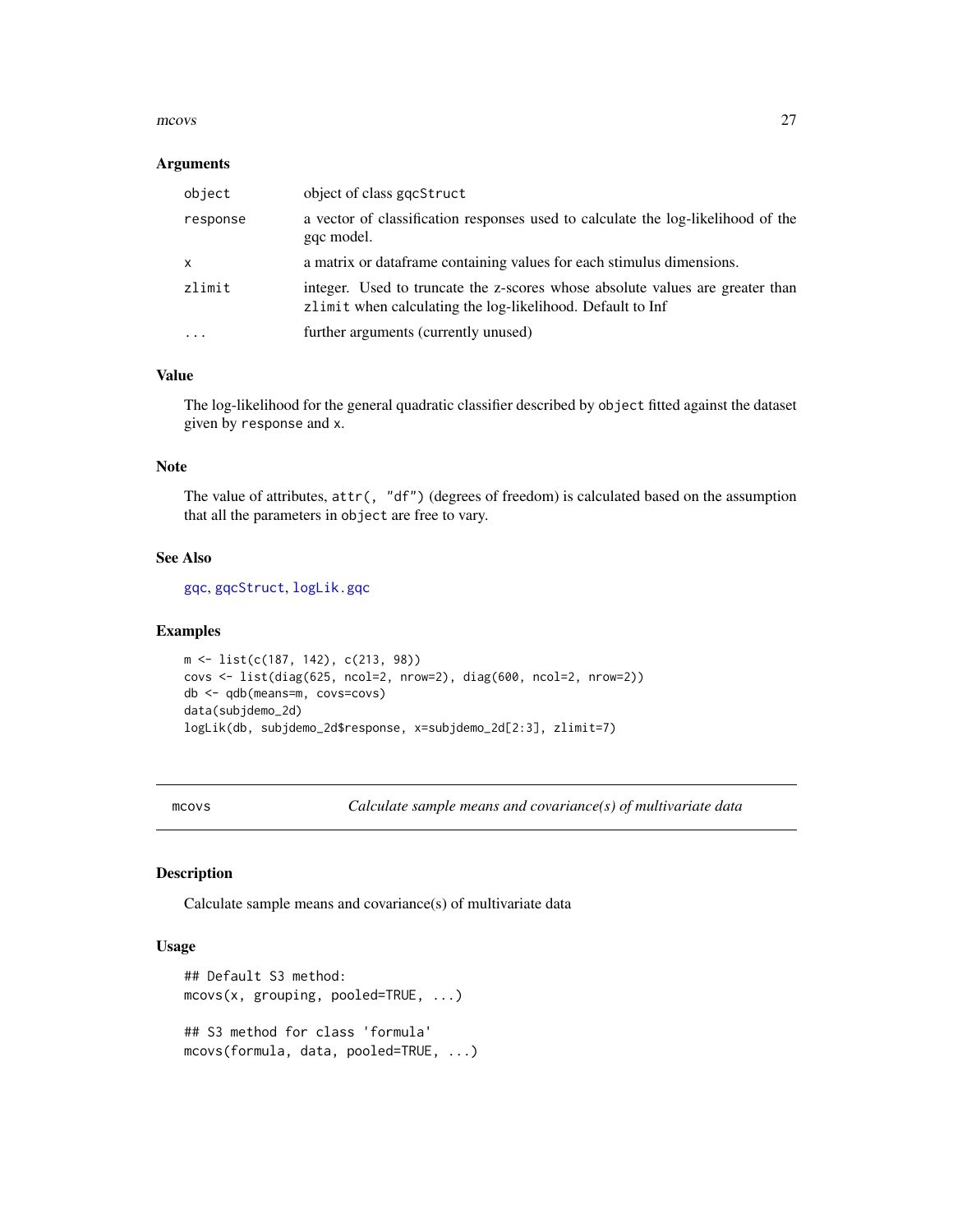## <span id="page-27-0"></span>Arguments

| formula   | A formula in the form of grouping $\sim x1 + x2 + $ , where the right hand<br>side specifies the sample variables.                                                         |
|-----------|----------------------------------------------------------------------------------------------------------------------------------------------------------------------------|
| data      | Data frame from which variables specified in formula are taken.                                                                                                            |
| X         | data frame or Matrix containing sample values.                                                                                                                             |
| grouping  | a factor specifying the population to which the samples in x belong.                                                                                                       |
| pooled    | logical. If TRUE, pooled variance-covariance matrix is calculated. If FALSE, a<br>list of variance-covariance matrices for each groups are calculated. Default to<br>TRUE. |
| $\ddotsc$ | further arguments                                                                                                                                                          |

## Value

A list containing:

| N      | total number of samples.                                                                                       |
|--------|----------------------------------------------------------------------------------------------------------------|
| counts | number of samples per groups.                                                                                  |
| 1ev    | levels of the grouping factor                                                                                  |
| means  | a named list of vectors specifying the means for each group. Named according<br>to lev.                        |
| COVS   | a named list of variance-covarinace matrix(es). Named as pooled if pooled=TRUE,<br>otherwise according to lev. |
|        |                                                                                                                |

<span id="page-27-1"></span>new2old\_par *Convert 'new' to 'old' glcStruct format*

## Description

Converts the glcStruct in 'new' format to 'old' format whereby a vector of angle is converted to coeffs.

## Usage

```
new2old_par(x)
```
angle2cart(angle)

## Arguments

x object of class glcStruct.

angle vector.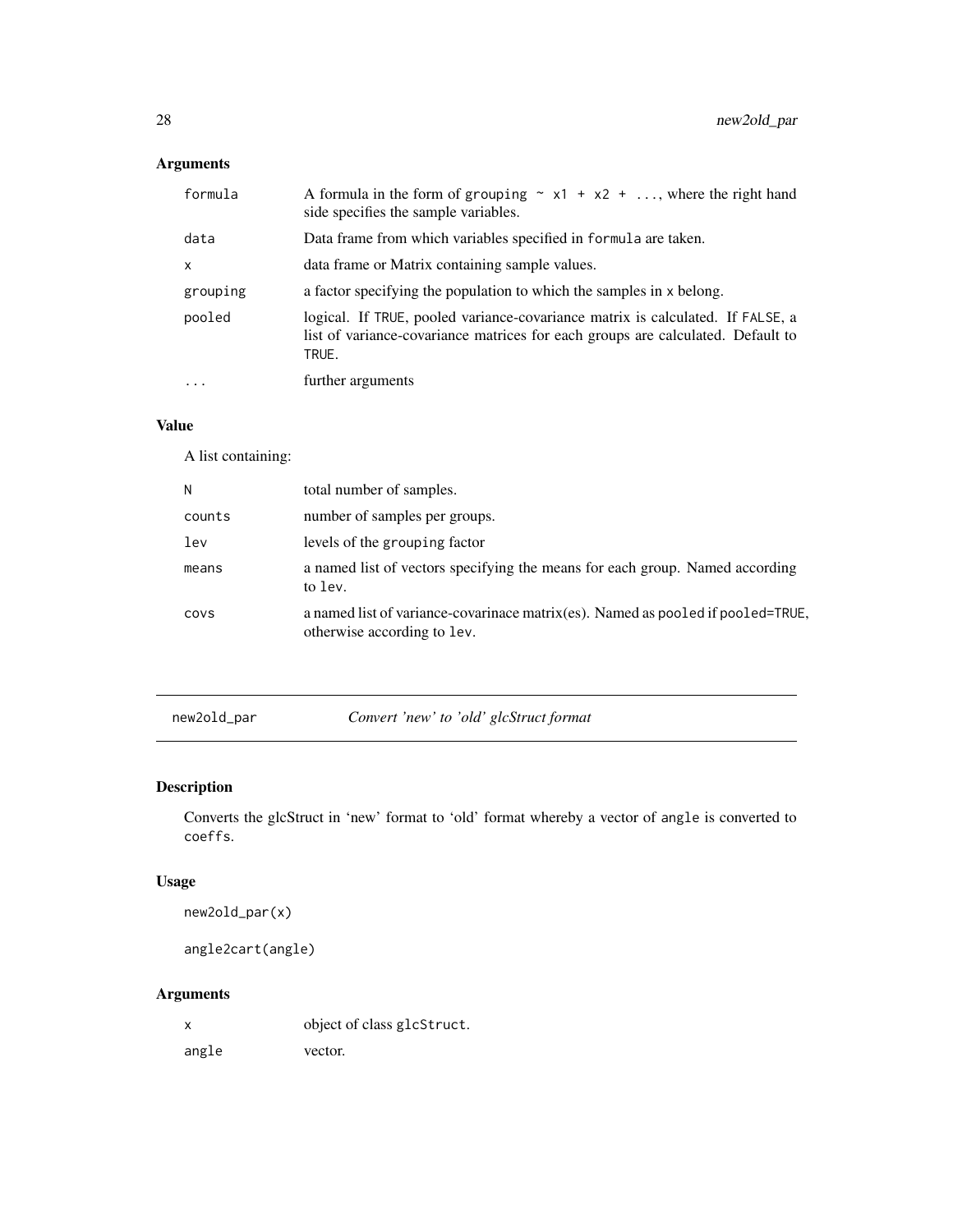## <span id="page-28-0"></span>old2new\_par 29

## Value

For new2old\_par, object of class glcStruct. For angle2cart, vector.

#### Author(s)

Author of the original Matlab routines: Leola Alfonso-Reese Author of R adaptation: Kazunaga Matsuki

## References

Alfonso-Reese, L. A. (2006) *General recognition theory of categorization: A MATLAB toolbox*. Behavior Research Methods, 38, 579-583.

## See Also

[old2new\\_par](#page-28-1) [cart2angle](#page-28-2) [glcStruct](#page-12-1)

## Examples

```
m <- list(c(187, 142), c(213.4, 97.7))
covs <- diag(c(625, 625))
foo <- ldb(means=m, covs=covs)
bar <- old2new_par(foo)
new2old_par(bar)
```
angle2cart(bar\$angle)

<span id="page-28-1"></span>old2new\_par *Convert 'old' to 'new' glcStruct format*

## <span id="page-28-2"></span>Description

Converts glcStruct in the 'old' to 'new' format for more efficient optimization where coeffs vectors are converted to a vector of angle with length of (coeffs) - 1

#### Usage

old2new\_par(x)

cart2angle(cart)

| x    | object of class glcStruct. |
|------|----------------------------|
| cart | vector.                    |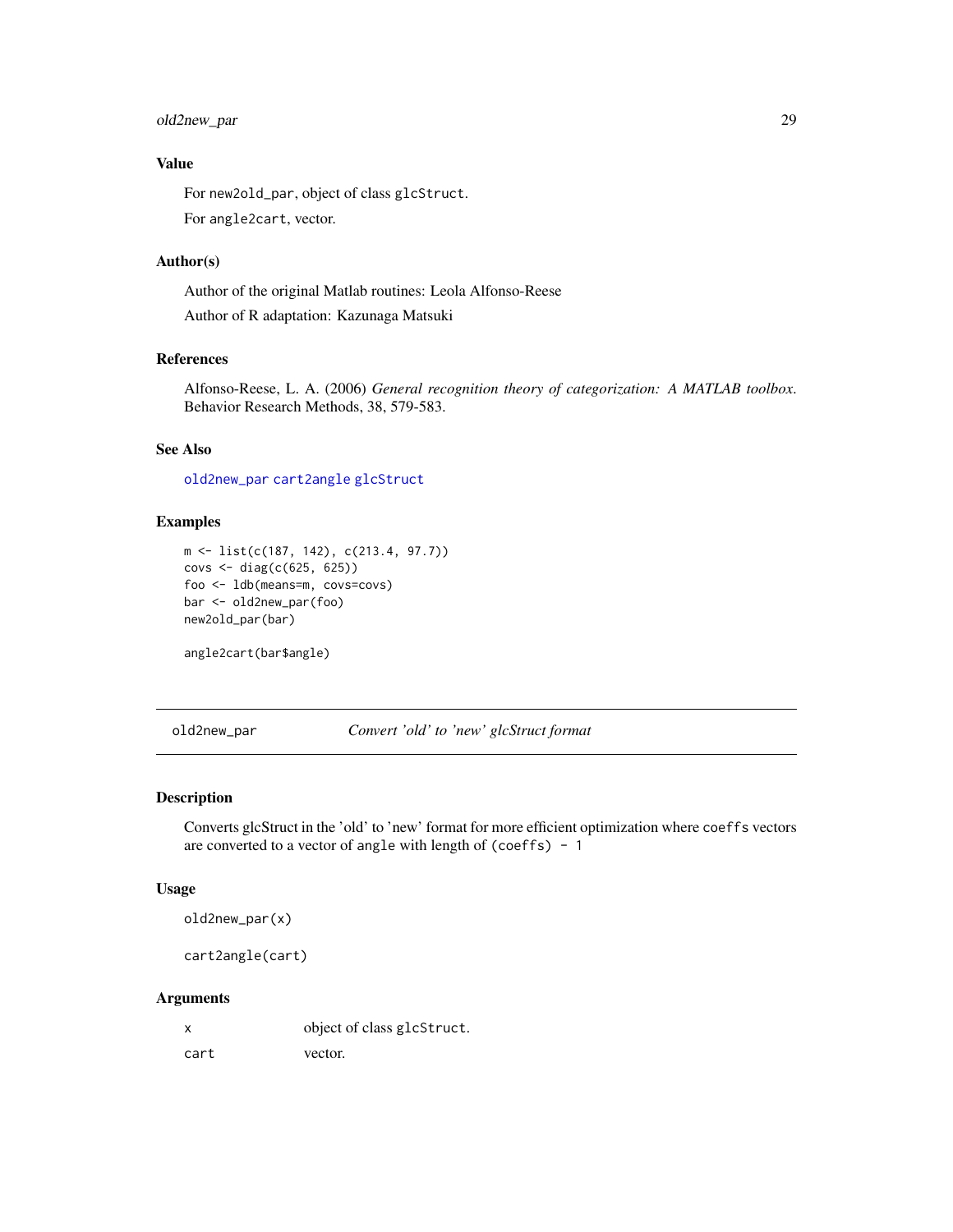30 plot.gcjc

#### Value

For old2new\_par, object of class glcStruct. For cart2angle, vector.

## Author(s)

Author of the original Matlab routines: Leola Alfonso-Reese Author of R adaptation: Kazunaga Matsuki

## References

Alfonso-Reese, L. A. (2006) *General recognition theory of categorization: A MATLAB toolbox*. Behavior Research Methods, 38, 579-583.

## Examples

```
m <- list(c(187, 142), c(213.4, 97.7))
covs <- diag(c(625, 625))
foo <- ldb(means=m, covs=covs)
old2new_par(foo)
```
cart2angle(foo\$coeffs)

<span id="page-29-1"></span>plot.gcjc *Plot Method for Class 'gcjc'*

## Description

Plot the fitted data set and decision boundary.

## Usage

```
## S3 method for class 'gcjc'
plot(x, fitdb = TRUE, initdb = FALSE, xlim = NULL, ylim = NULL, bg, pch, ...)
```

| $\mathsf{x}$ | object of class go jo                                                                                                                              |
|--------------|----------------------------------------------------------------------------------------------------------------------------------------------------|
| fitdb        | logical. If TRUE, the fitted decision bound is plotted. Default to TRUE                                                                            |
| initdb       | logical. If TRUE, the decision bound specified by the initial parameters is plotted.<br>Default to FALSE                                           |
| xlim         | the x limits of the plot                                                                                                                           |
| ylim         | the y limits of the plot                                                                                                                           |
| bg           | the background color to be used for points. Default is c("white", "gray") [response]<br>where response represents the response vector of the model |
| pch          | the symbols to be used as points. Default is $c(21, 24)$ [x\$category]                                                                             |
| $\cdots$     | further arguments.                                                                                                                                 |

<span id="page-29-0"></span>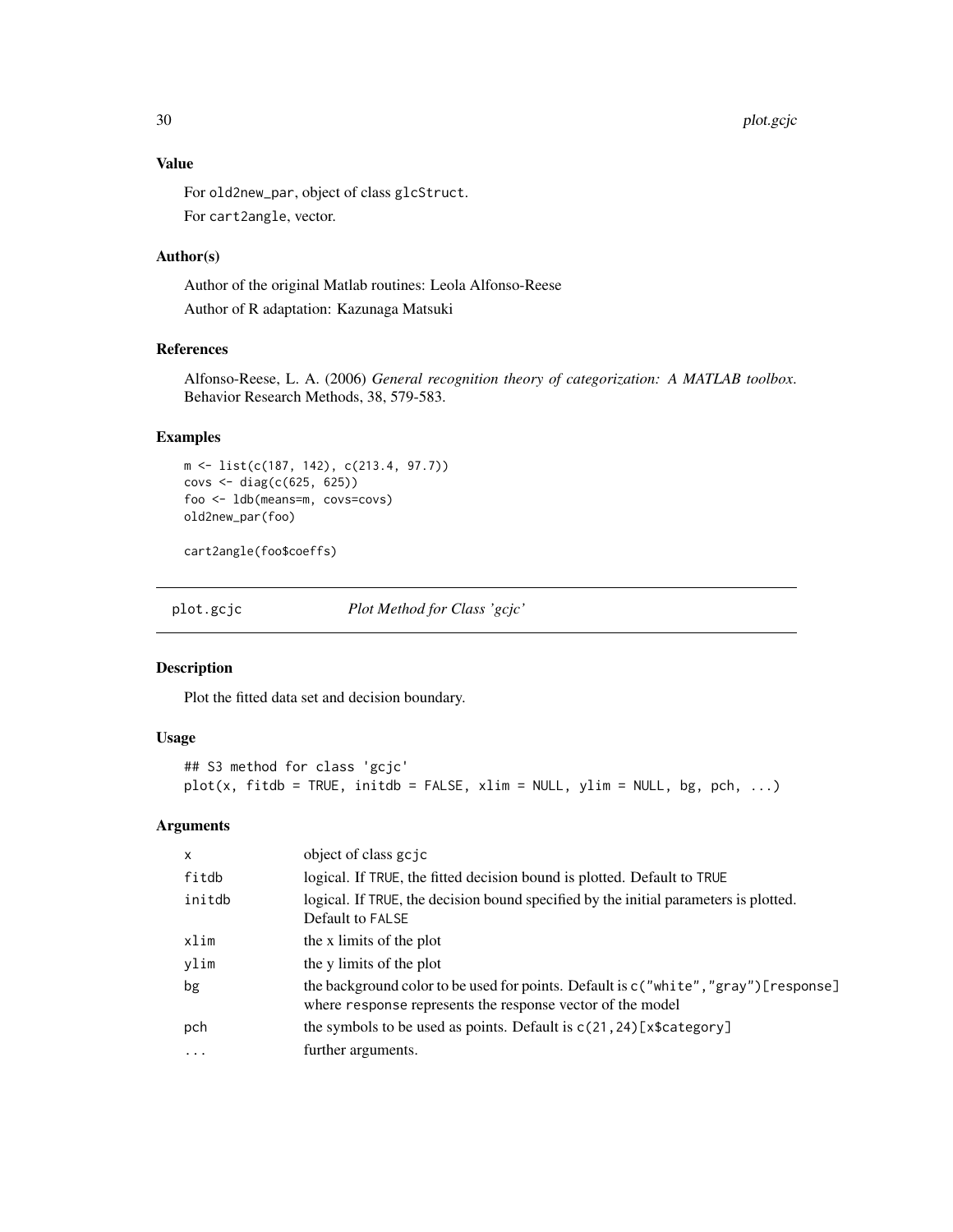#### <span id="page-30-0"></span>plot.glc 31

## Details

This function produces a scatter plot of data matrix in the  $x$  and (optionally) decision boundary specified within (i.e., x\$par and/or x\$initpar).

## Examples

```
m <- list(c(100,200),c(100,100),c(200,100),c(200,200))
covs <- diag(30^2, ncol=2, nrow=2)
set.seed(1)
CJ <- grtrnorm(n=c(50,20,10,20), np=4, means=m, covs=covs)
CJ$category <- c(1,2,2,2)[CJ$category]
#create ramdom responses with 80% accuracy
CJ$response <- CJ$category
set.seed(1)
incorrect <- sample(1:100, size=20)
CJ$response[incorrect] <- abs(CJ$response[incorrect] - 3)
#now fit the model
m.cj <- gcjc(response ~ x1 + x2, data=CJ, config=2, category=CJ$category, zlimit=7)
plot(m.cj)
```
<span id="page-30-1"></span>plot.glc *Plot Method for Class 'glc'*

#### Description

Plot the fitted data set and linear decision boundary.

#### Usage

```
## S3 method for class 'glc'
plot(x, fitdb = TRUE, initdb = FALSE, xlim = NULL, ylim = NULL, bg, pch, ...)
```

| X      | object of class glc                                                                                                                               |
|--------|---------------------------------------------------------------------------------------------------------------------------------------------------|
| fitdb  | logical. If TRUE, the fitted decision bound is plotted. Default to TRUE                                                                           |
| initdb | logical. If TRUE, the decision bound specified by the initial parameters is plotted.<br>Default to FALSE                                          |
| xlim   | the x limits of the plot                                                                                                                          |
| ylim   | the y limits of the plot                                                                                                                          |
| bg     | the background color to be used for points. Default is c("white", "gray")[response]<br>where response represents the response vector of the model |
| pch    | the symbols to be used as points. Default is $c(21, 24)$ [x\$category]                                                                            |
| .      | further arguments.                                                                                                                                |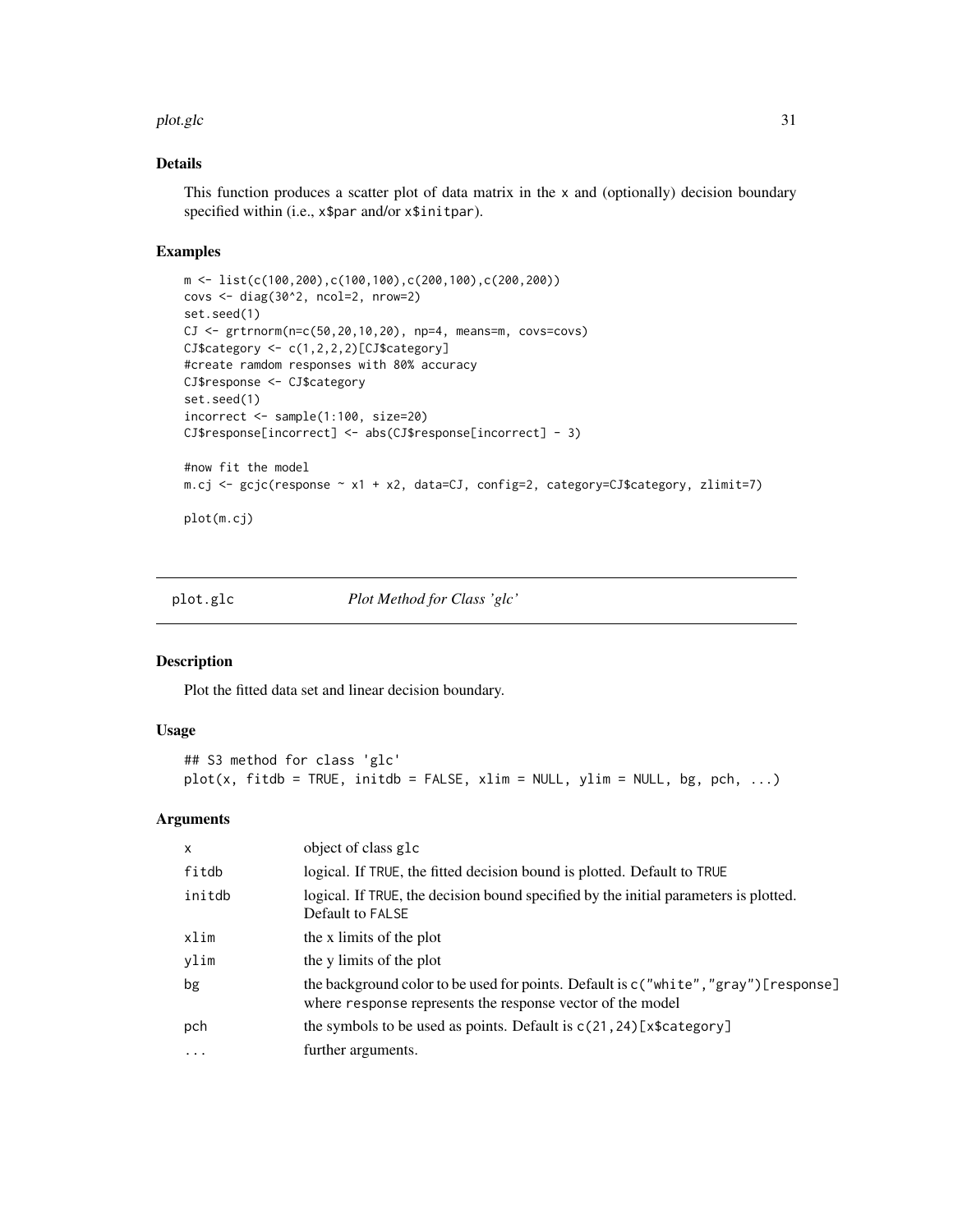## Details

This function produces a scatter plot of data matrix in the  $x$  and (optionally) decision boundary specified within (i.e., x\$par and/or x\$initpar).

The look of the plot differs depending on the dimension of the model. If the dimension is 1, the model matrix is plotted on the y-axis, and category vector (as in x\$category) is plotted on the x axis. If the dimension is 2, scatter plot of the model matrix is plotted. If the dimension is 3, plot3d.glc is called to create a 3D scatter plot. If the dimension is greater than 3, an error message will be returned.

## See Also

[plot3d.glc](#page-32-1)

#### Examples

```
data(subjdemo_2d)
fit.2dl \leq glc(response \sim x + y, data=subjdemo_2d,
    category=subjdemo_2d$category, zlimit=7)
plot(fit.2dl)
#if one wants to plot decision bounds in
```

```
# colors different from the defaults
plot(fit.2dl, fitdb=FALSE)
abline(coef=coef(fit.2dl$par), col="orange")
abline(coef=coef(fit.2dl$initpar), col="purple")
```
<span id="page-31-1"></span>plot.gqc *plot Method for Class 'gqc'*

#### Description

Plot the fitted data set and quadratic decision boundary.

#### Usage

```
## S3 method for class 'gqc'
plot(x, fitdb = TRUE, initdb = FALSE,xlim = NULL, ylim = NULL, bg, pch, npoints = 100, ...)
```

| X      | object of class ggc                                                                                            |
|--------|----------------------------------------------------------------------------------------------------------------|
| fitdb  | logical. If TRUE, the fitted decision bound will be plotted. Default to TRUE.                                  |
| initdb | logical. If TRUE, the decision bound specified by the initial parameters will be<br>plotted. Default to FALSE. |

<span id="page-31-0"></span>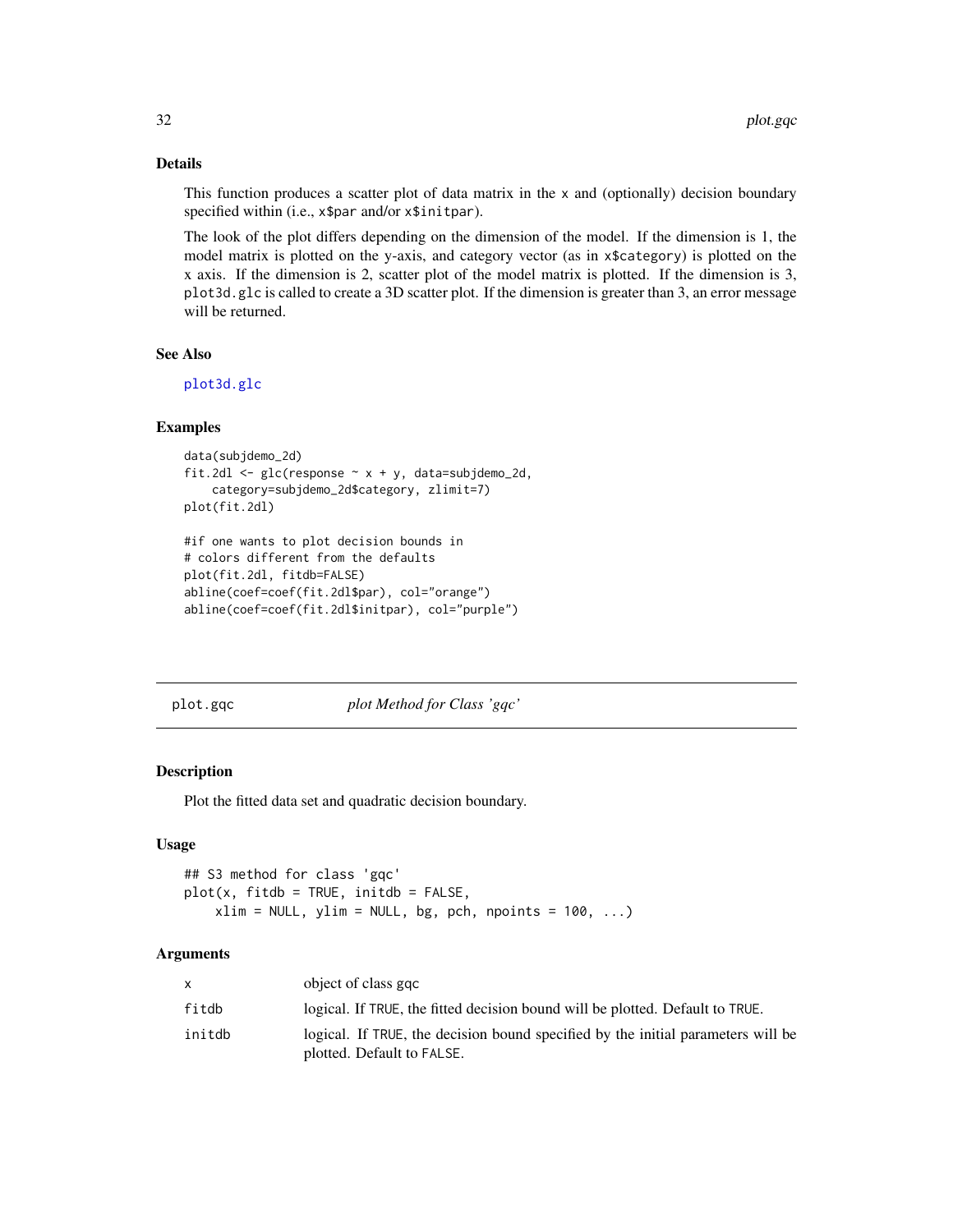#### <span id="page-32-0"></span>plot3d.glc 33

| xlim      | the x limits of the plot. If NULL, limits are calculated from the model matrix.<br>Default to NULL.                                                                   |
|-----------|-----------------------------------------------------------------------------------------------------------------------------------------------------------------------|
| ylim      | the y limits of the plot. If NULL, limits are calculated from the model matrix.<br>Default to NULL.                                                                   |
| bg        | the background color to be used for points in 2D scatter plot. Default is c("white", "gray") [response]<br>where response represents the response vector of the model |
| pch       | the symbols to be used as points in 2D scatter plot. Default is $c(21, 24)$ [x\$category]                                                                             |
| npoints   | number of points per dimension used to plot the decision bound. Default is 100.                                                                                       |
| $\ddotsc$ | further arguments.                                                                                                                                                    |
|           |                                                                                                                                                                       |

#### Details

This function produces a scatter plot of data matrix in the x and (optionally) decision boundary (i.e., x\$par and/or x\$initpar).

The look of the plot differs depending on the dimension of the model. If the dimension is 2, scatter plot of the model matrix is plotted. If the dimension is 3, plot3d.gqc is called to create a 3D scatter plot. In all other cases, an error message will be returned.

## See Also

[lines.gqcStruct](#page-22-1), [{plot3d.gqc}](#page-33-1)

#### Examples

```
data(subjdemo_2d)
fit.2dq <- gqc(response \sim x + y, data=subjdemo_2d,
    category=subjdemo_2d$category, zlimit=7)
plot(fit.2dq)
```
<span id="page-32-1"></span>plot3d.glc *plot3d Method for Class 'glc'*

## **Description**

plot the fitted 3D data set and linear decision boundary.

#### Usage

```
## S3 method for class 'glc'
plot3d(x, fitdb = TRUE, initdb = FALSE,lims = NULL, alpha = .5, ...)
```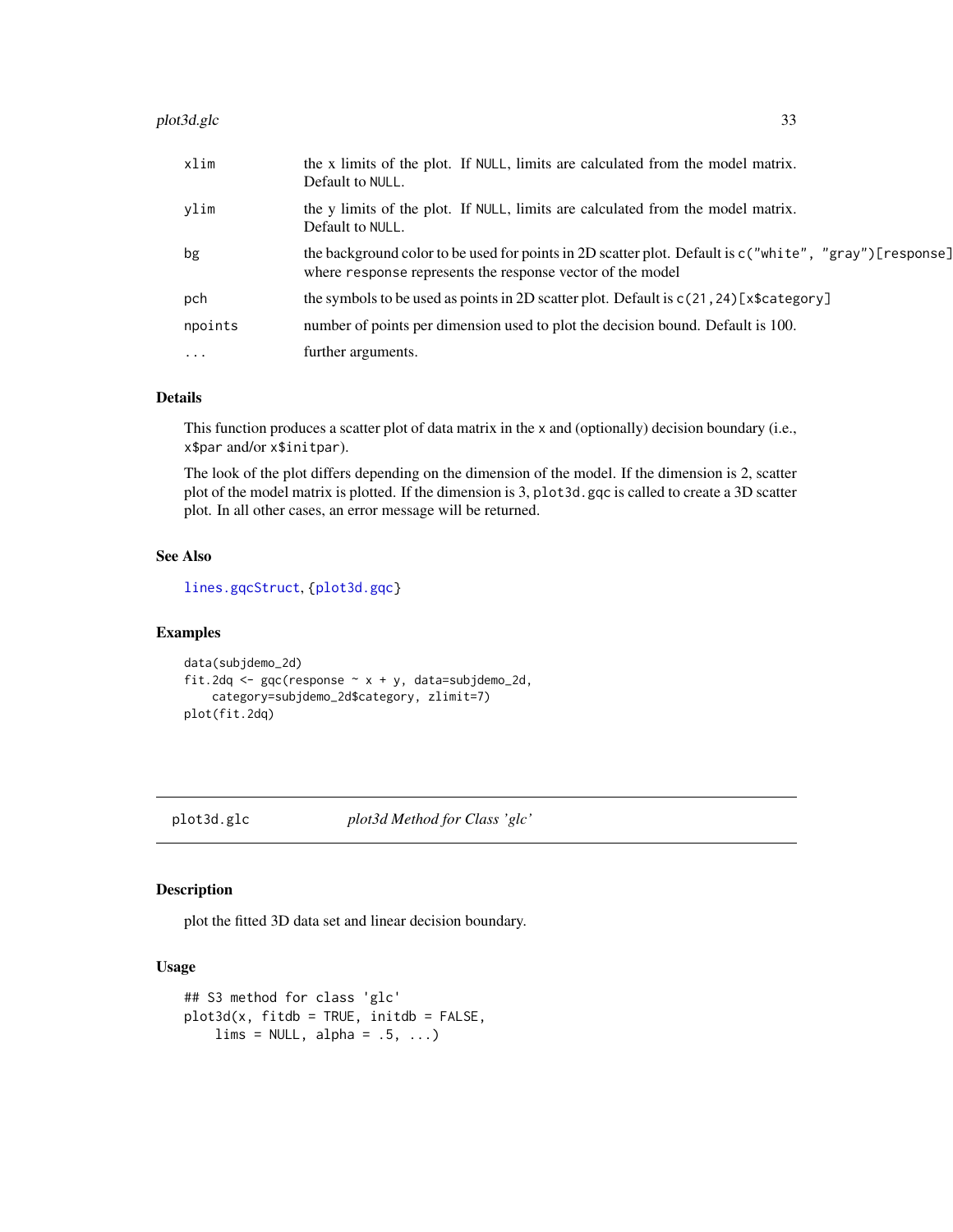#### <span id="page-33-0"></span>Arguments

| $\mathsf{x}$ | object of class glc                                                                                                 |  |
|--------------|---------------------------------------------------------------------------------------------------------------------|--|
| fitdb        | logical. If TRUE, the fitted decision bound will be plotted. Default to TRUE                                        |  |
| initdb       | logical. If TRUE, the decision bound specified by the initial parameters will be<br>plotted. Default to FALSE       |  |
| lims         | column matrix of the x, y, and z limits of the plot                                                                 |  |
| alpha        | alpha value for the decision bound surface(s) ranging from $0$ (fully transparent)<br>to 1 (opaque). Default is .5. |  |
| $\cdot$      | further arguments.                                                                                                  |  |

## Details

This function produces a 3D scatter plot of data matrix in the x and (optionally) decision boundary specified within (i.e., x\$par and/or x\$initpar), using points3d and quads3d in the rgl package respectively.

## References

Daniel Adler, Oleg Nenadic and Walter Zucchini (2003) RGL: A R-library for 3D visualization with OpenGL

## See Also

[plot.glc](#page-30-1), [plot3d.gqc](#page-33-1)

## Examples

```
## Not run:
data(subjdemo_3d)
fit.3dl <- glc(response \sim x + y + z, data=subjdemo_3d,
    category=subjdemo_3d$category, zlimit=7)
plot3d(fit.3dl)
## End(Not run)
```
<span id="page-33-1"></span>plot3d.gqc *plot3d Method for Class 'gqc'*

## Description

plot the fitted 3D data set and quadratic decision boundaries.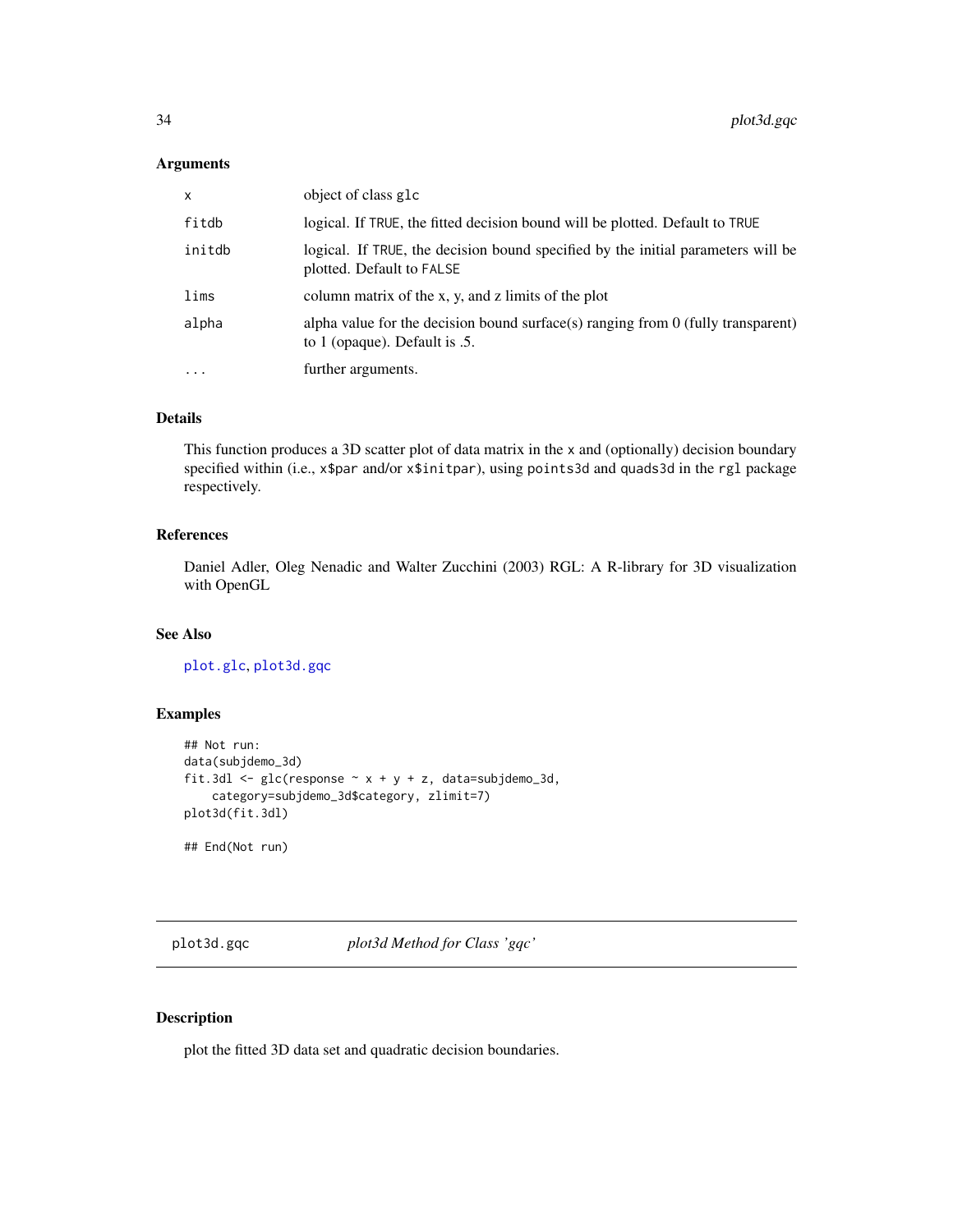## <span id="page-34-0"></span>plot3d.gqc 35

## Usage

```
## S3 method for class 'gqc'
plot3d(x, fitdb = TRUE, initdb = FALSE,lims = NULL, npoints = 100, alpha = .5,
    fill = TRUE, smooth = FALSE, ...)
```
## Arguments

| x        | object of class ggc                                                                                                                                                       |
|----------|---------------------------------------------------------------------------------------------------------------------------------------------------------------------------|
| fitdb    | logical. If TRUE, the fitted decision bound will be plotted. Default to TRUE                                                                                              |
| initdb   | logical. If TRUE, the decision bound specified by the initial parameters will be<br>plotted. Default to FALSE                                                             |
| lims     | column matrix of the x, y, and z limits of the plot. If NULL, limits are calculated<br>from the model matrix of x. Default to NULL.                                       |
| npoints  | number of points per dimension (i.e., x, y, and z) used to plot the decision bound<br>surface. Default is 100.                                                            |
| alpha    | alpha value for the decision bound surface(s) ranging from $0$ (fully transparent)<br>to 1 (opaque). Default is .5                                                        |
| fill     | logical. If TRUE, decision bounds (if fitdb or initdb is set to TRUE) should be<br>drawn with filled surfaces. If FALSE, a wire frame should be used. Default to<br>TRUE. |
| smooth   | logical. If TRUE, smooth shading should be used. Default to FALSE.                                                                                                        |
| $\ddots$ | further arguments.                                                                                                                                                        |

#### Details

This function produces a 3D scatter plot of data matrix of  $x$  and (optionally) quadratic decision boundaries specified within (i.e., x\$par and/or x\$initpar), using points3d function in the rgl package and contour3d function in the misc3d package respectively.

## References

Daniel Adler, Oleg Nenadic and Walter Zucchini (2003) RGL: A R-library for 3D visualization with OpenGL

#### See Also

[plot.gqc](#page-31-1), [{plot3d.gqc}](#page-33-1)

```
## Not run:
data(subjdemo_3d)
fit.3dq <- gqc(response \sim x + y + z, data=subjdemo_3d,
   category=subjdemo_3d$category, zlimit=7)
plot3d(fit.3dq)
```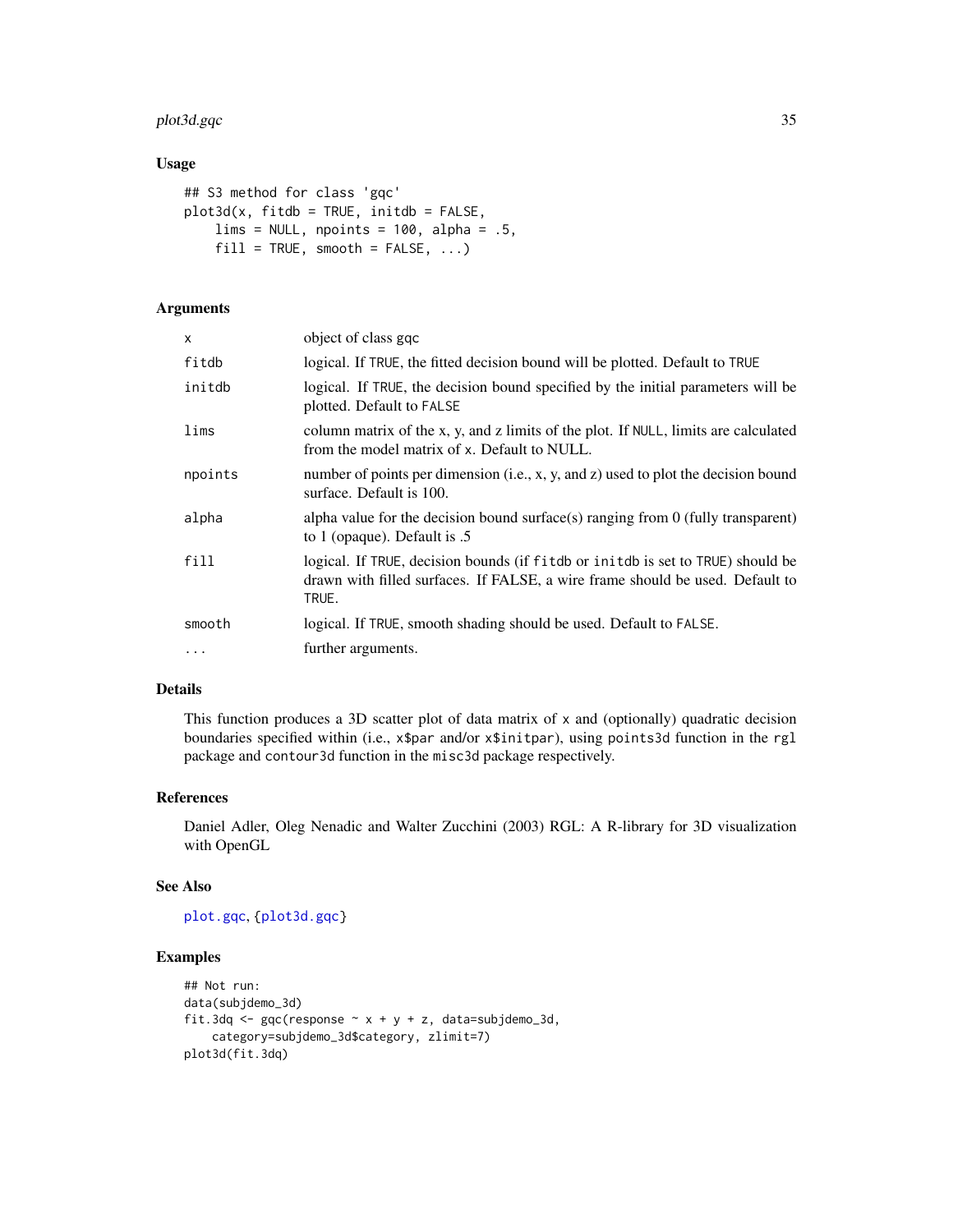<span id="page-35-0"></span>## End(Not run)

<span id="page-35-1"></span>predict.glc *predict method for General Linear Classifier*

#### Description

Predicted classification based on 'glc' model object.

#### Usage

```
## S3 method for class 'glc'
predict(object, newdata, seed = NULL, ...)
```
#### Arguments

| object  | object of class g1c.                                                                                     |
|---------|----------------------------------------------------------------------------------------------------------|
| newdata | a vector or a matrix containing new samples with which the classification pre-<br>diction is to be made. |
| seed    | numeric. The 'seed' used for the random number generator.                                                |
| .       | further arguments (currently unused).                                                                    |

## Details

The function predict (or 'simulate') classification response of an observer whose noise and linear decision bounds are specified in object.

The predicted category labels are matched with those used for the fit in object.

If newdata is missing, the predictions are made on the data used for the fit.

#### Value

a vector of labels of categories to which each sample in newdata is predicted to belong, according to the model in object.

#### Author(s)

Author of the original Matlab routines: Leola Alfonso-Reese Author of R adaptation: Kazunaga Matsuki

#### References

Alfonso-Reese, L. A. (2006) *General recognition theory of categorization: A MATLAB toolbox*. Behavior Research Methods, 38, 579-583.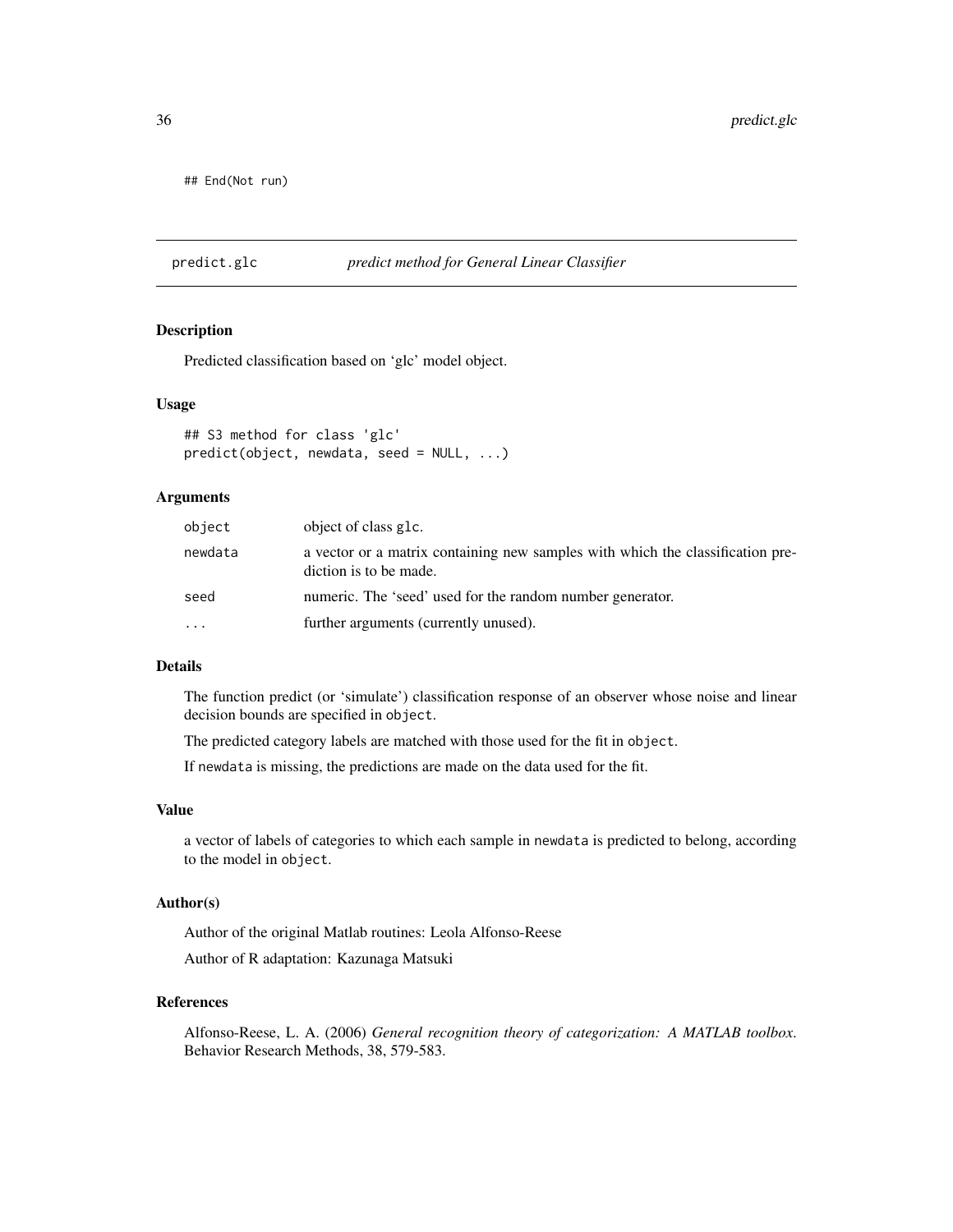## Examples

```
data(subjdemo_2d)
fit.2dl <- glc(response ~ x + y, data=subjdemo_2d,
    category=subjdemo_2d$category, zlimit=7)
m <- list(c(187, 142), c(213.4, 97.7))
covs <- diag(c(900, 900))
newd <- grtrnorm(n=20, np=2, means=m, covs=covs, seed=1234)
predict(fit.2dl, newd[,2:3], seed=1234)
```
<span id="page-36-1"></span>

#### qdb *Quadratic Decision Bound*

#### Description

Find coefficients of the ideal quadratic decision boundary given the means and covariance of two categories.

## Usage

qdb(means, covs, pnoise = 10, cnoise = 100, sphere = FALSE)

#### **Arguments**

| means  | a list of vectors containing means of the two distributions.                     |
|--------|----------------------------------------------------------------------------------|
| COVS   | a list containing the covariance matrices of the two distributions.              |
|        | pnoise, cnoise numeric. Defaults set to 10, and 100, respectively. see 'Details' |
| sphere | logical. If TRUE, the returned decison bound forms a circle or sphere.           |

## Details

The order of vectors in the list means and covs matters as the sign of coeffs and bias object in the output will be reversed.

The argument pnoise and cnoise is only for convenience; the supplied value is simply bypassed to the output for the subsequent use, i.e., as object of class gqcStruct.

#### Value

object of class gqcStruct

#### Author(s)

Author of the original Matlab routine 'quaddecisbnd': Leola Alfonso-Reese Author of R adaptation: Kazunaga Matsuki

<span id="page-36-0"></span> $qdb$  37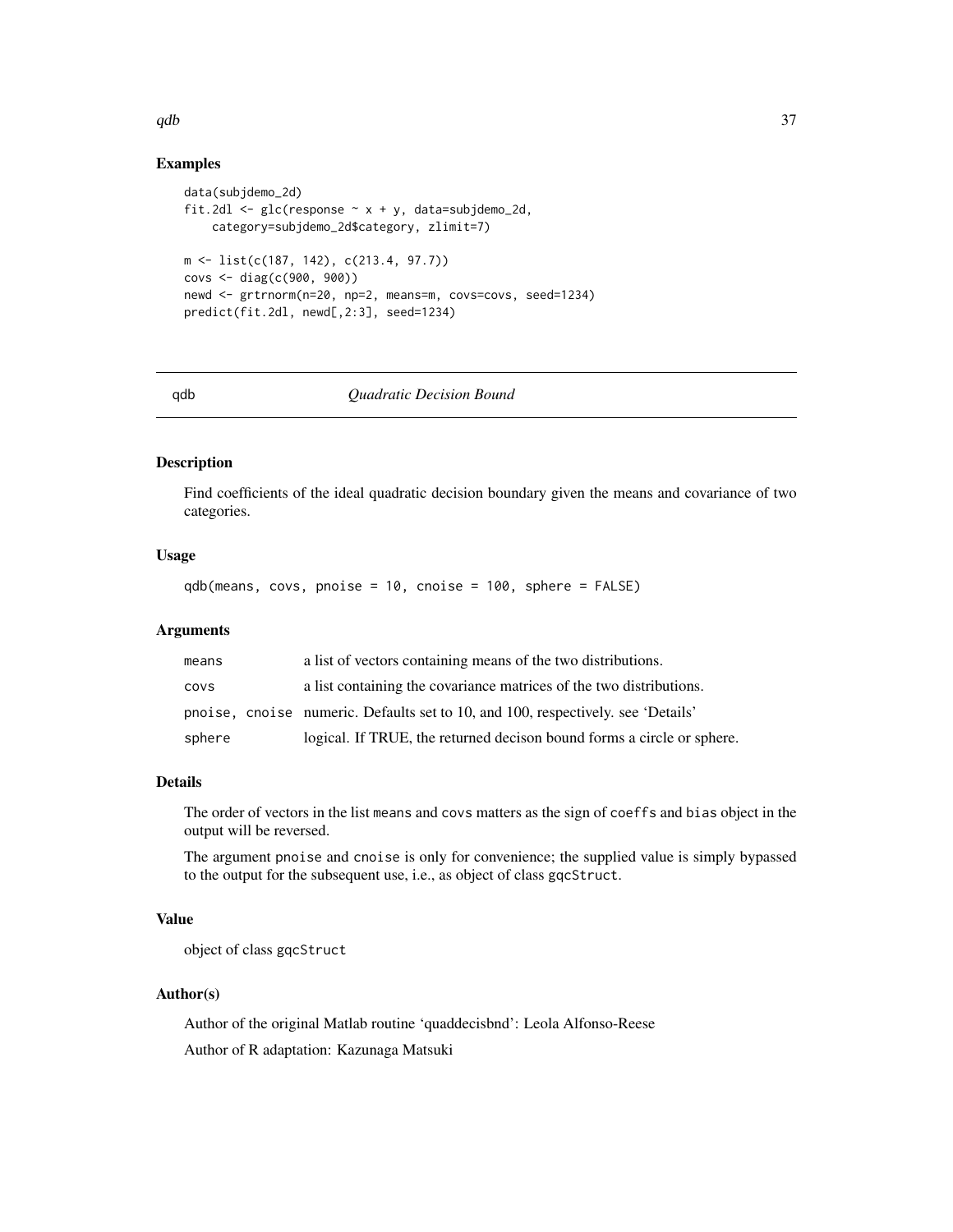## <span id="page-37-0"></span>References

Alfonso-Reese, L. A. (2006) *General recognition theory of categorization: A MATLAB toolbox*. Behavior Research Methods, 38, 579-583.

## See Also

[mcovs](#page-26-1), [qdb](#page-36-1), [gqcStruct](#page-15-2), [gqc](#page-13-1)

#### Examples

```
m <- list(c(187, 142), c(213.4, 97.7))
covs <- list(diag(c(625, 625)), diag(c(625, 625)))
foo <- qdb(means=m, covs=covs)
```
qdb.p.correct *the proportion correct of the quadratic decision boundary.*

#### Description

Calculate the proportion correct obtained by categorizing samples form one multivariate normal population using the quadratic decision boundary.

#### Usage

qdb.p.correct(x, qdb, refpts = colMeans(x))

#### **Arguments**

| $\mathsf{x}$ | a vector or matrix containing the values of samples from one multivariate normal<br>population.                                                                                                     |
|--------------|-----------------------------------------------------------------------------------------------------------------------------------------------------------------------------------------------------|
| qdb          | object of class goestruct or a vector containing the values for coeffs and bias<br>of an quadratic decision bound.                                                                                  |
| refpts       | a numeric vector used as a reference point to determine the correct side of the<br>$qdb$ for classifying x. The length (refpts) should be equal to $ncol(x)$ . Default<br>to $\text{colMeans}(x)$ . |

## Details

The function assumes that all the points specified in x belong to just one category.

#### Author(s)

Author of the original Matlab routine 'quadbndpercorr': Leola Alfonso-Reese Author of R adaptation: Kazunaga Matsuki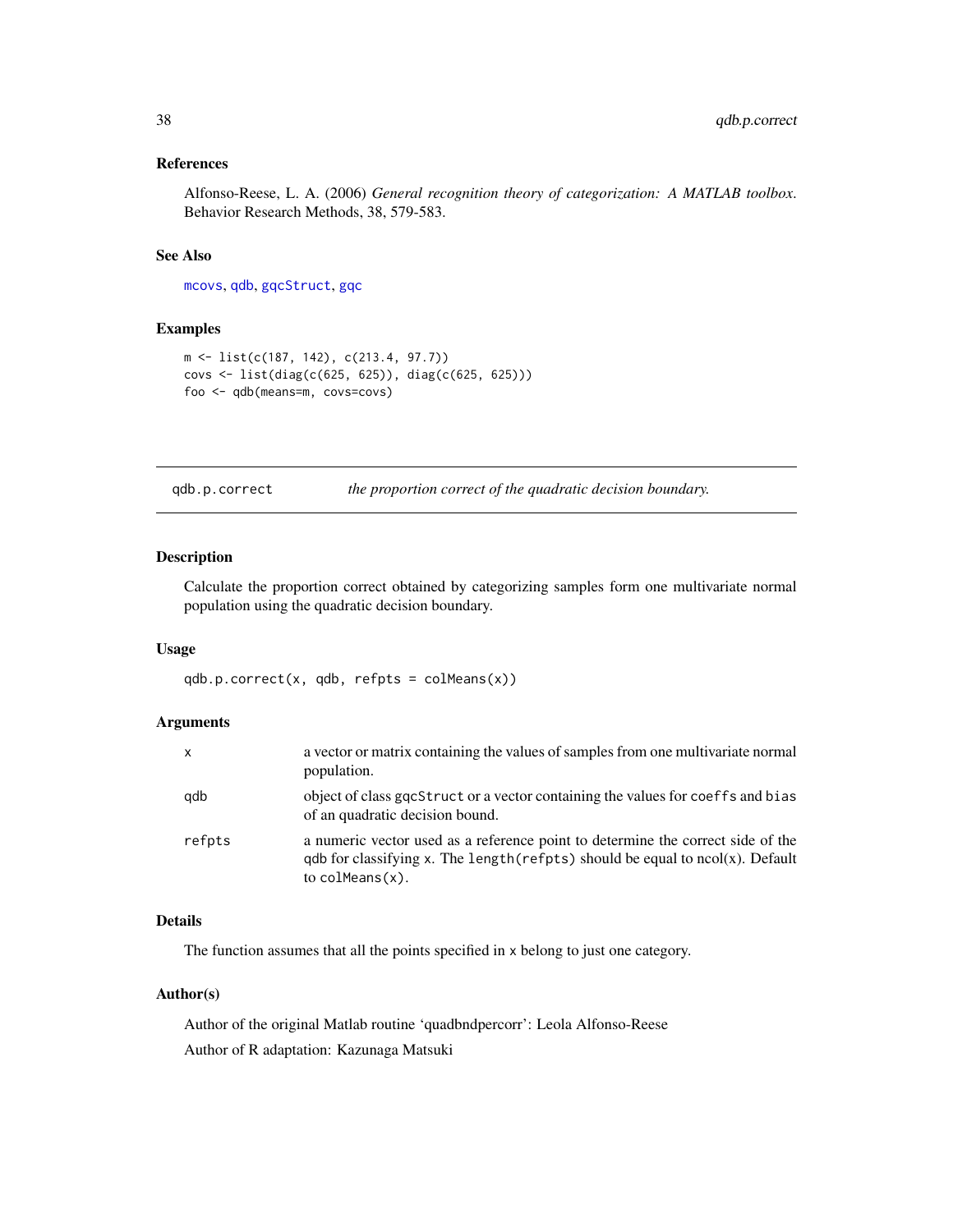#### <span id="page-38-0"></span>scale 39

## References

Alfonso-Reese, L. A. (2006) *General recognition theory of categorization: A MATLAB toolbox*. Behavior Research Methods, 38, 579-583.

#### Examples

```
data(subjdemo_2d)
tmp <- split(subjdemo_2d, subjdemo_2d$category)
mc \le mcovs(category \sim x + y, data=subjdemo_2d, pooled=FALSE)
db <- qdb(mc$means, mc$covs)
qdb.p.correct(tmp[[1]][,2:3], db)
```
<span id="page-38-2"></span>scale *Scale method for the class 'glc' and 'gqc'*

#### <span id="page-38-1"></span>Description

Return the discriminant scores obtained by applying the general linear classifier to the fitted data.

#### Usage

```
## S3 method for class 'glc'
scale(x, initdb = FALSE, zlimit = Inf, ...)## S3 method for class 'gqc'
scale(x, initdb = FALSE, zlimit = Inf, ...)
```
## Arguments

| X       | object of class glc or ggc                                                                                                                                              |
|---------|-------------------------------------------------------------------------------------------------------------------------------------------------------------------------|
| initdb  | optional logical. If TRUE, the returned vector represents the z-scores with respect<br>to the initial parameters, rather than the fitted parameters. Defaults to FALSE. |
| zlimit  | optional numeric. Used to truncate the scores beyond the speficied value. De-<br>fault to Inf                                                                           |
| $\cdot$ | further arguments (currently unused)                                                                                                                                    |

#### Note

The generic function scale is redefined to accept arguments other than x, center, and scale.

```
data(subjdemo_2d)
fit.2dl <- glc(response \sim x + y, data=subjdemo_2d,
    category=subjdemo_2d$category, zlimit=7)
scale(fit.2dl)
```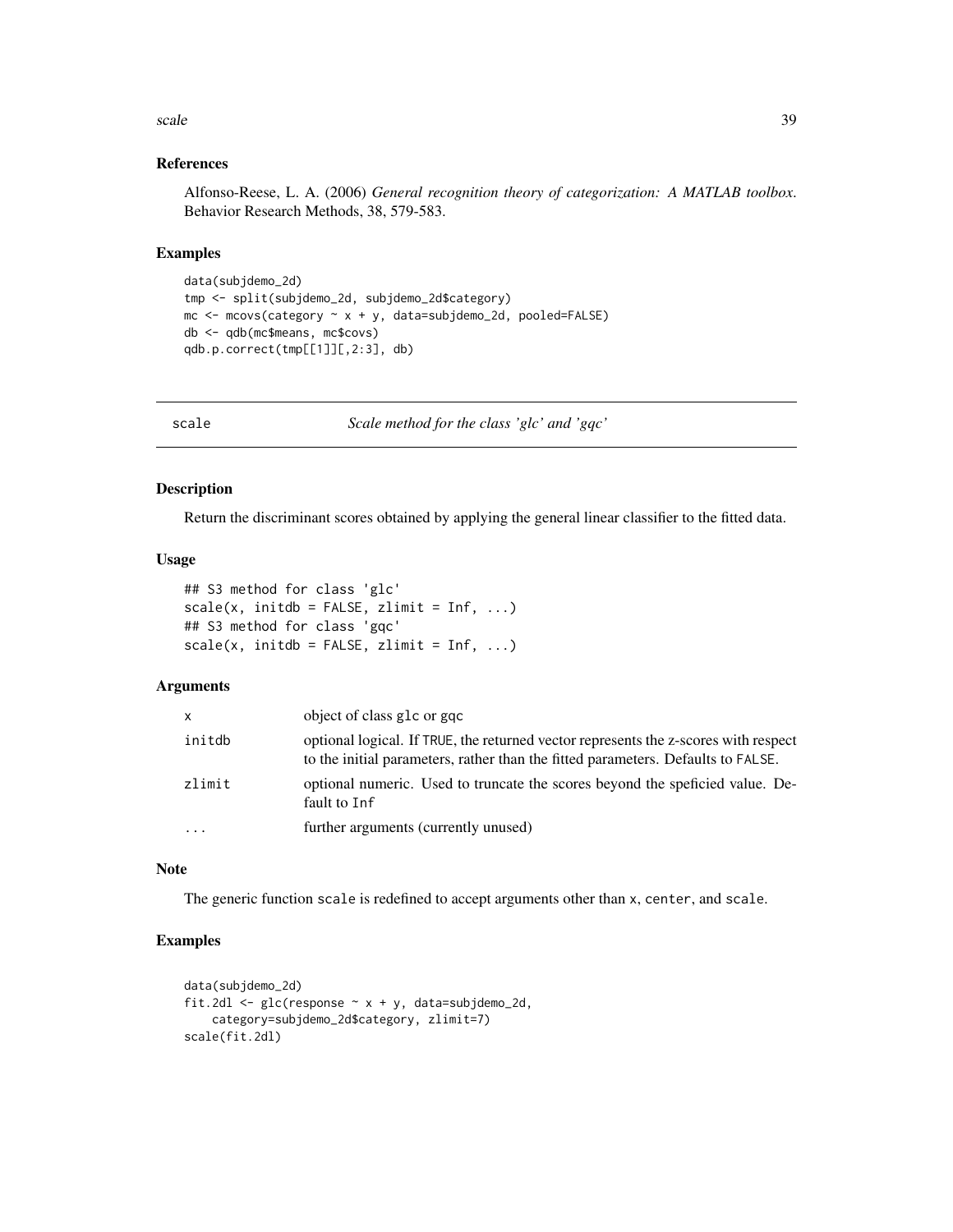```
fit.2dq <- gqc(response \sim x + y, data=subjdemo_2d,
    category=subjdemo_2d$category, zlimit=7)
scale(fit.2dq)
## Not run:
#plots using the discriminant scores
require(Hmisc)
options(digits=3)
fit.2dl <- glc(response \sim x + y, data=subjdemo_2d,
    category=subjdemo_2d$category, zlimit=7)
# z-scores based on the initial decision bound
# split by the true category membership
zinit <- split(scale(fit.2dl, initdb=TRUE), subjdemo_2d$category)
histbackback(zinit)
# z-scores based on the fitted decision bound
# split by the participants' response
zfit1 <- split(scale(fit.2dl, initdb=FALSE), subjdemo_2d$category)
histbackback(zfit1)
# z-scores based on the fitted decision bound
# split by the true category membership
zfit2 <- split(scale(fit.2dl, initdb=FALSE), subjdemo_2d$response)
histbackback(zfit2)
## End(Not run)
```
subjdemo\_1d *Sample dataset of a categorization experiment with 1D stimuli.*

## Description

A sample one dimensional stimulus set and response data of a hypothetical participant in a twocategory classification experiment involving 500 trials.

#### Usage

subjdemo\_1d

## Format

This data frame contains 500 rows and the following columns:

category label of the category to which each stimulus belongs.

x value on the dimension 'x'

response classification response of a participant.

<span id="page-39-0"></span>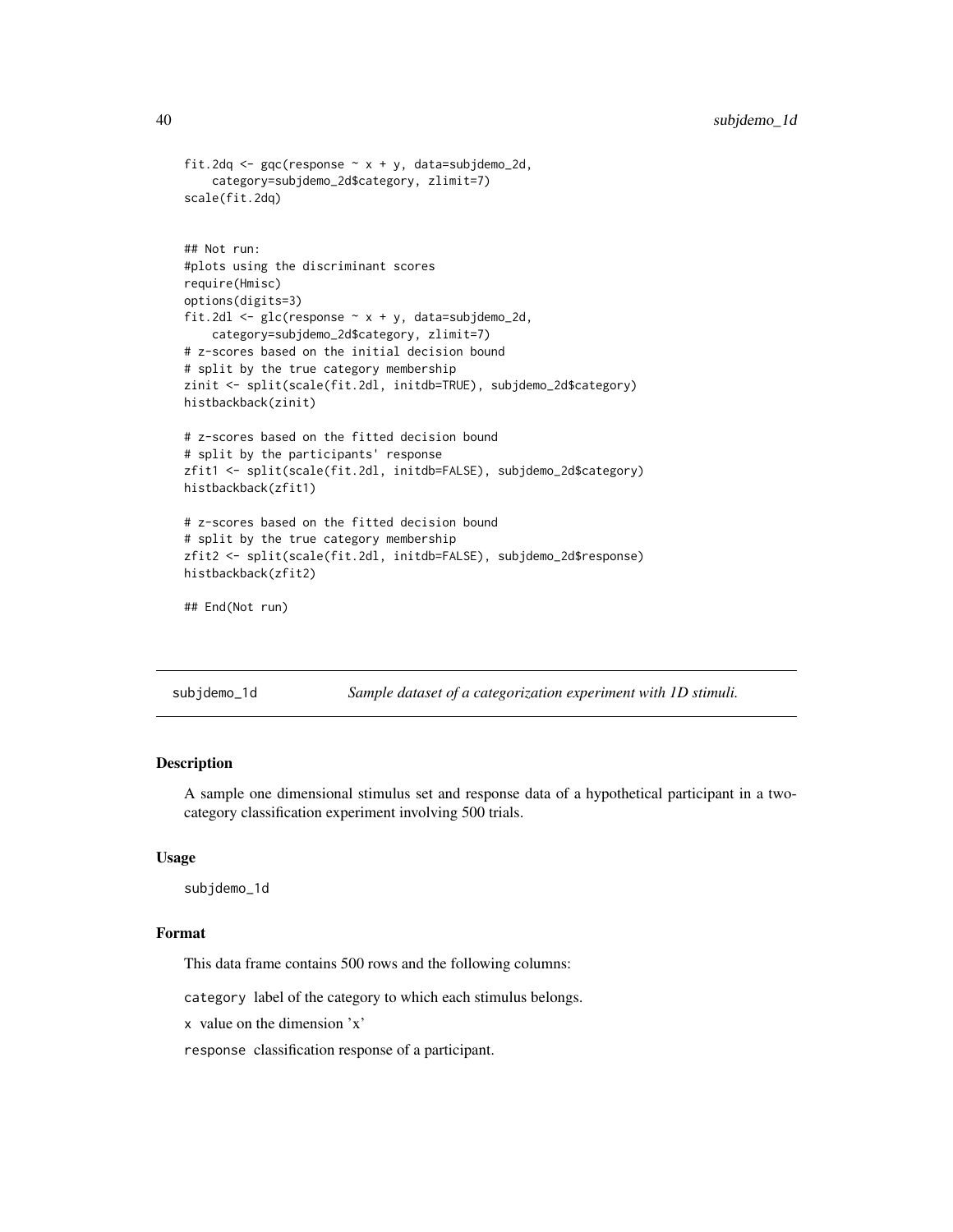#### <span id="page-40-0"></span> $\frac{1}{41}$  subjdemo\_2d  $\frac{41}{41}$

## Source

Alfonso-Reese, L. A. (2006) *General recognition theory of categorization: A MATLAB toolbox*. Behavior Research Methods, 38, 579-583.

#### References

Alfonso-Reese, L. A. (2006) *General recognition theory of categorization: A MATLAB toolbox*. Behavior Research Methods, 38, 579-583.

subjdemo\_2d *Sample dataset of a categorization experiment with 2D stimuli.*

#### Description

A sample two dimensional stimulus set and response data of a hypothetical participant in a twocategory classification experiment involving 500 trials.

#### Usage

subjdemo\_2d

## Format

This data frame contains 500 rows and the following columns:

category label of the category to which each stimulus belongs.

x value on the dimension 'x'

y value on the dimension 'y'

response classification response of a participant.

#### Source

Alfonso-Reese, L. A. (2006) *General recognition theory of categorization: A MATLAB toolbox*. Behavior Research Methods, 38, 579-583.

## References

Alfonso-Reese, L. A. (2006) *General recognition theory of categorization: A MATLAB toolbox*. Behavior Research Methods, 38, 579-583.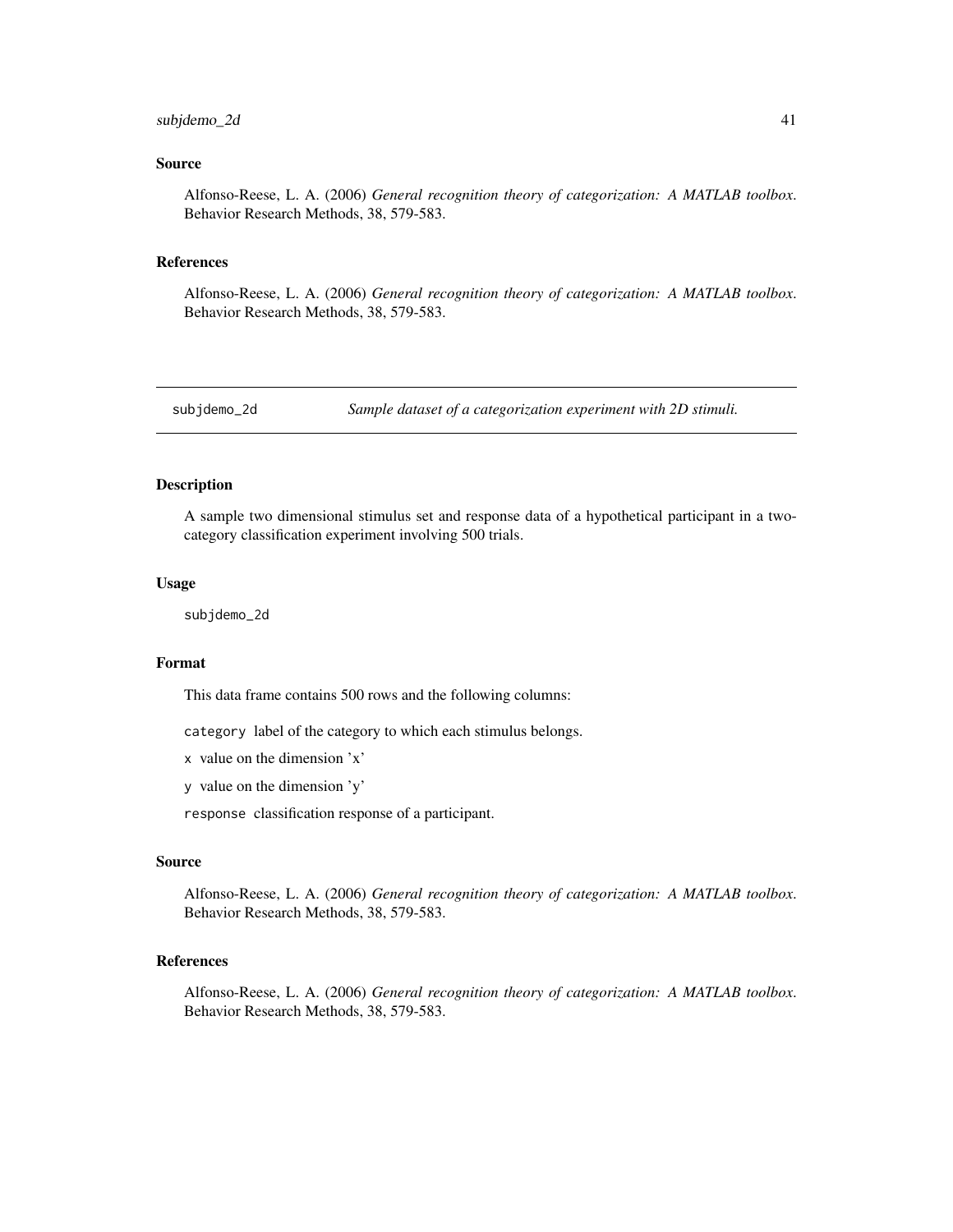<span id="page-41-0"></span>

#### Description

A sample one dimensional stimulus set and response data of a hypothetical participant in a twocategory classification experiment involving 500 trials.

#### Usage

subjdemo\_3d

#### Format

This data frame contains 500 rows and the following columns:

category label of the category to which each stimulus belongs.

- x value on the dimension 'x'
- y value on the dimension 'y'
- z value on the dimension 'z'

response classification response of a participant.

#### Source

Alfonso-Reese, L. A. (2006) *General recognition theory of categorization: A MATLAB toolbox*. Behavior Research Methods, 38, 579-583.

## References

Alfonso-Reese, L. A. (2006) *General recognition theory of categorization: A MATLAB toolbox*. Behavior Research Methods, 38, 579-583.

| subjdemo_cj | Sample dataset of a categorization experiment with 2D conjunctive |
|-------------|-------------------------------------------------------------------|
|             | stimuli.                                                          |

#### Description

A sample two dimensional stimulus set and response data of a hypothetical participant in a twocategory classification experiment involving 100 trials.

#### Usage

subjdemo\_cj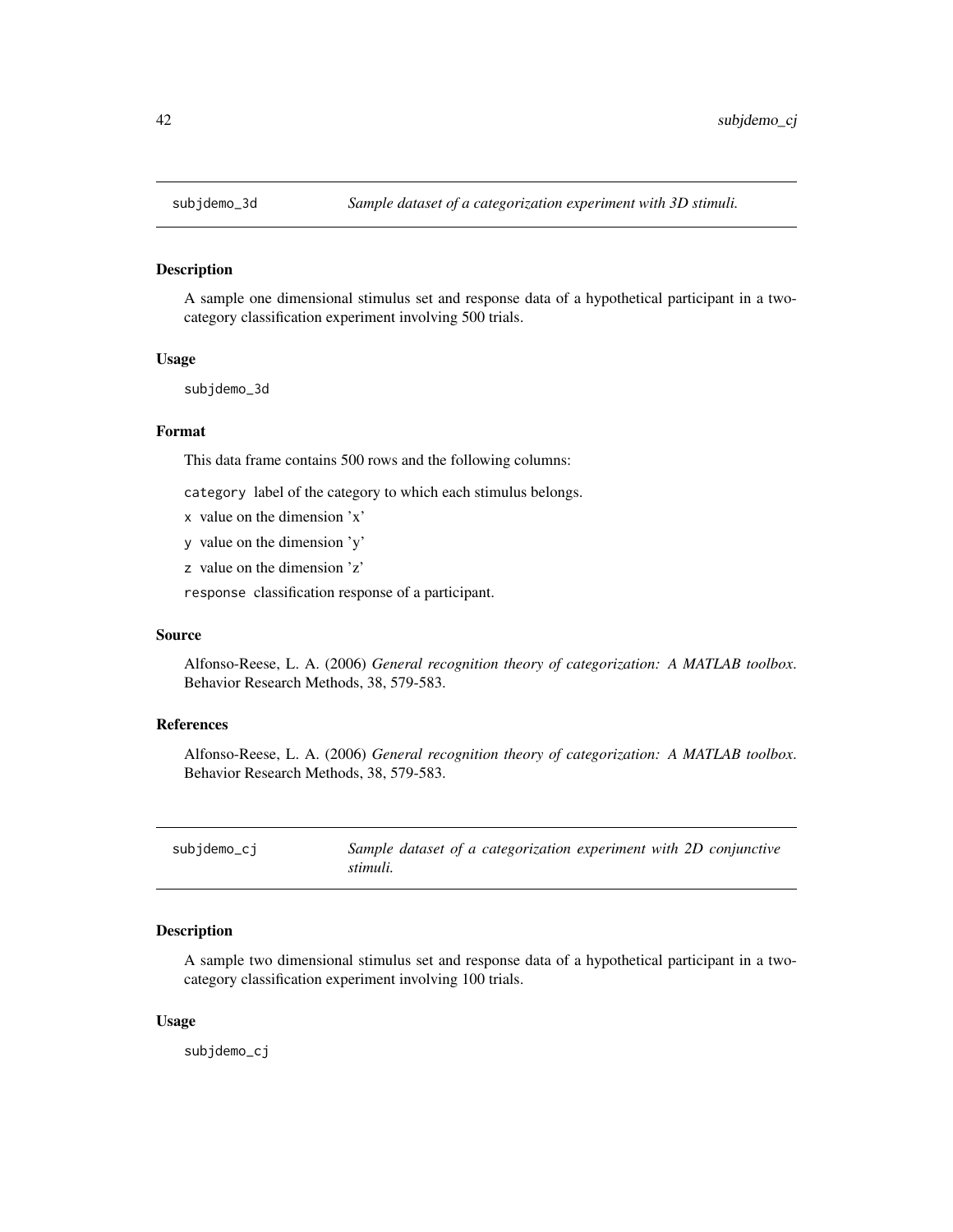<span id="page-42-0"></span>unscale **43** 

#### Format

This data frame contains 100 rows and the following columns:

category label of the category to which each stimulus belongs.

- x1 value on the dimension 'x1'
- x2 value on the dimension 'x2'

response classification response of a participant.

## Examples

```
##### the data was generated using following codes:
m <- list(c(100,200),c(100,100),c(200,100),c(200,200))
covs <- diag(30^2, ncol=2, nrow=2)
set.seed(1)
subjdemo_cj \leq grtrnorm(n=c(50, 20, 10, 20), np=4, means=m, covers=covs)subjdemo_cj$category <- c(1,2,2,2)[subjdemo_cj$category]
##### create ramdom responses with 80% accuracy
subjdemo_cj$response <- subjdemo_cj$category
set.seed(1)
incorrect <- sample(1:100, size=20)
subjdemo_cj$response[incorrect] <- abs(subjdemo_cj$response[incorrect] - 3)
##### plotting the dataset
with(subjdemo_cj, plot(x2 - x1, bg=category, pch=response))
abline(h=150, lty=2)
abline(v=150, lty=2)
```
unscale *Un-scale or re-center the scaled or centered Matrix-like object*

#### Description

This function revert a Matrix-like object that is scaled or centered via scale.default to data with the original scale/center.

#### Usage

unscale(x)

#### Arguments

x numeric matrix(like object).

#### Value

a matrix that are re-centered or un-scaled, based on the value of attributes "scaled:center" and "scaled:scale" of x. If neither of those attributes is specified, x is returned.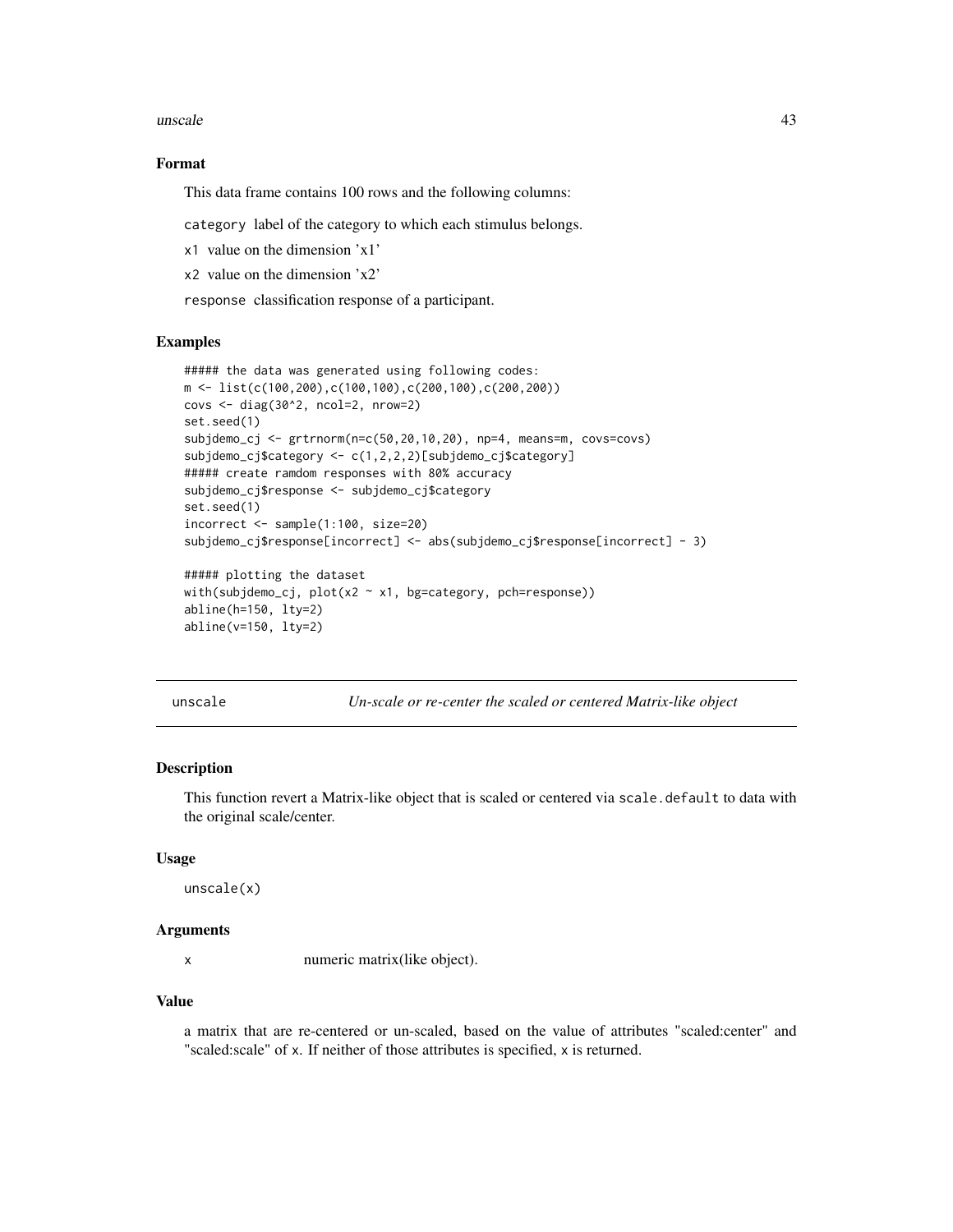44 unscale

## See Also

[scale](#page-38-2)

```
require(stats)
x <- matrix(1:10, ncol=2)
unscale(z \leftarrow scale(x))
```

```
#maybe useful for truncating
trunc <-1z[abs(z) > true] <- sign(z[abs(z) > true])*trunc
unscale(z)
```
<span id="page-43-0"></span>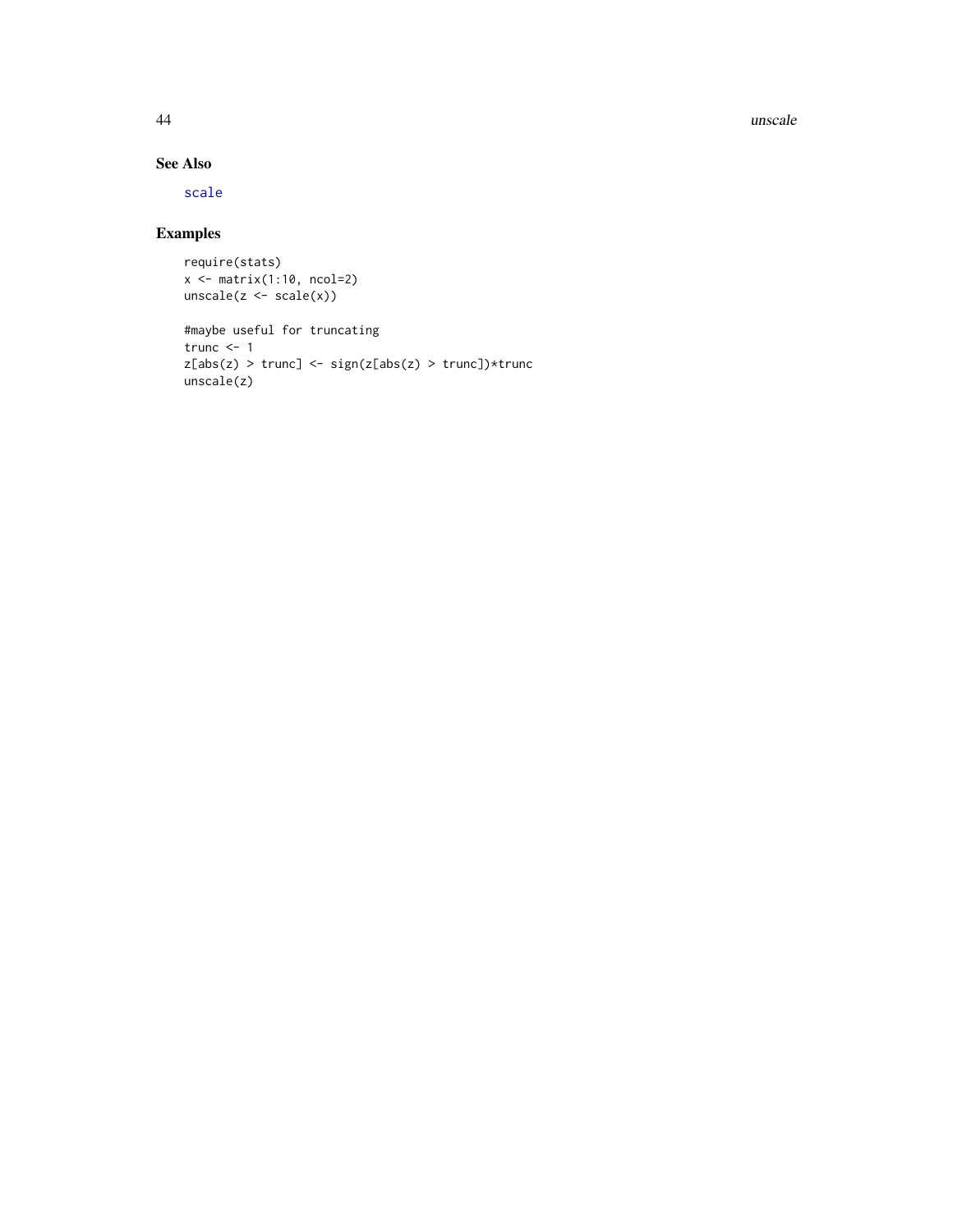# <span id="page-44-0"></span>Index

∗Topic aplot lines.gqcStruct , [23](#page-22-0) ∗Topic array scale , [39](#page-38-0) unscale , [43](#page-42-0) ∗Topic datagen grtMeans , [18](#page-17-0) grtrnorm , [19](#page-18-0) ∗Topic datasets subjdemo\_1d , [40](#page-39-0) subjdemo\_2d , [41](#page-40-0) subjdemo\_3d , [42](#page-41-0) subjdemo\_cj , [42](#page-41-0) ∗Topic misc dprime , [4](#page-3-0) gaborPatch , [7](#page-6-0) new2old\_par , [28](#page-27-0) old2new\_par , [29](#page-28-0) ∗Topic models coef.glc , [3](#page-2-0) extractAIC, [5](#page-4-0) gcjcStruct, [10](#page-9-0) glcStruct , [13](#page-12-0) gqcStruct , [16](#page-15-0) ldb , [20](#page-19-0) logLik.glc , [24](#page-23-0) logLik.glcStruct , [25](#page-24-0) logLik.gqc , [26](#page-25-0) logLik.gqcStruct , [26](#page-25-0) predict.glc , [36](#page-35-0) qdb , [37](#page-36-0) ∗Topic multivariate gcjc , [9](#page-8-0) glc , [11](#page-10-0) gqc , [14](#page-13-0) grg , [16](#page-15-0) ldb.p.correct , [22](#page-21-0) mcovs, [27](#page-26-0) plot.gcjc , [30](#page-29-0)

plot.glc , [31](#page-30-0) plot.gqc , [32](#page-31-0) plot3d.glc , [33](#page-32-0) plot3d.gqc , [34](#page-33-0) qdb.p.correct , [38](#page-37-0) ∗Topic package grt-package, [2](#page-1-0) angle2cart *(*new2old\_par *)* , [28](#page-27-0) cart2angle , *[29](#page-28-0)* cart2angle *(*old2new\_par *)* , [29](#page-28-0) coef.gcjc , *[10](#page-9-0)* coef.gcjc *(*coef.glc *)* , [3](#page-2-0) coef.glc , [3](#page-2-0) , *[13](#page-12-0)* coef.glcStruct , *[11](#page-10-0)* , *[13](#page-12-0)* coef.glcStruct *(*coef.glc *)* , [3](#page-2-0) dprime , [4](#page-3-0) dprimef *(*dprime *)* , [4](#page-3-0) extractAIC, [5](#page-4-0) extractAIC.grg , *[17](#page-16-0)* gaborPatch , [7](#page-6-0) gcjc , *[2](#page-1-0)* , [9](#page-8-0) , *[11](#page-10-0)* , *[24](#page-23-0)* gcjcStruct , [10](#page-9-0) glc , *[2](#page-1-0)* , *[10](#page-9-0)* , [11](#page-10-0) , *[13](#page-12-0)* , *[15](#page-14-0)* , *[17](#page-16-0)* , *[21](#page-20-0)* , *[24](#page-23-0)* glcStruct , [13](#page-12-0) , *[21](#page-20-0)* , *[29](#page-28-0)* gqc , *[2](#page-1-0)* , *[13](#page-12-0)* , [14](#page-13-0) , *[16,](#page-15-0) [17](#page-16-0)* , *[25](#page-24-0) [–27](#page-26-0)* , *[38](#page-37-0)* gqcStruct , [16](#page-15-0) , *[25](#page-24-0)* , *[27](#page-26-0)* , *[38](#page-37-0)* grg , *[2](#page-1-0)* , [16](#page-15-0) grt *(*grt-package *)* , [2](#page-1-0) grt-package, [2](#page-1-0) grtMeans , *[2](#page-1-0)* , [18](#page-17-0) grtrnorm , *[2](#page-1-0)* , [19](#page-18-0) image , *[7](#page-6-0)* ldb , *[12](#page-11-0) , [13](#page-12-0)* , [20](#page-19-0) ldb.p.correct , *[19](#page-18-0)* , [22](#page-21-0)